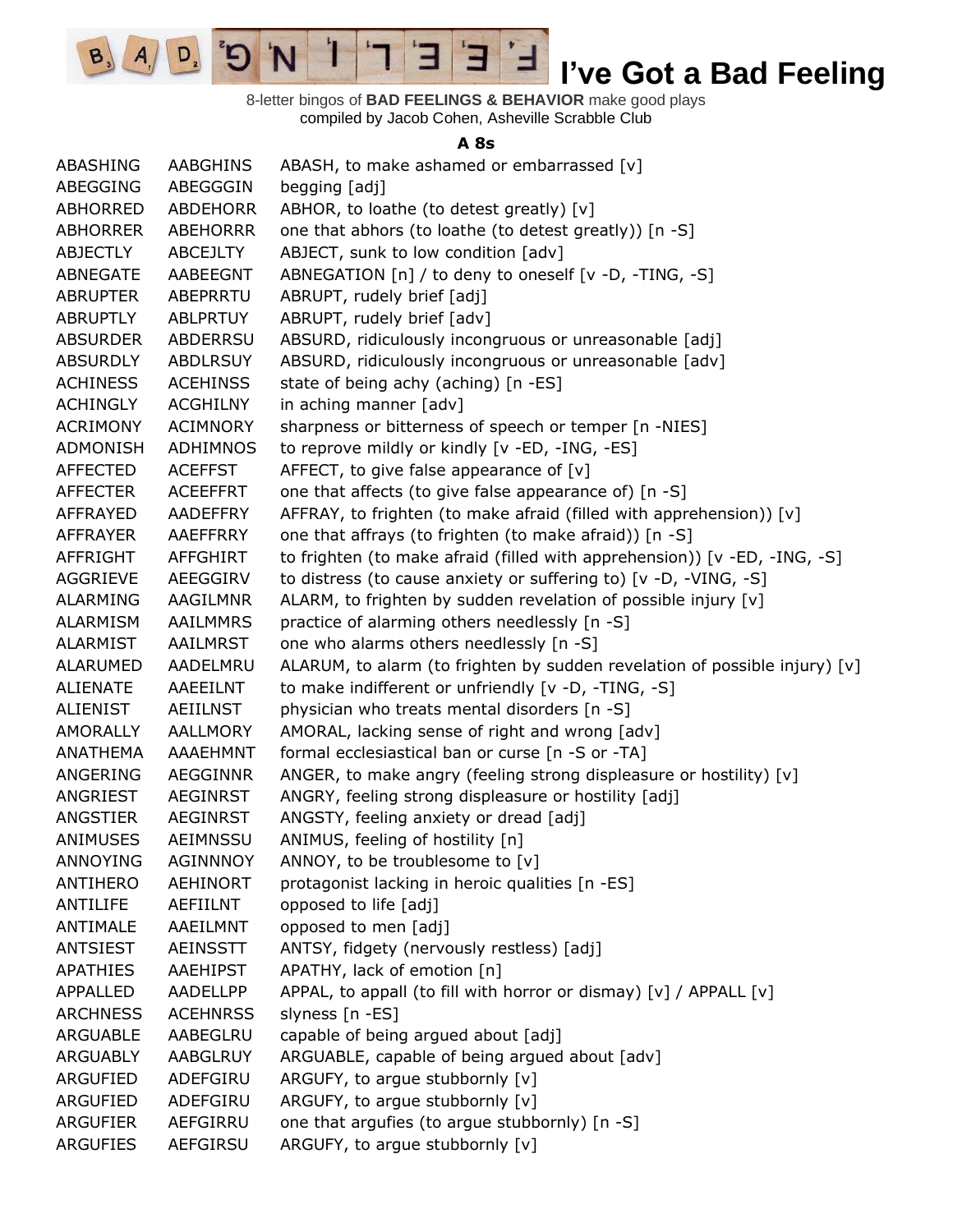

8-letter bingos of **BAD FEELINGS & BEHAVIOR** make good plays compiled by Jacob Cohen, Asheville Scrabble Club ARGUMENT AEGMNRTU discussion involving differing points of view [n -S] ARROGATE AAEGORRT to claim or take without right [v -D, -TING, -S] ARTFULLY AFLLRTUY ARTFUL, crafty (skillful in deceiving) [adv] ARTINESS AEINRSST quality of being arty (showily or pretentiously artistic) [n -ES] ASPERITY AEIPRSTY acrimony (sharpness or bitterness of speech or temper) [n -TIES] ASPERSER AEEPRRSS one that asperses (to spread false charges against) [n -S] ASPERSOR AEOPRRSS asperser (one that asperses (to spread false charges against)) [n -S] ASSASSIN AAINSSSS murderer (one that murders (to kill unlawfully with premeditated malice)) [n -S] ATHETOID ADEHIOTT affected with type of nervous disorder [adj] ATROCITY ACIORTTY heinous act [n -TIES] ATTACKED AACDEKTT ATTACK, to set upon violently [v] ATTACKER AACEKRTT one that attacks (to set upon violently) [n -S] AUDACITY AACDITUY boldness (quality of being bold (daring)) [n -TIES] AVENGING AEGGINNV AVENGE, to exact retribution for [v] AVERSELY AEELRSVY AVERSE, opposed; reluctant [adv] AVERSION AEINORSV feeling of repugnance [n -S] AVERSIVE AEEIRSVV punishment [n -S] AWFULLER AEFLLRUW AWFUL, extremely bad or unpleasant [adj] **B 8s** BACKBITE ABBCEIKT to slander (to defame (to attack good name of)) [v -BIT, TING, -S] BACKDOOR ABCDKOOR secretive [adj] BACKFIRE ABCEFIKR to produce undesirable effects [v -D, -RING, -S] BACKLASH AABCHKLS to cause reaction [v -ED, -ING, -ES] BACKSTAB AABBCKST to attack or betray behind one's back [v -BBED, -BBING, -S] BACKTALK AABCKKLT impudent reply [n -S] BACKWOOD ABCDKOOW uncouth (not couth (sophisticated)) [adj] BADASSED AABDDESS BADASS, offensive word [adj] BADASSES AABDESSS BADASS, offensive word [n] BADGERED ABDDEEGR BADGER, to harass (to bother persistently) [v] BADGERLY ABDEGLRY bothersome [adj] BADMOUTH ABDMHOTU criticize [v -D, -ING, -S] BAKSHISH ABHHIKSS to give tip [v -ED, -ING, -ES] BALKIEST ABEIKLST BALKY, stubborn [adj] BALLYRAG AABGLLRY to bullyrag (to treat abusively) [v -GGED, -GGING, -S] BANDITRY ABDINRTY robbery by bandits (to take property from illegally)) [n -RIES] BANISHED ABDEHINS BANISH, to expel (to force out) [v] BANISHER ABEHINRS one that banishes (to expel (to force out)) [n -S] BANISHES ABEHINSS BANISH, to expel (to force out) [v] BANJAXED AABDEJNX BANJAX, to damage or ruin [v] BANJAXES AABEJNSX BANJAX, to damage or ruin [v] BANKRUPT ABKNPRTU to impoverish [v -ED, -ING, -S] BARBARIC AABBCIRR uncivilized (to bring out of savagery) [adj] BARGHEST ABEGHRST goblin (evil or mischievous creature) [n -S] BARGUEST ABEGRSTU barghest (goblin (evil or mischievous creature)) [n -S] BASEBORN ABBENORS of low birth [adj] BASENESS ABEENSSS state of being base (morally low) [n -ES] BATTIEST ABEISTTT BATTY, crazy (insane (mentally unsound)) [adj]

 $A \mid D$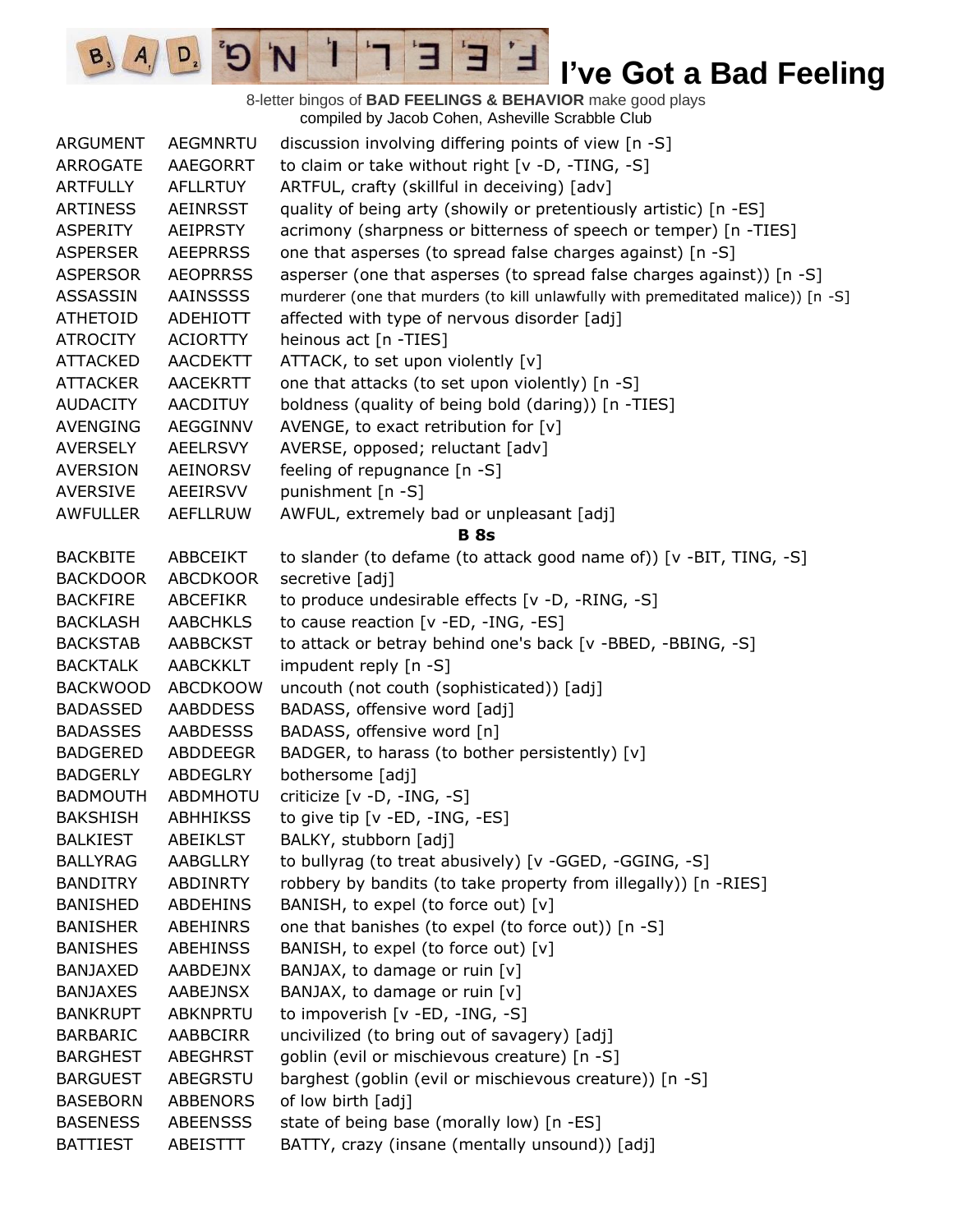8-letter bingos of **BAD FEELINGS & BEHAVIOR** make good plays compiled by Jacob Cohen, Asheville Scrabble Club BAULKIER ABEIKLRU BAULKY, balky (stubborn (unyielding (yield))) [adj] BAULKING ABGIKLNU BAULK, to balk (to stop short and refuse to proceed) [v] BAWDIEST ABDEISTW BAWDY, obscene [adj] BEATDOWN ABDENOTW crushing defeat [n -S] BECOWARD ABCDEORW to accuse of cowardice [v -ED, -ING, -S] BEFOOLED BDEEFLOO BEFOOL, to deceive (to mislead by falsehood) [v] BEFUDDLE BDDEEFLU to confuse [v -D, -LING, -S] BEGRUDGE BDEEGGRU to concede reluctantly [v -D, -GING, -S] BEGUILER BEEGILRU one that beguiles (to deceive (to mislead by falsehood)) [n -S] BELITTLE BEEILLTT to disparage [v -D, -LING, -S] BEMADDEN ABDDEEMN to madden (to make or become mad) [v -ED, -ING, -S] BEMOANED ABDEEMNO BEMOAN, to lament (to express sorrow or regret for) [v] BEMOCKED BCDEEKMO BEMOCK, to mock (to ridicule (to make fun of)) [v] BERASCAL AABCELRS to accuse of being rascal [v -ED, -ING, -S] BERATING ABEGINRT BERATE, to scold severely [v] BETRAYAL AABELRTY act of betraying (to aid enemy of) [n -S] BETRAYED ABDEERTY BETRAY, to aid enemy of [v] BETRAYER ABEERRTY one that betrays (to aid enemy of) [n -S] BEWAILED ABDEEILW BEWAIL, to lament (to express sorrow or regret for) [v] BEWAILER ABEEILRW one that bewails (to lament (to express sorrow or regret for)) [n -S] BIASEDLY ABDEILSY BIAS, to prejudice [adv] BIASSING ABGIINSS BIAS, to prejudice [v] BICKERED BCDEEIKR BICKER, to argue (to present reasons for or against) [v] BICKERER BCEEIKRR one that bickers (to arque (to present reasons for or against)) [n -S] BITCHERY BCEHIRTY bitchy behavior [n -RIES] BITCHIER BCEHIIRT BITCHY, malicious [adj] BITCHILY BCHIILTY BITCHY, malicious [adv] BITCHING BCGHIINT BITCH, to complain (to express discontent) [v] BITINGLY BGIILNTY sarcastically (in sarcastic manner) [adv] BITTERED BDEEIRTT BITTER, to make bitter [v] BITTERER BEEIRRTT BITTER, having disagreeable taste [adj] BITTERLY BEILRTTY BITTER, having disagreeable taste [adv] BLAGGING ABGGGILN BLAG, to rob with violence [v] BLAMABLE AABBELLM being at fault [adj] BLAMABLY AABBLLMY BLAMABLE, being at fault [adv] BLAMEFUL ABEFLLMU blamable (being at fault) [adj] BLEAKEST ABEEKLST BLEAK, dreary (dismal (cheerless and depressing)) [adj] BLIMPERY BEILMPRY pompous behavior [n -RIES] BLOCKAGE ABCEGKLO act of blocking (to obstruct (to get in way of)) [n -S] BLOCKING BCGIKLNO BLOCK, to obstruct (to get in way of) [v] BLOWHARD ABDHLORW braggart [n -S] BLUBBING BBBGILNU BLUB, to blubber (to weep noisily) [v] BLUDGING BDGGILNU BLUDGE, to avoid work [v] BLUFFING BFFGILNU BLUFF, to mislead (to lead astray) [v] BOASTING ABGINOST BOAST, to brag (to speak vainly of one's deeds)  $[v]$ BOGARTED ABDEGORT BOGART, to use without sharing [v] BOGEYMAN ABEGMNOY terrifying creature [n -MEN]

E

 $A \mid D$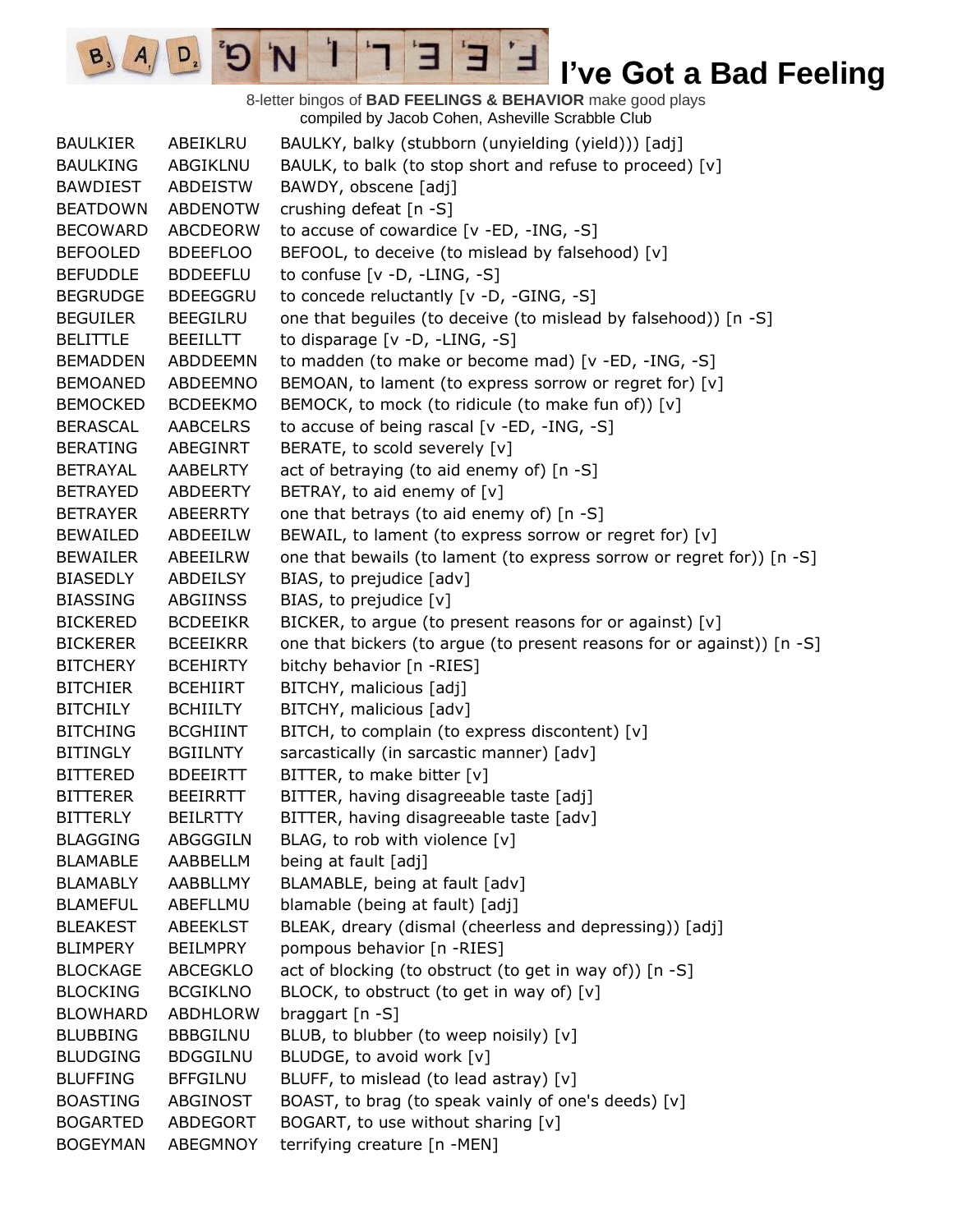8-letter bingos of **BAD FEELINGS & BEHAVIOR** make good plays compiled by Jacob Cohen, Asheville Scrabble Club

E

Ί

N

 $B_3$ 

 $A_{.}$ 

 $D_{2}$ 

Э

| <b>BOLDNESS</b> | <b>BDELNOSS</b> | quality of being bold (daring) [n -ES]                                                |
|-----------------|-----------------|---------------------------------------------------------------------------------------|
| <b>BOODLING</b> | <b>BDGILNOO</b> | BOODLE, to take bribes [v]                                                            |
| <b>BOOGYMAN</b> | ABGMNOOY        | bogeyman (terrifying creature) [n -MEN]                                               |
| <b>BOOHOOED</b> | BDEHOOOO        | BOOHOO, to weep noisily [v]                                                           |
| <b>BOOTLICK</b> | <b>BCIKLOOT</b> | to flatter servilely [v -ED, -ING, -S]                                                |
| <b>BOTCHIER</b> | <b>BCEHIORT</b> | BOTCHY, badly done [adj]                                                              |
| <b>BOTCHILY</b> | <b>BCHILOTY</b> | BOTCHY, badly done [adv]                                                              |
| <b>BOTHERED</b> | <b>BDEEHORT</b> | BOTHER, to annoy (to be troublesome to) [v]                                           |
| <b>BOVINELY</b> | <b>BEILNOVY</b> | stolidly (showing little or no emotion) [adv]                                         |
| <b>BRABBLER</b> | ABBBELRR        | one that brabbles (to quarrel noisily) [n -S]                                         |
| <b>BRAGGART</b> | AABGGRRT        | one who brags [n -S]                                                                  |
| <b>BRAGGIER</b> | ABEGGIRR        | BRAGGY, tending to brag [adj]                                                         |
| <b>BRAGGING</b> | ABGGGINR        | BRAG, to speak vainly of one's deeds [v]                                              |
| <b>BRANDISH</b> | <b>ABDHINRS</b> | to wave menacingly [v -ED, -ING, -ES]                                                 |
| <b>BRASHEST</b> | <b>ABEHRSST</b> | BRASH, rash; hasty [adj]                                                              |
| <b>BRASHIER</b> | ABEHIRRS        | BRASHY, brash (rash; hasty) [adj]                                                     |
| <b>BRATTIER</b> | ABEIRRTT        | BRATTY, resembling brat (spoiled child) [adj]                                         |
| <b>BRATTISH</b> | ABHIRSTT        | BRAT, spoiled child [adj]                                                             |
| <b>BRAZENED</b> | ABDEENRZ        | BRAZEN, to face boldly [v]                                                            |
| <b>BRAZENLY</b> | ABELNRYZ        | boldly (daring) [adv]                                                                 |
| <b>BROODIER</b> | <b>BDEIOORR</b> | BROODY, tending to brood [adj]                                                        |
| <b>BROODILY</b> | <b>BDILOORY</b> | BROODY, tending to brood [adv]                                                        |
| <b>BROODING</b> | <b>BDGINOOR</b> | BROOD, to ponder deeply [v]                                                           |
| <b>BROUHAHA</b> | AABHHORU        | uproar (state of noisy excitement and confusion) [n -S]                               |
| <b>BROWBEAT</b> | <b>ABBEORTW</b> | to intimidate [v BROWBEAT, -EN, -ING, -S]                                             |
| <b>BRUSHOFF</b> | <b>BFFHORSU</b> | abrupt dismissal [n -S]                                                               |
| <b>BRUSKEST</b> | <b>BEKRSSTU</b> | BRUSK, brusque (abrupt in manner) [adj]                                               |
| <b>BRUTALLY</b> | <b>ABLLRTUY</b> | BRUTAL, cruel; savage [adv]                                                           |
| <b>BUGGERED</b> | <b>BDEEGGRU</b> | BUGGER, to damn (to curse (to wish evil upon)) [v]                                    |
| <b>BULLYBOY</b> | <b>BBLLOUYY</b> | ruffian $[n -S]$                                                                      |
| <b>BULLYING</b> | <b>BGILLNUY</b> | BULLY, to treat abusively [v]                                                         |
| <b>BULLYRAG</b> | <b>ABGLLRUY</b> | to treat abusively [v -GGED, -GGING, -S]                                              |
| <b>BUNCOING</b> | <b>BCGINNOU</b> | BUNCO, to swindle (to take money or property from by fraudulent means) [v]            |
| <b>BUNKOING</b> | <b>BGIKNNOU</b> | BUNKO, to bunco (to swindle (to take money or property from by fraudulent means)) [v] |
| <b>BUSYBODY</b> | <b>BBDOSUYY</b> | nosy person [n -DIES]                                                                 |
| <b>BUTCHERY</b> | <b>BCEHRTUY</b> | wanton or cruel killing [n -RIES]                                                     |
| <b>BUZZKILL</b> | <b>BIKLLUZZ</b> | one that has depressing or negative effect [n -S]                                     |
|                 |                 | C <sub>8s</sub>                                                                       |
| CABALLED        | AABCDELL        | CABAL, to conspire [v]                                                                |
| <b>CAGINESS</b> | <b>ACEGINSS</b> | quality of being cagey (shrewd (having keen insight)) [n -ES]                         |
| <b>CALAMITY</b> | <b>AACILMTY</b> | grievous misfortune [n -TIES]                                                         |
| CANNIBAL        | <b>AABCILNN</b> | one who eats his own kind [n -S]                                                      |
| <b>CAPTIOUS</b> | <b>ACIOPSTU</b> | tending to find fault [adj]                                                           |
| CARCERAL        | <b>AACCELRR</b> | pertaining to prison [adj]                                                            |
| <b>CATFIGHT</b> | <b>ACFGHITT</b> | fight between two women [n -S]                                                        |
| <b>CATNAPER</b> | <b>AACENPRT</b> | one that steals cats [n -S]                                                           |
| CATTIEST        | <b>ACEISTTT</b> | CATTY, catlike; spiteful [adj]                                                        |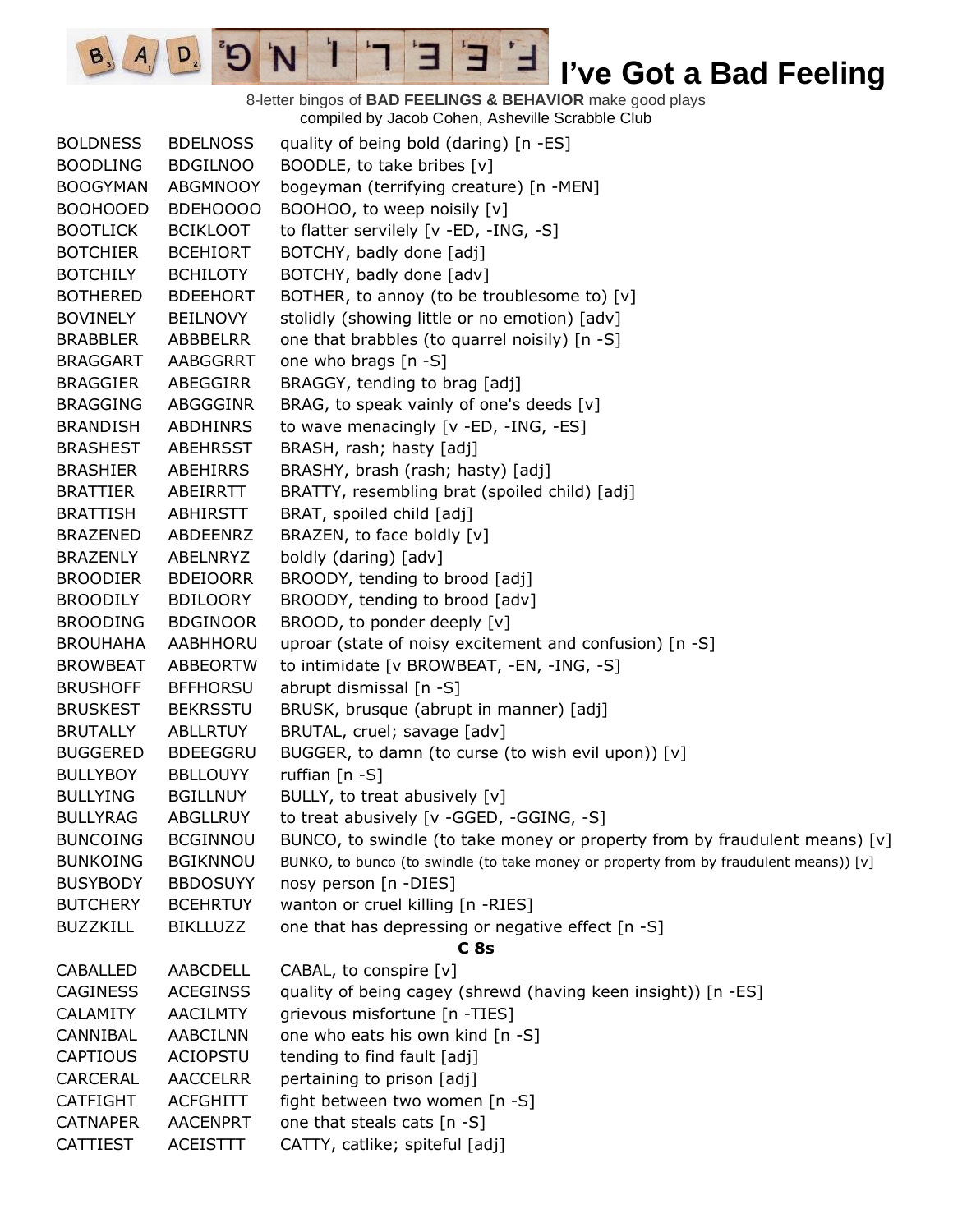8-letter bingos of **BAD FEELINGS & BEHAVIOR** make good plays compiled by Jacob Cohen, Asheville Scrabble Club

Е

 $A \cap D$   $B \cap D$ 

CAVALIER AACEILRV to behave haughtily [v -ED, -ING, -S] CAVILLED ACDEILLV CAVIL, to carp [v] CAVILLER ACEILLRV caviler (one that cavils (to carp)) [n -S] CENSURER CEENRRSU one that censures (to criticize severely) [n -S] CHANCIER ACCEHINR CHANCY, risky (dangerous) [adj] CHANTAGE AACEGHNT blackmail [n -S] CHEATING ACEGHINT CHEAT, to defraud [v] CHEEKIER CEEEHIKR CHEEKY, impudent (offensively bold or disrespectful) [adj] CHEEKILY CEEHIKLY in cheeky (impudent (offensively bold or disrespectful)) manner [adv] CHEEKING CEEGHIKN CHEEK, to speak impudently to [v] CHESTIER CEEHIRST CHESTY, proud (having or displaying pride) [adj] CHESTILY CEHILSTY CHESTY, proud (having or displaying pride) [adv] CHICANER ACCEHINR one that chicanes (to trick by clever ruse) [n -S] CHIPPIER CEHIIPPR CHIPPY, belligerent [adj] CHIRRING CGHIINRR CHIRR, to make harsh, vibrant sound [v] / CHIRRE, to chirr (to make harsh, vibrant sound) [v] CHOLERIC CCEHILOR bad-tempered [adj] CHOOSILY CHILOOSY CHOOSY, hard to please [adv] CHOUSING CGHINOSU CHOUSE, to swindle (to take money or property from by fraudulent means) [v] CHOWSING CGHINOSW CHOWSE, to chouse (to swindle (to take money or property from by fraudulent means)) [v] CHURLISH CHHILRSU CHURL, rude person [adj] CHUTZPAH ACHHPTUZ supreme self-confidence [n -S] CLAPTRAP AACLPPRT pretentious language [n -S] CLASHING ACGHILNS CLASH, to conflict or disagree [v] CLASSISM ACILMSSS discrimination based on social class [n -S] CLASSIST ACILSSST advocate of classism (discrimination based on social class) [n -S] CLEMENCY CCEELMNY mercy [n -CIES] CLIQUIER CEIILQRU CLIQUEY, inclined to form cliques [adj] / CLIQUY [adj] CLIQUING CGIILNQU CLIQUE, to form clique (exclusive group of persons) [v] CLIQUISH CHIILQSU cliquey (inclined to form cliques) [adj] CLUELESS CEELLSSU hopelessly confused or ignorant [adj] COCKERED CCDEEKOR COCKER, to pamper (to treat with extreme or excessive indulgence)  $[v]$ COCKIEST CCEIKOST COCKY, arrogantly self-confident [adj] CODDLING CDDGILNO CODDLE, to pamper (to treat with extreme or excessive indulgence)  $[v]$ COERCING CCEGINOR COERCE, to compel by force or threat [v] COERCION CCEINOOR act of coercing (to compel by force or threat) [n -S] COERCIVE CCEEIORV COERCIVITY [n] / serving to coerce [adj] COISTREL CEILORST knave (dishonest person) [n -S] COISTRIL CIILORST coistrel (knave (dishonest person) [n -S] COLLOGUE CEGLLOOU to conspire (to plan secretly with another) [v -D, -UING, -S] COLLUDER CDELLORU one that colludes (to conspire (to plan secretly with another)) [n -S] COLORISM CILMOORS coloring (prejudice or discrimination against individuals on basis of skin tone) [n -S] COMEDOWN CDEMNOOW drop in status [n -S] COMPLAIN ACILMNOP to express discontent [v -ED, -ING, -S] CONCLAVE ACCELNOV secret meeting [n -S] CONDOLER CDELNOOR one that condoles (to mourn (to feel or express grief or sorrow)) [n -S] CONDONER CDENNOOR one that condones (to forgive or overlook) [n -S] CONFRONT CFNNOORT to face defiantly [v -ED, -ING, -S]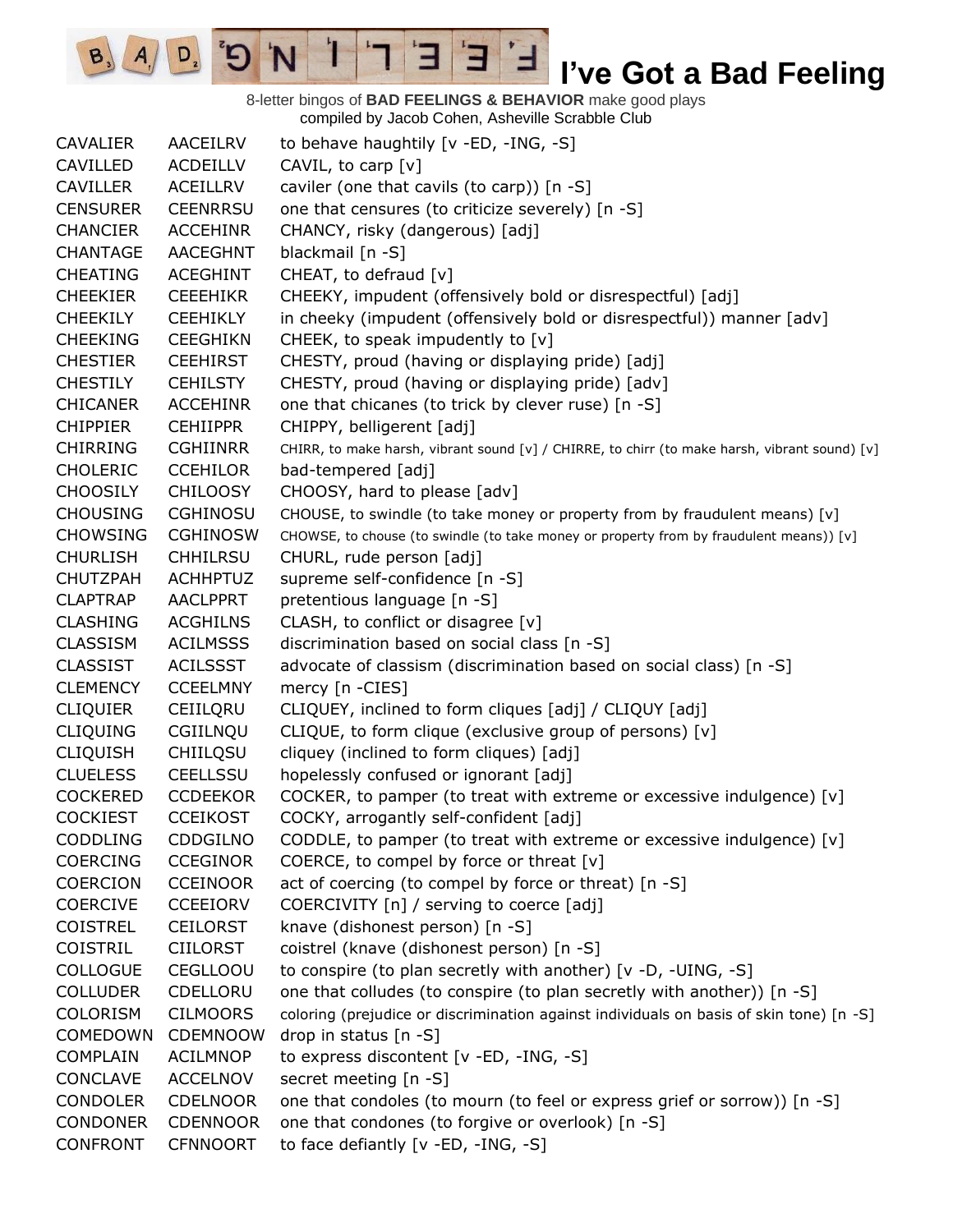8-letter bingos of **BAD FEELINGS & BEHAVIOR** make good plays compiled by Jacob Cohen, Asheville Scrabble Club

E

3

 $\mathbf{I}$ 

'N

 $B_3$ 

 $A_{1}$ 

 $D_{2}$ 

| <b>CONNIVER</b> | <b>CEINNORV</b> | one that connives (to feign ignorance of wrongdoing) [n -S]                       |
|-----------------|-----------------|-----------------------------------------------------------------------------------|
| <b>CONSOLER</b> | <b>CELNOORS</b> | one that consoles (to comfort (to soothe in time of grief)) [n -S]                |
| <b>CONTEMPT</b> | <b>CEMNOPTT</b> | feeling of one who views something as mean, vile, or worthless [n -S]             |
| <b>CONTRITE</b> | <b>CEINORTT</b> | deeply sorry for one's sins [adj]                                                 |
| <b>COPEMATE</b> | <b>ACEEMOPT</b> | antagonist [n -S]                                                                 |
| <b>COQUETRY</b> | <b>CEOQRTUY</b> | flirtatious behavior [n -RIES]                                                    |
| <b>COQUETTE</b> | CEEOQTTU        | coquet (to flirt) [v -D, -TTING, -S]                                              |
| <b>COSHERED</b> | <b>CDEEHORS</b> | COSHER, to coddle (to pamper (to treat with extreme or excessive indulgence)) [v] |
| <b>COTQUEAN</b> | <b>ACENOQTU</b> | vulgar woman [n -S]                                                               |
| <b>COVERTER</b> | <b>CEEORRTV</b> | COVERT, referring to hiding place [adj]                                           |
| <b>COVERTLY</b> | <b>CELORTVY</b> | secretly (in secret (kept from knowledge or view) manner) [adv]                   |
| <b>COVETING</b> | <b>CEGINOTV</b> | COVET, to desire greatly [v]                                                      |
| <b>COVETOUS</b> | <b>CEOOSTUV</b> | excessively desirous [adj]                                                        |
| <b>COWARDLY</b> | <b>ACDLORWY</b> | lacking courage [adj]                                                             |
| <b>COWERING</b> | <b>CEGINORW</b> | COWER, to cringe (to shrink in fear) [v]                                          |
| COZENAGE        | <b>ACEEGNOZ</b> | practice of cozening (to deceive) [n -S]                                          |
| <b>COZENING</b> | CEGINNOZ        | COZEN, to deceive [v]                                                             |
| <b>CRABBING</b> | ABBCGINR        | CRAB, to complain (to express discontent) [v]                                     |
| <b>CRAFTIER</b> | <b>ACEFIRRT</b> | CRAFTY, skillful in deceiving [adj]                                               |
| <b>CRAFTILY</b> | <b>ACFILRTY</b> | CRAFTY, skillful in deceiving [adv]                                               |
| <b>CRANKILY</b> | <b>ACIKLNRY</b> | in cranky (grumpy (ill-tempered)) manner [adv]                                    |
| <b>CRANKISH</b> | <b>ACHIKNRS</b> | eccentric [adj]                                                                   |
| <b>CRANKOUS</b> | <b>ACKNORSU</b> | cranky (grumpy (ill-tempered)) [adj]                                              |
| <b>CRAPPIER</b> | <b>ACEIPPRR</b> | CRAPPY, markedly inferior in quality [adj]                                        |
| <b>CRASSEST</b> | <b>ACERSSST</b> | CRASS, grossly vulgar or stupid [adj]                                             |
| <b>CRAVENED</b> | <b>ACDEENRV</b> | CRAVEN, to make cowardly (lacking courage) [v]                                    |
| <b>CRAVENER</b> | <b>ACEENRRV</b> | CRAVEN, cowardly (lacking courage) [adj]                                          |
| <b>CRAWLIER</b> | ACEILRRW        | CRAWLY, creepy (repugnant) [adj]                                                  |
| <b>CRAZIEST</b> | <b>ACEIRSTZ</b> | CRAZY, insane (mentally unsound) [adj]                                            |
| <b>CREEPIER</b> | <b>CEEEIPRR</b> | CREEPY, repugnant [adj]                                                           |
| <b>CREEPILY</b> | <b>CEEILPRY</b> | CREEPY, repugnant [adv]                                                           |
| <b>CRINGING</b> | <b>CGGIINNR</b> | CRINGE, to shrink in fear [v]                                                     |
| <b>CROOKERY</b> | <b>CEKOORRY</b> | crooked (dishonest) activity [n -RIES]                                            |
| <b>CROSSEST</b> | <b>CEORSSST</b> | CROSS, ill-tempered [adj]                                                         |
| <b>CRUDDIER</b> | CDDEIRRU        | CRUDDY, filthy; contemptible [adj]                                                |
| <b>CRUELEST</b> | <b>CEELRSTU</b> | CRUEL, indifferent to pain of others [adj]                                        |
| <b>CRUELLER</b> | <b>CEELLRRU</b> | CRUEL, indifferent to pain of others [adj]                                        |
| <b>CRUSTIER</b> | <b>CEIRRSTU</b> | CRUSTY, surly (sullenly rude) [adj]                                               |
| <b>CRUSTILY</b> | <b>CILRSTUY</b> | CRUSTY, surly (sullenly rude) [adv]                                               |
| <b>CRYINGLY</b> | <b>CGILNRYY</b> | CRY, to weep (to express sorrow by shedding tears) [adv]                          |
| <b>CULLYING</b> | <b>CGILLNUY</b> | CULLY, to trick (to deceive (to mislead by falsehood) [v]                         |
| <b>CULPABLE</b> | ABCELLPU        | deserving blame or censure [adj]                                                  |
| <b>CULPABLY</b> | <b>ABCLLPUY</b> | CULPABLE, deserving of blame or censure [adv]                                     |
| <b>CUMBERER</b> | <b>BCEEMRRU</b> | one that cumbers (to hinder (to impede)) [n -S]                                   |
| <b>CUPIDITY</b> | <b>CDIIPTUY</b> | greed; lust [n -TIES]                                                             |
| <b>CURELESS</b> | <b>CEELRSSU</b> | not curable (capable of being cured) [adj]                                        |
| <b>CURSEDER</b> | <b>CDEERRSU</b> | CURSED, wicked (evil (morally bad)) [adj]                                         |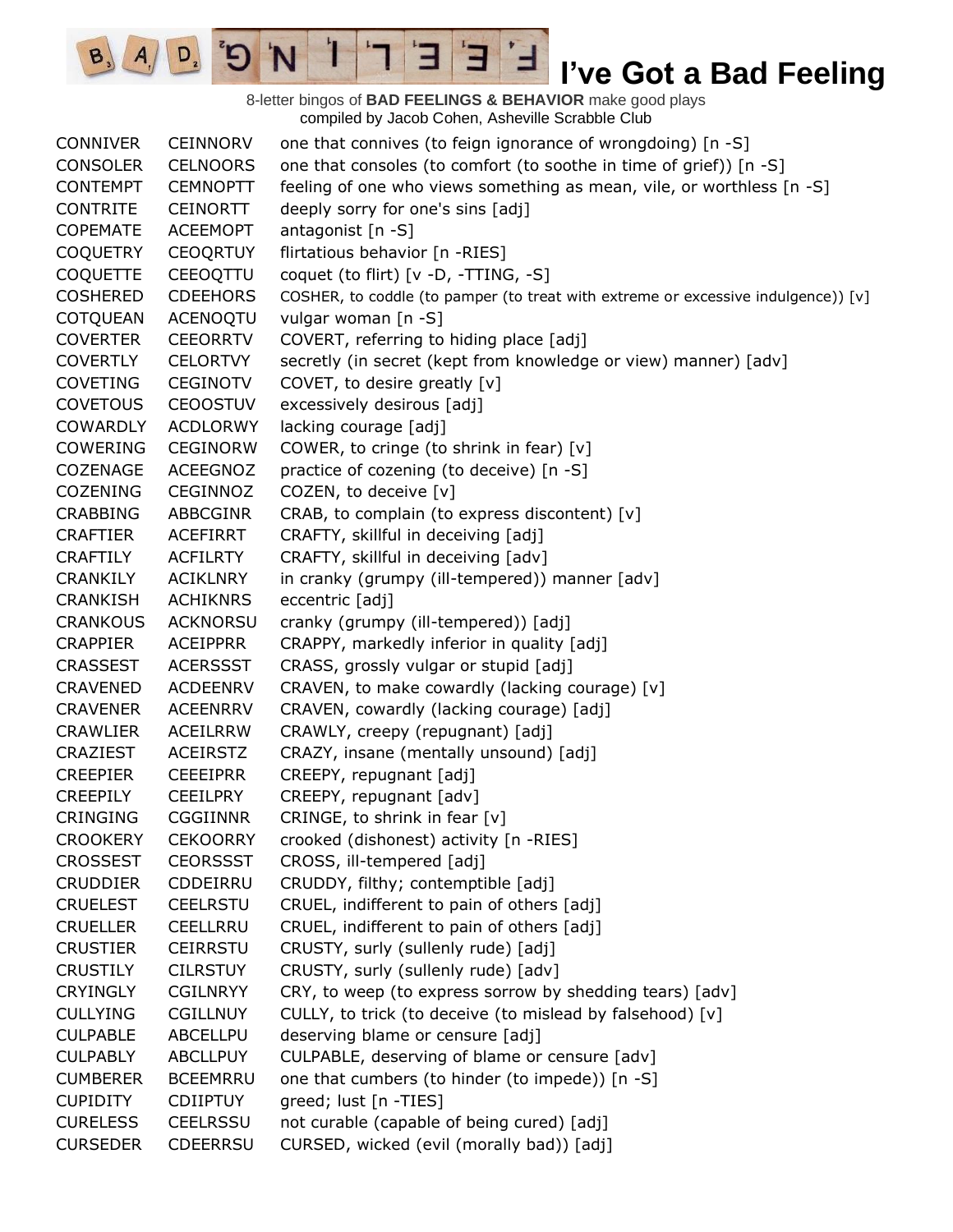8-letter bingos of **BAD FEELINGS & BEHAVIOR** make good plays compiled by Jacob Cohen, Asheville Scrabble Club CURSEDLY CDELRSUY CURSED, wicked (evil (morally bad)) [adv] CURTNESS CENRSSTU quality of being curt (abrupt (rudely brief)) [n -ES] CUTESIER CEEIRSTU CUTESY, self-consciously cute [adj] CUTPURSE CEPRSTUU pickpocket [n -S] CYNICISM CCIIMNSY cynical (distrusting motives of others) quality [n -S] **D 8s** DADDLING ADDDGILN DADDLE, to diddle (to swindle (to take money or property from by fraudulent means)) [v] DAEMONES ADEEMNOS DAEMON, demon (evil spirit) [n] DAEMONIC ACDEIMNO DAEMON, demon (evil spirit) [adj] DAFTNESS ADEFNSST quality of being daft (insane (mentally unsound)) [n -ES] DAGGERED ADDEEGGR DAGGER, to stab with small knife [v] DAMNABLE AABDELMN detestable [adj] DAMNABLY AABDLMNY DAMNABLE, detestable [adv] DAMNDEST ADDEMNST DAMNED, damnable (detestable) [adj] / utmost (greatest degree or amount) [n -S] DAMNEDER ADDEEMNR DAMNED, damnable (detestable) [adj] DANGERED ADDEEGNR DANGER, to endanger (to imperil (to place in jeopardy)) [v] DARNDEST ADDEMNST damndest (damnable (detestable)) [adj] DARNEDER ADDEENRR damned (damnable (detestable)) [adj] DAUNTING ADGINNTU DAUNT, to intimidate [v] DEADBEAT AABDDEET loafer [n -S] DEADLOCK ACDDEKLO to come to standstill [v -ED, -ING, -S] DEBARRED ABDDEERR DEBAR, to exclude [v] DEBASING ABDEGINS DEBASE, to lower in character, quality, or value [v] DEBATING ABDEGINT DEBATE, to argue about [v] DEBILITY BDEIILTY weakness (state of being weak (lacking strength (capacity for exertion or endurance))) [n -TIES] DEBUNKED BDDEEKNU DEBUNK, to expose sham or falseness of [v] DEBUNKER BDEEKNRU one that debunks (to expose sham or falseness of) [n -S] DECADENT ACDDEENT one in state of mental or moral decay [n -S] DECEIVER CDEEEIRV one that deceives (to mislead by falsehood) [n -S] DECIMATE ACDEEIMT to destroy large part of [v -D, -TING, -S] DECLASSE ACDEELSS lowered in status [adj] DECRYING CDEGINRY DECRY, to denounce (to condemn openly) [v] DEFECTED CDDEEEFT DEFECT, to desert allegiance to [v] DEFECTOR CDEEFORT one that defects (to desert allegiance to) [n -S] DEFIANCE ACDEEFIN bold opposition [n -S] DEFILING DEFGIILN DEFILE, to make dirty [v] DEGRADER ADDEEGRR one that degrades (to debase) [n -S] DEICIDAL ACDDEIIL DEICIDE, killing of god [adj] DEIGNING DEGGIINN DEIGN, to lower oneself to do [v] DEJECTED CDDEEEJT DEJECT, to depress (to make sad (unhappy (happy))) [v] DEMAGOGY ADEGGMOY rule of demagog (leader who appeals to emotions and prejudices) [n -GIES] DEMEANED ADDEEEMN DEMEAN, to conduct oneself in particular manner  $[v]$ DEMENTED DDEEEMNT DEMENT, to make insane (mentally unsound) [v] DEMENTIA ADEEIMNT mental illness [n -S] DEMITTED DDEEIMTT DEMIT, to resign [v] DEMONESS DEEMNOSS female demon (evil spirit) [n -ES] DEMONIAC ACDEIMNO one regarded as possessed by demon (evil spirit) [n -S]

E

 $A \mid D$   $^2D$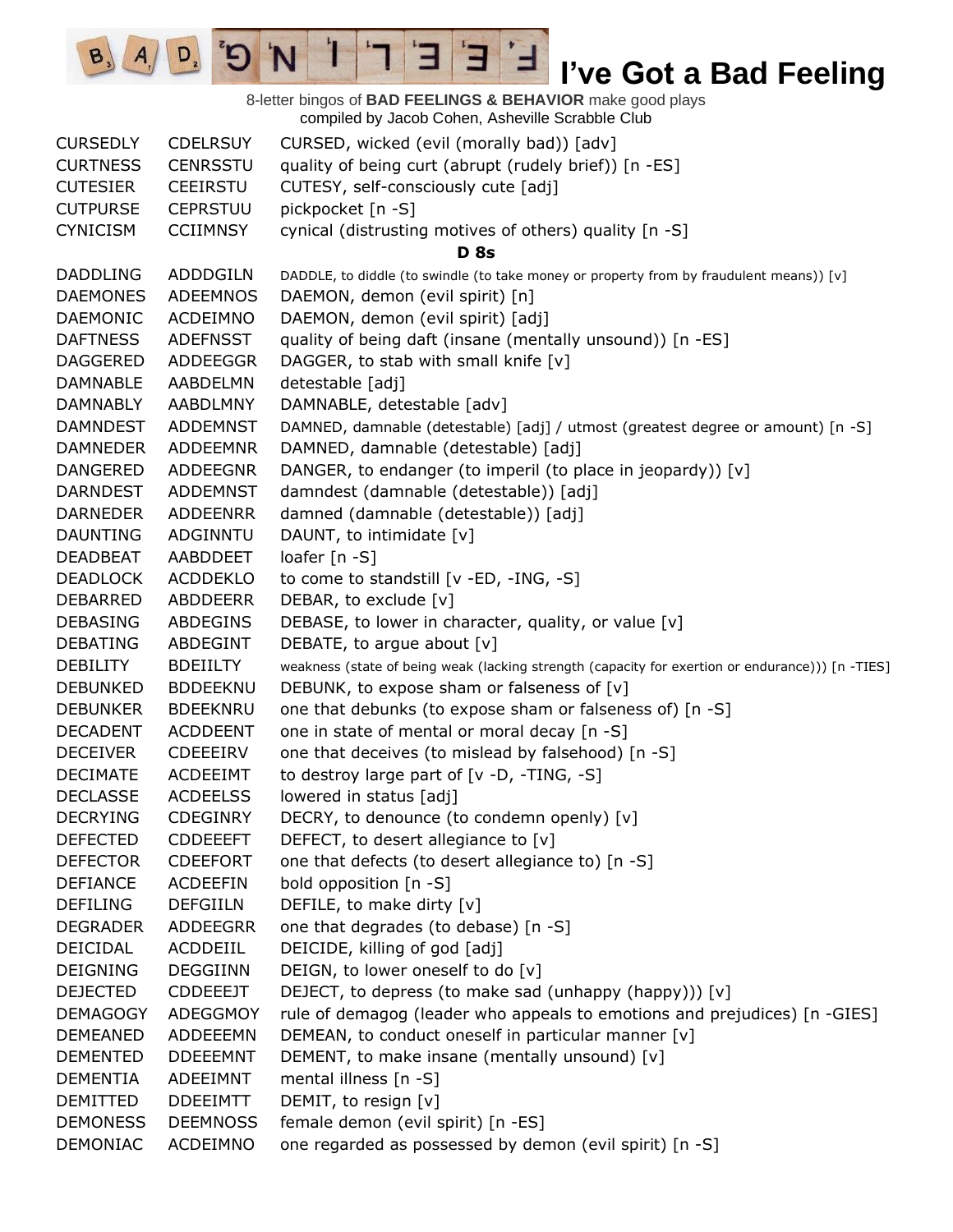8-letter bingos of **BAD FEELINGS & BEHAVIOR** make good plays compiled by Jacob Cohen, Asheville Scrabble Club

E

3

 $\mathbf{I}$ 

'N

 $B_3$ 

 $A_{1}$ 

 $D_{2}$ 

| <b>DEMONIAN</b> | ADEIMNNO        | demoniac (one regarded as possessed by demon (evil spirit)) [n -S]          |
|-----------------|-----------------|-----------------------------------------------------------------------------|
| <b>DEMONISE</b> | <b>DEEIMNOS</b> | to demonize (to make demon (evil spirit) of [v -D, -SING, -S]               |
| <b>DEMONISM</b> | <b>DEIMMNOS</b> | belief in demon (evil spirit) [n -S]                                        |
| <b>DEMONIST</b> | <b>DEIMNOST</b> | on who believes in demons (evil spirits) [n -S]                             |
| <b>DEMONIZE</b> | DEEIMNOZ        | to make deon (evil spirit) of [v -D, -ZING, -S]                             |
| <b>DEMOTING</b> | <b>DEGIMNOT</b> | DEMOTE, to lower in rank or grade [v]                                       |
| <b>DEMOTION</b> | <b>DEIMNOOT</b> | act of demoting (to lower in rank or grade) [n -S]                          |
| <b>DEMURRAL</b> | ADELMRRU        | act of demurring (to object (to argue in opposition)) [n -S]                |
| <b>DEMURRED</b> | <b>DDEEMRRU</b> | DEMUR, to object (to argue in opposition) [v]                               |
| <b>DEMURRER</b> | DEEMRRRU        | one that demurs (to object (to argue in opposition)) [n -S]                 |
| <b>DEPLORER</b> | <b>DEELOPRR</b> | one that deplores (to regret strongly) [n -S]                               |
| <b>DEPORTED</b> | <b>DDEEOPRT</b> | DEPORT, to expel from country [v]                                           |
| <b>DEPORTEE</b> | <b>DEEEOPRT</b> | one that is deported (to expel from country) [n -S]                         |
| <b>DEPORTER</b> | <b>DEEOPRRT</b> | one that deports (to expel from country) [n -S]                             |
| <b>DEPOSING</b> | <b>DEGINOPS</b> | DEPOSE, to remove from office [v]                                           |
| <b>DEPRAVER</b> | ADEEPRRV        | one that depraves (to corrupt in morals) [n -S]                             |
| <b>DEPRIVAL</b> | ADEILPRV        | act of depriving (to take away from) [n -S]                                 |
| <b>DEPRIVER</b> | <b>DEEIPRRV</b> | one that deprives (to take away from) [n -S]                                |
| <b>DERANGER</b> | <b>ADEEGNRR</b> | one that deranges (to disorder (to put out of order)) [n -S]                |
| <b>DERIDING</b> | <b>DDEGIINR</b> | DERIDE, to ridicule (to make fun of) [v]                                    |
| <b>DERISION</b> | DEIINORS        | act of deriding (to ridicule (to make fun of)) [n -S]                       |
| <b>DERISIVE</b> | DEEIIRSV        | expressing derision (act of deriding (to ridicule) [adj]                    |
| <b>DERISORY</b> | <b>DEIORRSY</b> | derisive (expressing derision (act of deriding (to ridicule))) [adj]        |
| <b>DESOLATE</b> | <b>ADEELOST</b> | to lay waste $[v -D, -TING, -S]$                                            |
| <b>DESPISAL</b> | <b>ADEILPSS</b> | intense dislike [n -S]                                                      |
| <b>DESPISER</b> | <b>DEEIPRSS</b> | one that despises (to loathe (to detest greatly)) [n -S]                    |
| <b>DESPOTIC</b> | <b>CDEIOPST</b> | DESPOT, tyrant (absolute ruler) [adj]                                       |
| <b>DESTRESS</b> | <b>DEERSSST</b> | to remove stress from [v -ED, -ING, -ES]                                    |
| <b>DESTRUCT</b> | CDERSTTU        | to destroy (to damage beyond repair or renewal) [v -ED, -ING, -S]           |
| <b>DETESTED</b> | <b>DDEEESTT</b> | DETEST, to dislike intensely [v]                                            |
| <b>DETESTER</b> | <b>DEEERSTT</b> | one that detests (to dislike intensely) [n -S]                              |
| <b>DEVIANCE</b> | <b>ACDEEINV</b> | behavior of deviant (on that deviates from norm) [n -S]                     |
| <b>DEVIANCY</b> | <b>ACDEINVY</b> | deviance (behavior of deviant (on that deviates from norm)) [n -CIES]       |
| <b>DEVIATOR</b> | <b>ADEIORTV</b> | one that deviates (to turn aside from course or norm) [n -S]                |
| <b>DEVILISH</b> | <b>DEHIILSV</b> | fiendish (extremely wicked or cruel) [adj]                                  |
| DEVILKIN        | DEIIKLNV        | small demon (evil spirit) [n -S]                                            |
| <b>DEVILLED</b> | <b>DDEEILLV</b> | DEVIL, to prepare food with pungent seasoning [v]                           |
| <b>DEVILTRY</b> | <b>DEILRTVY</b> | mischief (action that causes irritation, harm, or trouble) [n -RIES]        |
| <b>DIABOLIC</b> | ABCDIILO        | devilish (fiendish (extremely wicked or cruel)) [adj]                       |
| <b>DIATRIBE</b> | ABDEIIRT        | bitter and abusive criticism [n -S]                                         |
| <b>DICTIEST</b> | <b>CDEIISTT</b> | DICTY, snobbish [adj]                                                       |
| <b>DIDDLING</b> | <b>DDDGIILN</b> | DIDDLE, to swindle (to take money or property from by fraudulent means) [v] |
| <b>DIRENESS</b> | <b>DEEINRSS</b> | state of being dire (disastrous) [n -S]                                     |
| <b>DIRGEFUL</b> | <b>DEFGILRU</b> | DIRGE, funeral song [adj]                                                   |
| <b>DIRTBALL</b> | ABDILLRT        | dirty or contemptible person [n -S]                                         |
| <b>DISABLER</b> | <b>ABDEILRS</b> | one that disables (to render incapable or unable) [n -S]                    |
| <b>DISAGREE</b> | ADEEGIRS        | to differ in opinion [v -D, -ING, -S]                                       |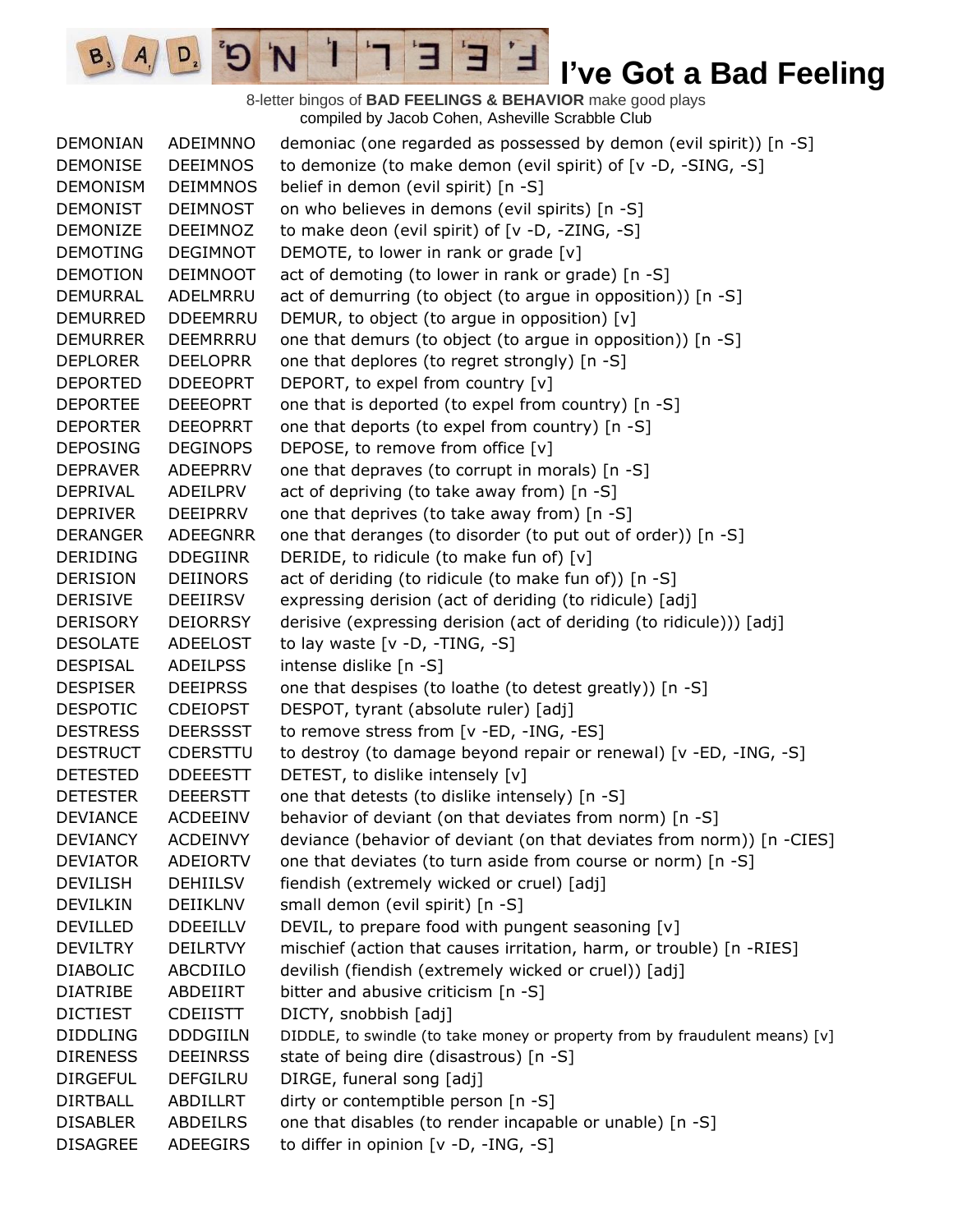8-letter bingos of **BAD FEELINGS & BEHAVIOR** make good plays compiled by Jacob Cohen, Asheville Scrabble Club

E

3

 $\mathbf{I}$ 

'N

 $B_3$ 

 $A_{1}$ 

 $D_{2}$ 

| <b>DISFAVOR</b> | ADFIORSV        | to regard with disapproval [v -ED, -ING, -S]                                    |
|-----------------|-----------------|---------------------------------------------------------------------------------|
| <b>DISFROCK</b> | <b>CDFIKORS</b> | to unfrock (to divest of ecclesiastical authority [v -ED, -ING, -S]             |
| <b>DISGRACE</b> | <b>ACDEGIRS</b> | to bring shame or discredit upon [v -D, -CING, -S]                              |
| <b>DISHONOR</b> | <b>DHINOORS</b> | to deprive of honor [v -ED, -ING, -S]                                           |
| <b>DISLIKER</b> | <b>DEIIKLRS</b> | one that dislikes (to regard with aversion) [n -S]                              |
| <b>DISLOYAL</b> | ADILLOSY        | not loyal [adj]                                                                 |
| <b>DISMALER</b> | <b>ADEILMRS</b> | DISMAL, cheerless and depressing [adj]                                          |
| <b>DISMALLY</b> | ADILLMSY        | DISMAL, cheerless and depressing [adv]                                          |
| <b>DISMAYED</b> | ADDEIMSY        | DISMAY, to deprive of courage or resolution [v]                                 |
| <b>DISPRIZE</b> | <b>DEIIPRSZ</b> | to disdain (to scorn (to treat or regard with contempt)) [v -D, -ZING, -S]      |
| <b>DISPUTER</b> | <b>DEIPRSTU</b> | one that disputes (to argue about) [n -S]                                       |
| <b>DISQUIET</b> | DEIIQSTU        | to deprive of quiet, rest, or peace [v -ED, -ING, -S]                           |
| <b>DISSEISE</b> | <b>DEEIISSS</b> | to deprive (to take something away from) [v -D, -SING, -S]                      |
| <b>DISSEIZE</b> | <b>DEEIISSZ</b> | to disseise (to deprive (to take something away from)) [v -D, -ZING, -S]        |
| <b>DISSERVE</b> | <b>DEEIRSSV</b> | to treat badly [v -D, -VING, -S]                                                |
| <b>DISTASTE</b> | ADEISSTT        | to dislike (to regard with aversion) [v -D, -TING, -S]                          |
| <b>DISTRESS</b> | <b>DEIRSSST</b> | to cause anxiety or suffering to [v -ED, -ING, -ES]                             |
| <b>DISTRUST</b> | <b>DIRSSTTU</b> | to have no trust in [v -ED, -ING, -S]                                           |
| <b>DITHERED</b> | <b>DDEEHIRT</b> | DITHER, to act nervously or indecisively [v]                                    |
| <b>DITHERER</b> | <b>DEEHIRRT</b> | one that dithers (to act nervously or indecisively) [n -S]                      |
| <b>DIVISIVE</b> | DEIIISVV        | causing disunity or dissension [adj]                                            |
| <b>DIVORCEE</b> | CDEEIORV        | divorced woman [n -S]                                                           |
| <b>DIVORCER</b> | <b>CDEIORRV</b> | one that divorces (to terminate marriage contract between) [n -S]               |
| <b>DIZZIEST</b> | DEIISTZZ        | DIZZY, having sensation of whirling [adj]                                       |
| <b>DODGIEST</b> | <b>DDEGIOST</b> | DODGY, evasive (tending to evade) [adj]                                         |
| <b>DOGGEDLY</b> | <b>DDEGGLOY</b> | stubbornly (in stubborn (unyielding (not yielding)) manner) [adv]               |
| <b>DOGGONED</b> | <b>DDEGGNOO</b> | damned (damnable (detestable)) [adj]                                            |
| <b>DOGHOUSE</b> | <b>DEGHOOSU</b> | shelter for dog [n -S]                                                          |
| <b>DOGNAPED</b> | ADDEGNOP        | DOGNAP, to steal dog [v]                                                        |
| <b>DOGNAPER</b> | <b>ADEGNOPR</b> | one that dognaps (to steal dog) [n -S]                                          |
| <b>DOLESOME</b> | <b>DEELMOOS</b> | doleful (mournful (expressing grief or sorrow)) [adj]                           |
| <b>DOLOROSO</b> | <b>DLOOOORS</b> | having mournful musical quality [adj]                                           |
| <b>DOLOROUS</b> | <b>DLOOORSU</b> | mournful (expressing grief or sorrow) [adj]                                     |
| <b>DOMESDAY</b> | <b>ADDEMOSY</b> | doomsday (judgment day) [n -S]                                                  |
| <b>DOMINEER</b> | <b>DEEIMNOR</b> | to tyrannize [v -ED, -ING, -S]                                                  |
| <b>DONNERED</b> | <b>DDEENNOR</b> | dazed [adj]                                                                     |
| <b>DOOMIEST</b> | <b>DEIMOOST</b> | DOOMY, doomful (ominous (portending evil)) [adj]                                |
| <b>DOOMSDAY</b> | <b>ADDMOOSY</b> | judgment day [n]                                                                |
| <b>DOTINGLY</b> | <b>DGILNOTY</b> | in excessively affectionate manner [adv]                                        |
| <b>DOTTIEST</b> | <b>DEIOSTTT</b> | DOTTY, crazy (insane (mentally unsound)) [adj]                                  |
| <b>DOURNESS</b> | <b>DENORSSU</b> | state of being dour (sullen (showing brooding ill humor or resentment)) [n -ES] |
| <b>DOWNSIDE</b> | <b>DDEINOSW</b> | negative aspect [n -S]                                                          |
| <b>DOWNTROD</b> | <b>DDNOORTW</b> | oppressed [adj]                                                                 |
| <b>DRABBEST</b> | ABBDERST        | DRAB, cheerless [adj]                                                           |
| <b>DRABNESS</b> | <b>ABDENRSS</b> | quality of being drab (cheerless) [n -ES]                                       |
| <b>DRATTING</b> | ADGINRTT        | DRAT, to damn (to curse (to wish evil upon)) [v]                                |
| <b>DREADEST</b> | <b>ADDEERST</b> | DREAD, frightening [adj]                                                        |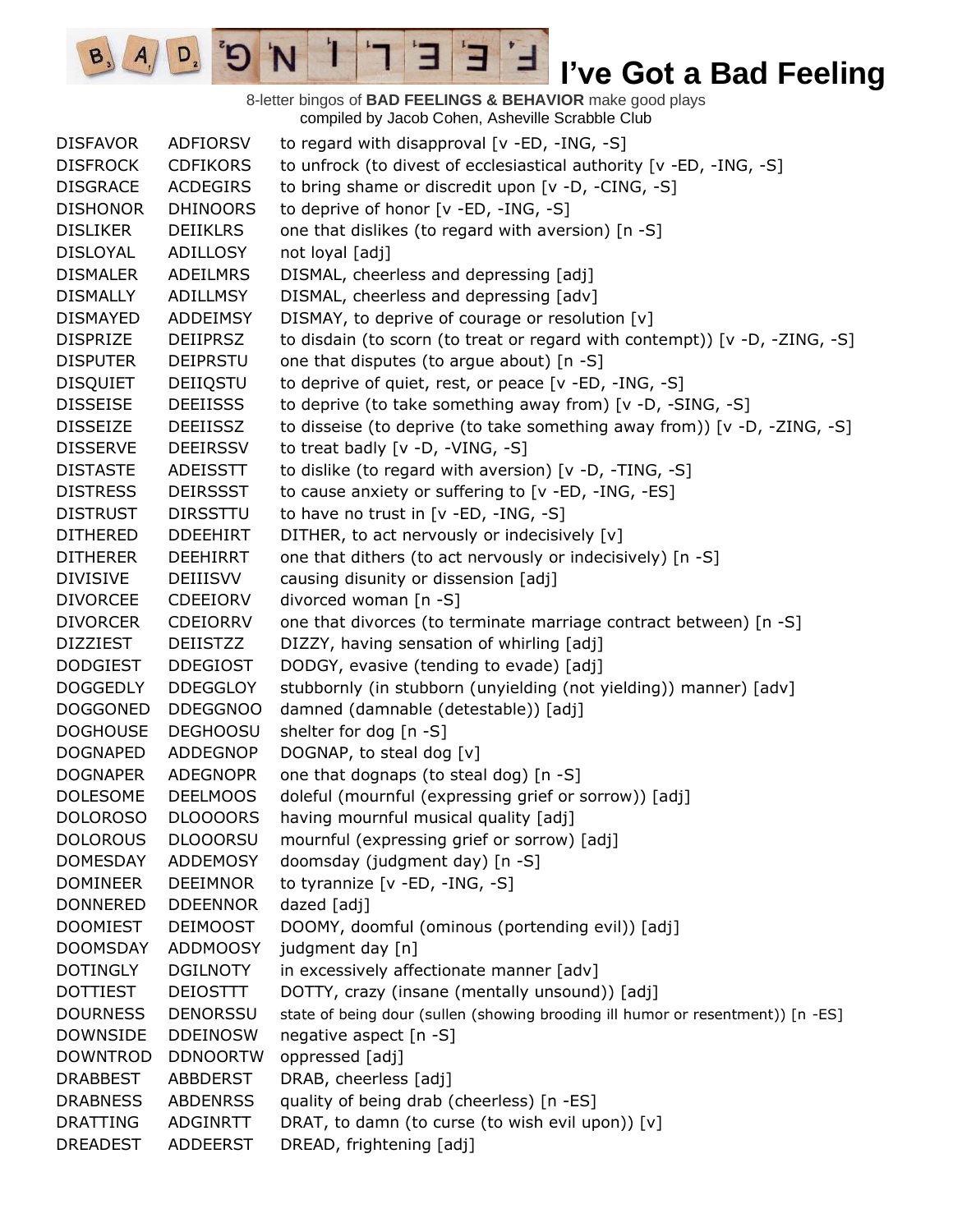8-letter bingos of **BAD FEELINGS & BEHAVIOR** make good plays compiled by Jacob Cohen, Asheville Scrabble Club DREADFUL ADDEFLRU publication containing sensational material [n -S] DREADING ADDEGINR DREAD, to fear greatly [v] DREAREST ADEERRST DREAR, dreary (dismal (cheerless and depressing)) [adj] DREARIER ADEEIRRR DREARY, dismal (cheerless and depressing) [adj] DREARIES ADEEIRRS DREARY, dismal person [n] DREARILY ADEILRRY DREARY, dismal (cheerless and depressing) [adv] DRUBBING BBDGINRU severe beating [n -S] / DRUB, to beat severely [v] DRUDGERY DDEGRRUY hard, menial, or tedious work [n -RIES] DRUDGING DDGGINRU DRUDGE, to do hard, menial, or tedious work [v] DUMFOUND DDFMNOUU to astonish (to fill with sudden wonder or surprise) [v -ED, -ING, -S] DUPERIES DEEIPRSU DUPERY, act of duping (to deceive) [n] DURESSES DEERSSSU DURESS, compulsion by threat [n] DWEEBISH BDEEHISW DWEEB, unattractive or inept person [adj] DYSTOPIA ADIOPSTY wretched place [n -S] DYSTOPIC CDIOPSTY wretched place [adj] **E 8s** EDGINESS DEEGINSS state of being edgy (tense, nervous, or irritable) [n -ES] EERINESS EEEINRSS state of being eerie (weird) [n -ES] EFFETELY EEEFFLTY EFFETE, exhausted of vigor or energy [adv] EFFUSION EFFINOSU outpouring of emotion [n -S] EGOMANIA AAEGIMNO extreme egotism [n -S] EMBITTER BEEIMRTT to make bitter (having disagreeable taste) [v -ED, -ING, -S] EMPOISON EIMNOOPS to embitter (to make bitter (having disagreeable taste)) [v -ED, -ING, -S] ENFEEBLE BEEEEFLN to make feeble [v -D, -LING, -S] ENMITIES EEIIMNST ENMITY, hostility [n] ENORMITY EIMNORTY great wickedness [n -TIES] ENRAGING AEGGINNR ENRAGE, to make very angry [v] EPATERED ADEEEPRT EPATER, to shock complacent people [v] ERETHISM EEHIMRST abnormal irritability [n -S] ESCAPADE AACDEEPS reckless adventure [n -S] ESTRANGE AEEGNRST to alienate (to make indifferent or unfriendly) [v -D, -GING, -S] ESURIENT EEINRSTU greedy (marked by greed) [adj] ETHOGRAM AEGHMORT list of behavior patterns of species [n -S] EVADABLE AABDEELV EVADE (to escape or avoid by cleverness or deceit) [adj] EVADIBLE ABDEEILV EVADE (to escape or avoid by cleverness or deceit) [adj] EVILDOER DEEILORV one that does evil [n -S] EVILLEST EEILLSTV EVIL, morally bad [adj] EVILNESS EEILNSSV quality of being evil [n -ES] EXCLUDER CDEELRUX one that excludes (to shut out) [n -S] EXECRATE ACEEERTX to curse (to wish evil upon) [v -D, -TING, -S] EXTORTED DEEORTTX EXTORT, to obtain from person by violence or intimidation [v] EXTORTER EEORRTTX one that extorts (to obtain from person by violence or intimidation) [n -S] **F 8s** FABULIST ABFILSTU liar (one that speaks falsely) [n -S] FACEPALM AACEFLMP to put one's palm on one's face to express disbelief or despair [v -ED, -ING, -S] FACTIOUS ACFIOSTU promoting dissension [adj] FAINEANT AAEFINNT lazy person [n -S]

H

 $A \mid D$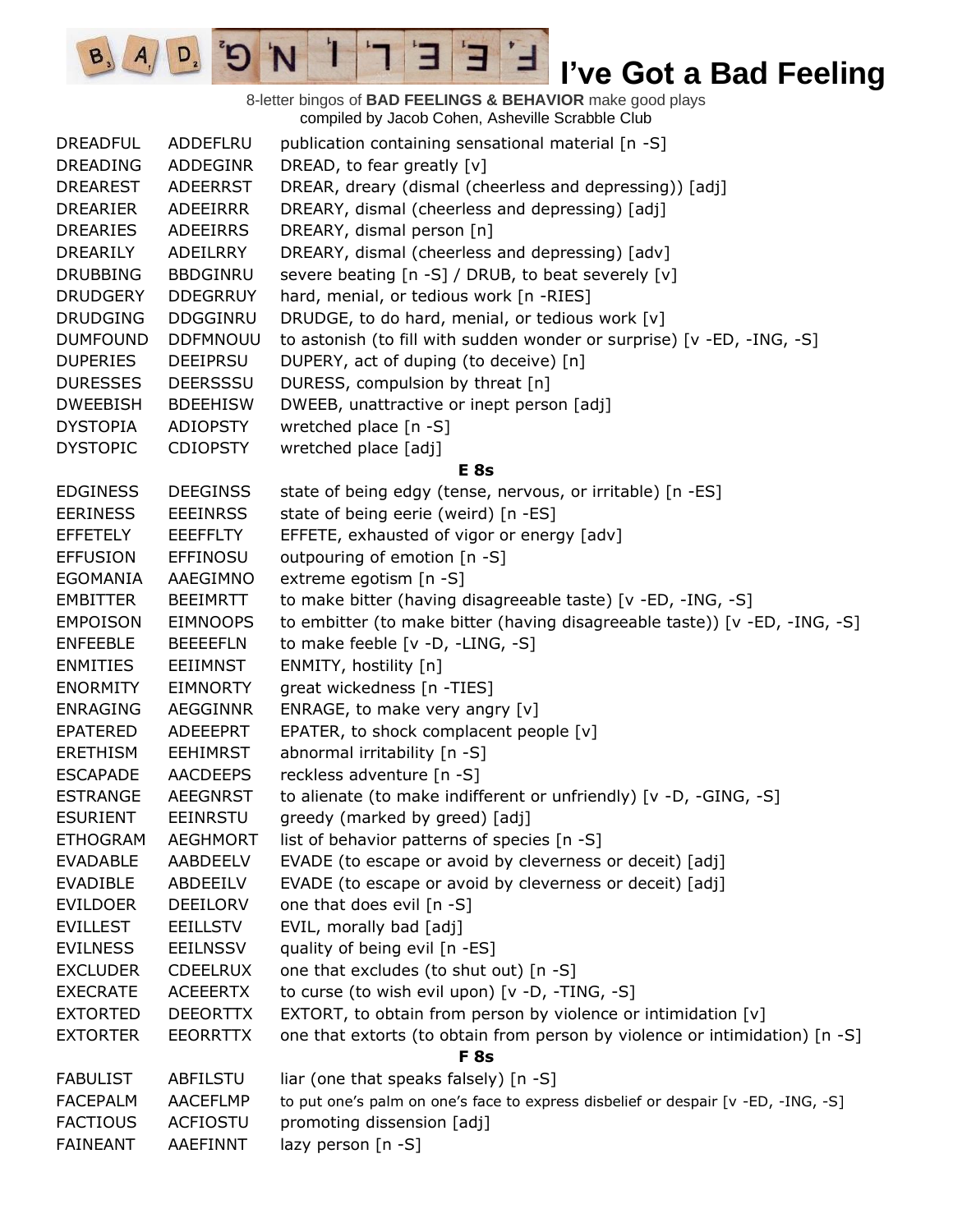8-letter bingos of **BAD FEELINGS & BEHAVIOR** make good plays compiled by Jacob Cohen, Asheville Scrabble Club

 $E$ 

Ⅎ

3

 $\mathbf{1}$ 

'N

 $B_3$   $A_1$ 

 $\boxed{D}_{2}$ 

 $\mathbf{G}^{\mathbf{s}}$ 

| <b>FAKERIES</b> | <b>AEEFIKRS</b> | FAKERY, practice of faking (to contrive and present as genuine) [n]   |
|-----------------|-----------------|-----------------------------------------------------------------------|
| <b>FAMISHED</b> | <b>ADEFHIMS</b> | FAMISH, to suffer extreme hunger [v]                                  |
| <b>FAMISHES</b> | <b>AEFHIMSS</b> | FAMISH, to suffer extreme hunger [v]                                  |
| <b>FAROUCHE</b> | <b>ACEFHORU</b> | sullenly shy [adj]                                                    |
| <b>FASHIOUS</b> | AFHIOSSU        | annoying [adj]                                                        |
| <b>FASTUOUS</b> | <b>AFOSSTUU</b> | arrogant [adj]                                                        |
| <b>FATHERLY</b> | <b>AEFHLRTY</b> | parental [adj]                                                        |
| <b>FAULTING</b> | AFGILNTU        | FAULT, to criticize [v]                                               |
| <b>FEARLESS</b> | <b>AEEFLRSS</b> | unafraid (filled with apprehension) [adj]                             |
| <b>FEARSOME</b> | <b>AEEFMORS</b> | frightening [adj]                                                     |
| <b>FECKLESS</b> | <b>CEEFKLSS</b> | worthless [adj]                                                       |
| <b>FEISTIER</b> | <b>EEFIIRST</b> | FEISTY, full of nervous energy [adj]                                  |
| <b>FEISTILY</b> | <b>EFIILSTY</b> | FEISTY, full of nervous energy [adv]                                  |
| <b>FELINELY</b> | <b>EEFILLNY</b> | in catlike (resembling cat; stealthy; silent) manner [adv]            |
| FELINITY        | EFIILNTY        | quality of being catlike (resembling cat; stealthy; silent) [n -TIES] |
| <b>FELLNESS</b> | <b>EEFLLNSS</b> | extreme cruelty [n -ES]                                               |
| <b>FELONIES</b> | <b>EEFILNOS</b> | FELONY, grave crime [n]                                               |
| <b>FICKLEST</b> | <b>CEFIKLST</b> | FICKLE, not constant or loyal [adj]                                   |
| <b>FIDGETED</b> | <b>DDEEFGIT</b> | FIDGET, to move nervously or restlessly [v]                           |
| <b>FIDGETER</b> | <b>DEEFGIRT</b> | one that fidgets (to move nervously or restlessly) [n -S]             |
| <b>FIENDISH</b> | <b>DEFHIINS</b> | extremely wicked or cruel [adj]                                       |
| <b>FIERCELY</b> | <b>CEEFILRY</b> | FIERCE, violently hostile or aggressive [adv]                         |
| <b>FIERCEST</b> | <b>CEEFIRST</b> | FIERCE, violently hostile or aggressive [adj]                         |
| <b>FIERIEST</b> | <b>EEFIIRST</b> | FIERY, intensely hot [adj]                                            |
| <b>FILCHING</b> | <b>CFHGIILN</b> | FILCH, to steal [v]                                                   |
| <b>FINAGLER</b> | AEFGILNR        | one that finagles (to obtain by trickery) [n -S]                      |
| <b>FINICKIN</b> | <b>CFIIIKNN</b> | finicky (difficult to please) [adj]                                   |
| <b>FINIKING</b> | <b>FGIIIKNN</b> | finicky (difficult to please) [adj]                                   |
| <b>FINNICKY</b> | <b>CFIIKNNY</b> | finicky (difficult to please) [adj -KIER, -KIEST]                     |
| <b>FLAGRANT</b> | <b>AAFGLNRT</b> | extremely conspicuous [adj]                                           |
| <b>FLAMMING</b> | AFGILMMN        | FLAM, to deceive (to mislead by falsehood) [v]                        |
| <b>FLAUNTED</b> | <b>ADEFLNTU</b> | FLAUNT, to exhibit in gaudy manner [v]                                |
| <b>FLAUNTER</b> | <b>AEFLNRTU</b> | one that flaunts (to exhibit in gaudy manner) [n -S]                  |
| <b>FLEABITE</b> | ABEEFILT        | bite of flea [n -S]                                                   |
| <b>FLEERING</b> | <b>EEFGILNR</b> | FLEER, to deride (to ridicule (to make fun of)) [v]                   |
| <b>FLIMFLAM</b> | AFFILLMM        | to swindle [v -MMED, -MMING, -S]                                      |
| <b>FLIPPEST</b> | <b>EFILPPST</b> | FLIP, flippant (impudent) [adj]                                       |
| <b>FLOUTING</b> | <b>FGILNOTU</b> | FLOUT, to treat with contempt [v]                                     |
| <b>FLUBBING</b> | <b>BBFGILNU</b> | FLUB, to bungle [v]                                                   |
| <b>FLUNKING</b> | <b>FGIKLNNU</b> | FLUNK, to fail examination or course [v]                              |
| <b>FOILABLE</b> | ABEFILLO        | FOIL, to prevent success of [adj]                                     |
| <b>FOOTLING</b> | <b>FGILNOOT</b> | FOOTLE, to waste time [v]                                             |
| <b>FOOZLING</b> | <b>FGILNOOZ</b> | FOOZLE, to bungle [v]                                                 |
| <b>FORDOING</b> | <b>DFGINOOR</b> | FORDO, to destroy [v]                                                 |
| <b>FOREDOES</b> | <b>DEEFOORS</b> | FOREDO, to fordo (to destroy) [v]                                     |
| <b>FOREDONE</b> | <b>DEEFNOOR</b> | FOREDO, to fordo (to destroy) [v]                                     |
| <b>FORGIVER</b> | EFGIORRV        | one that forgives (to pardon) [n -S]                                  |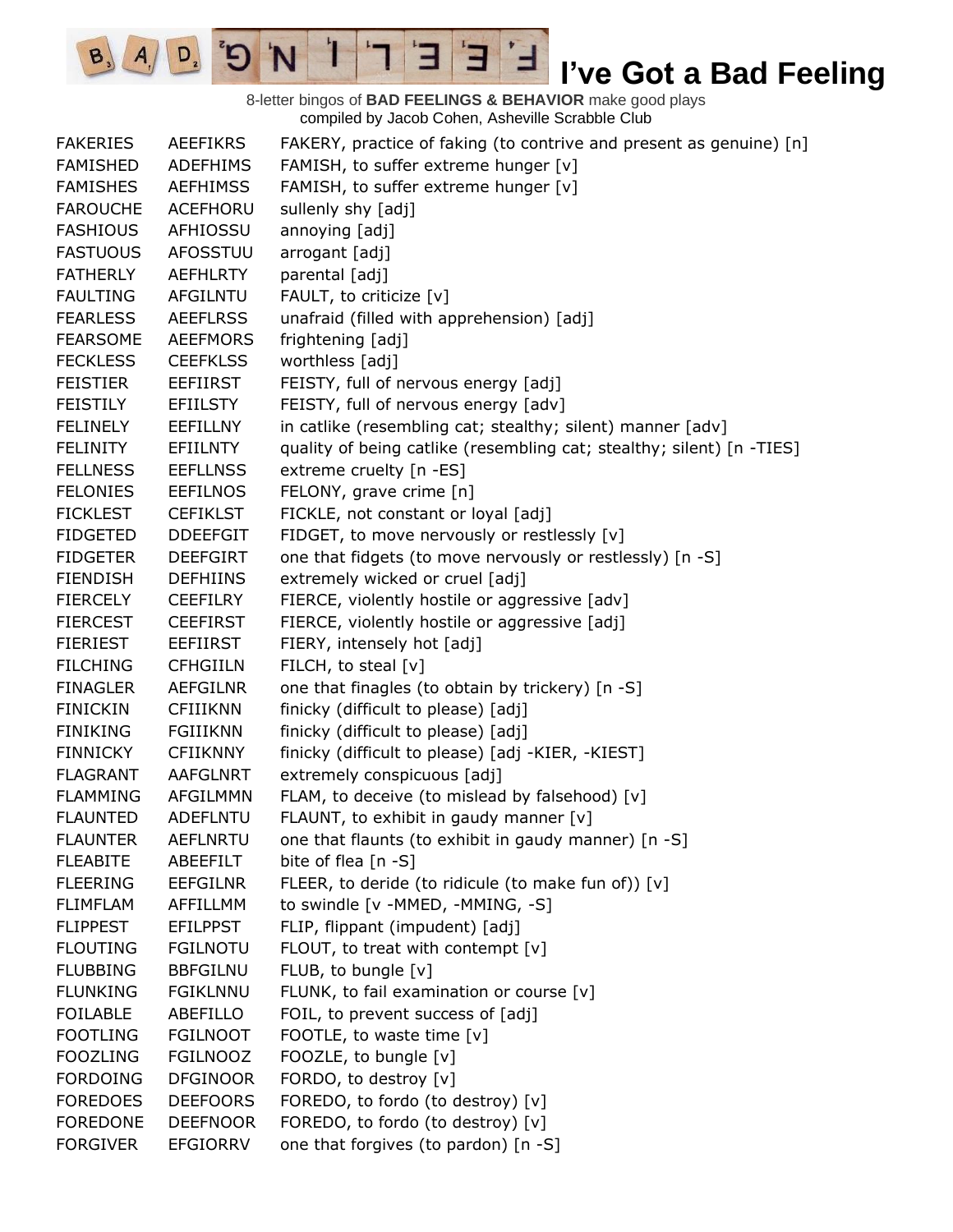8-letter bingos of **BAD FEELINGS & BEHAVIOR** make good plays compiled by Jacob Cohen, Asheville Scrabble Club

E

3

 $\mathbf{I}$ 

'N

 $B_3$ 

 $A_{1}$ 

 $D_{2}$ 

| <b>FORSAKER</b> | <b>AEFKORRS</b> | one that forsakes (to quit or leave entirely) [n -S]                               |
|-----------------|-----------------|------------------------------------------------------------------------------------|
| <b>FOUGHTEN</b> | <b>EFGHNOTU</b> | exhausted especially from fighting [adj]                                           |
| <b>FOXINESS</b> | <b>EFINOSSX</b> | state of being foxy (crafty) [n -S]                                                |
| <b>FRAGGING</b> | <b>AFGGGINR</b> | FRAG, to injure with type of grenade [v]                                           |
| <b>FREAKOUT</b> | <b>AEFKORTU</b> | event marked by wild excitement [n -S]                                             |
| <b>FREEBOOT</b> | <b>BEEFOORT</b> | to plunder (to rob of goods by force) [v -ED, -ING, -S]                            |
| <b>FREELOAD</b> | ADEEFLOR        | to live at expense of others [v -ED, -ING, -S]                                     |
| FRENZIED        | <b>DEEFINRZ</b> | FRENZY, to make frantic (wildly excited) [v]                                       |
| <b>FRENZIES</b> | <b>EEFINRSZ</b> | FRENZY, to make frantic (wildly excited) [v]                                       |
| <b>FRETSOME</b> | <b>EEFMORST</b> | fretful (inclined to fret) [adj]                                                   |
| <b>FRETTIER</b> | EEFIRRTT        | FRETTY, fretful (inclined to fret) [adj]                                           |
| <b>FRETTING</b> | <b>EFGINRTT</b> | FRET, to worry (to feel anxious and uneasy about something) [v]                    |
| <b>FRIGGING</b> | <b>FGGGIINR</b> | FRIG, to cheat or trick [v]                                                        |
| <b>FRIGHTED</b> | <b>DEFGHIRT</b> | FRIGHT, to frighten (to make afraid (filled with apprehension)) [v]                |
| <b>FRIGHTEN</b> | <b>EFGHINRT</b> | to make afraid (filled with apprehension) [v -ED, -ING, -S]                        |
| <b>FROIDEUR</b> | DEFIORRU        | aloofness (state of being aloof (distant in interest or feeling) [n -S]            |
| <b>FROTTAGE</b> | <b>AEFFGORT</b> | masturbation by rubbing against another person [n -S]                              |
| <b>FROTTEUR</b> | EFORRTTU        | one who practices frottage (masturbation by rubbing against another person) [n -S] |
| <b>FROWNIER</b> | <b>DEFINORW</b> | FROWNY, frowning [adj]                                                             |
| <b>FROWNING</b> | <b>FGINNORW</b> | FROWN, to contract brow in displeasure [v]                                         |
| <b>FUMINGLY</b> | <b>FGILMNUY</b> | angrily (feeling strong displeasure or hostility) [adv]                            |
| <b>FURIBUND</b> | <b>BDFINRUU</b> | furious (extremely angry) [adj]                                                    |
| <b>FUTILELY</b> | <b>EFILLTUY</b> | FUTILE, having no useful result [adv]                                              |
| <b>FUTILITY</b> | <b>FIILTTUY</b> | quality of being futile (having no useful result) [n -TIES]                        |
|                 |                 | G <sub>8s</sub>                                                                    |
| <b>GALLYING</b> | <b>AGGILLNY</b> | GALLY, to frighten (to make afraid (filled with apprehension)) [v]                 |
| <b>GAMMONED</b> | ADEGMMNO        | GAMMON, to mislead by deceptive talk [v]                                           |
| <b>GAMMONER</b> | <b>AEGMMNOR</b> | one that gammons (to mislead by deceptive talk) [n -S]                             |
| <b>GANGBANG</b> | AABGGGNN        | to participate in gang-related activities [v -ED, -ING, -S]                        |
| <b>GANGLAND</b> | AADGGLNN        | criminal underworld [n -S]                                                         |
| <b>GANGSTER</b> | <b>AEGGNRST</b> | member of criminal gang [n -S]                                                     |
| <b>GARDYLOO</b> | <b>ADGLOORY</b> | used as warning cry [interj]                                                       |
| <b>GASTNESS</b> | <b>AEGNSSST</b> | fright [n -ES]                                                                     |
| <b>GATCHING</b> | <b>ACGGHINT</b> | GATCH, to behave boastfully [v]                                                    |
| <b>GAUCHELY</b> | <b>ACEGHLUY</b> | GAUCHE, lacking social grace [adv]                                                 |
| <b>GAUCHEST</b> | <b>ACEGHSTU</b> | GAUCHE, lacking social grace [adj]                                                 |
| <b>GAUCHING</b> | <b>ACGGHINU</b> | GAUCH, to gatch (to behave boastfully) [v]                                         |
| <b>GAUDIEST</b> | ADEGISTU        | GAUDY, tastelessly showy [adj]                                                     |
| <b>GAZUMPED</b> | ADEGMPUZ        | GAZUMP, to cheat by raising price originally agreed upon [v]                       |
| <b>GAZUMPER</b> | <b>AEGMPRUZ</b> | one that gazumps (to cheat by raising price originally agreed upon) [n -S]         |
| <b>GENOCIDE</b> | <b>CDEEGINO</b> | deliberate extermination of national or racial group [n -S]                        |
| <b>GENOGRAM</b> | <b>AEGGMNOR</b> | diagram of history of behavior patterns of family [n -S]                           |
| <b>GHASTFUL</b> | <b>AFGHLSTU</b> | frightful [adj]                                                                    |
| <b>GHERAOES</b> | <b>AEEGHORS</b> | GHERAO, to coerce by physical means [v]                                            |
| <b>GHETTOED</b> | <b>DEEGHOTT</b> | GHETTO, to isolate in slum [v]                                                     |
| <b>GHETTOES</b> | <b>EEGHOSTT</b> | GHETTO, to isolate in slum [v]                                                     |
| <b>GHOULISH</b> | <b>GHHILOSU</b> | GHOUL, demon (evil spirit) [adj]                                                   |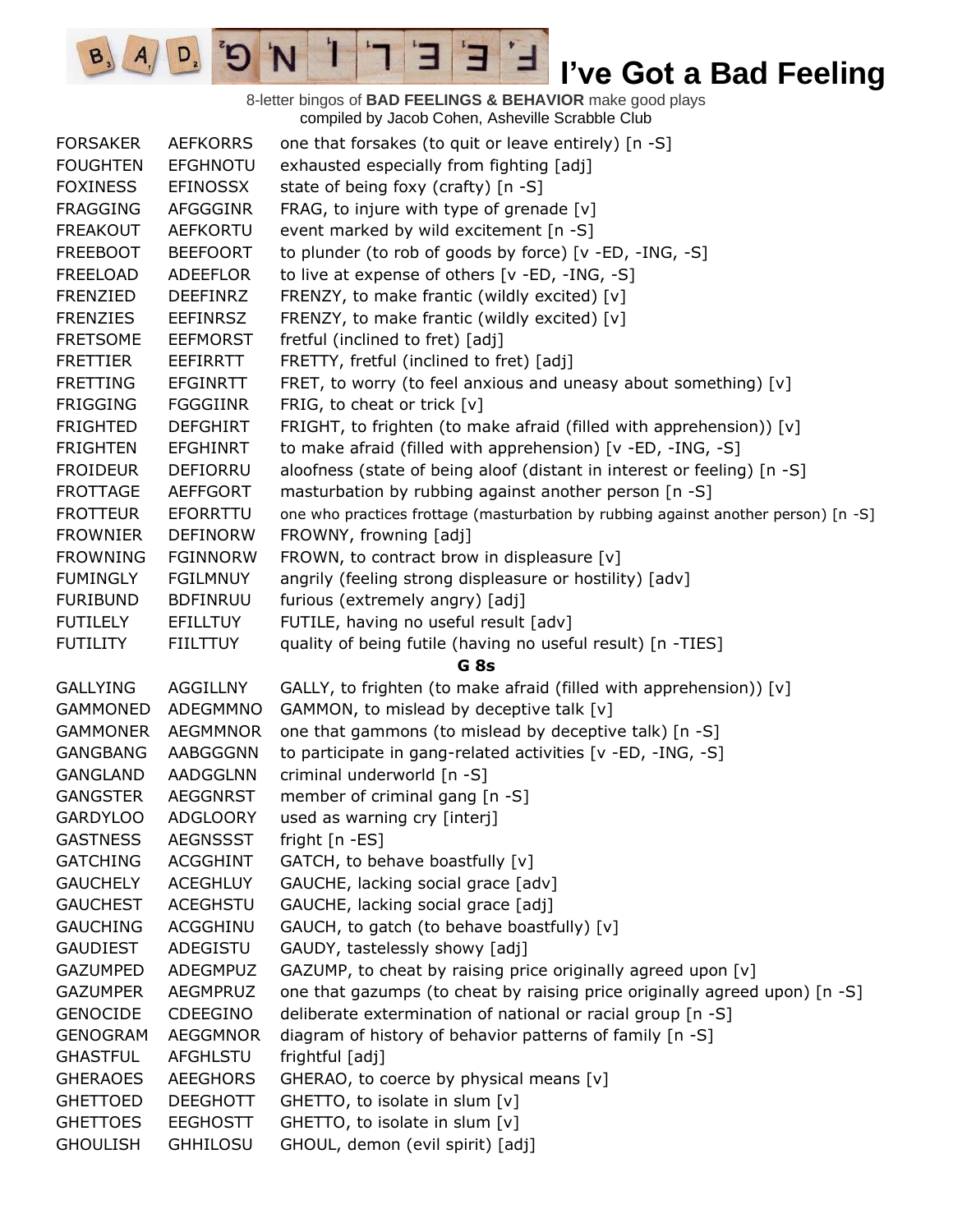8-letter bingos of **BAD FEELINGS & BEHAVIOR** make good plays compiled by Jacob Cohen, Asheville Scrabble Club

 $\mathbf{E}$ 

 $A \mid D$   $D$ 

GIBINGLY BGGIILNY GIBE, to jeer (to mock (to ridicule (to make fun of))) [adv] GLEEKING EEGGIKLN GLEEK, to gibe (to jeer (to mock (to ridicule))) [v] GLOATING AGGILNOT GLOAT, to regard with great or excessive satisfaction [v] GLOMMING GGILMMNO GLOM, to steal [v] GLOOMFUL FGLLMOOU gloomy (dismally dark) [adj] GLOOMIER EGILMOOR GLOOMY, dismally dark [adj] GLOOMILY GILLMOOY GLOOMY, dismally dark [adv] GLOUTING GGILNOTU GLOUT, to scowl (to frown angrily) [v] GLOWERED DEEGLORW GLOWER, to scowl (to frown angrily) [v] GLUMMEST EGLMMSTU GLUM, being in low spirits [adj] GLUMNESS EGLMNSSU state of being glum (being in low spirits) [n -ES] GLUMPIER EGILMPRU GLUMPY, glum (being in low spirits) [adj] GLUMPILY GILLMPUY GLUMPY, glum (being in low spirits) [adv] GLUNCHED CDEGHLNU GLUNCH, to frown (to contract brow in displeasure) [v] GLUNCHES CEGHLNSU GLUNCH, to frown (to contract brow in displeasure) [v] GLUTCHED CDEGHLTU GLUTCH, to drink or swallow [v] GLUTCHES CEGHLSTU GLUTCH, to drink or swallow [v] GLUTTING GGILNTTU GLUT, to feed or fill to excess [v] GLUTTONY GLNOTTUY excessive eating [n -NIES] GNARRING AGGINNRR GNAR, to snarl (to growl viciously) [v] / GNARR, to gnar [v] GOBSHITE BEGHIOST contemptible person [n -S] GODAWFUL ADFGLOUW extremely unpleasant [adj] GORBLIMY BGILMORY blimey (used as expression of surprise) [interj] GRAYMAIL AAGILMRY pressure on official to reveal sensitive information [n -S] GREEDIER DEEEGIRR GREEDY, marked by greed [adj] GREEDILY DEEGILRY GREEDY, marked by greed [adv] GREWSOME EEGMORSW gruesome (repugnant) [adj] GRIEVING EGGIINRV GRIEVE, to feel grief [v] GRIEVOUS EGIORSUV causing grief [adj] GRIFTING FGGIINRT GRIFT, to swindle (to take money or property from by fraudulent means) [v] GRIMMEST EGIMMRST GRIM, stern and unrelenting [adj] GRIMNESS EGIMNRSS quality of being grim (stern and unrelenting) [n -ES} GRINCHES CEGHINRS GRINCH, one who spoils fun of others [n] GRISLIER EGIILRRS GRISLY, horrifying [adj] GRIZZLER EGILRRZZ one that grizzles (to complain (to express discontent)) [n -S] GROANING AGGINNOR GROAN, to utter low, mournful sound [v] GROSSEST EGORSSST GROSS, flagrant (extremely conspicuous) [adj] GROTTIER EGIORRTT GROTTY, wretched (extremely unhappy) [adj] GROUCHED CDEGHORU GROUCH, to complain (to express discontent) [v] GROUCHES CEGHORSU GROUCH, to complain (to express discontent) [v] GROUSING GGINORSU GROUSE, to complain (to express discontent) [v] GROUTIER EGIORRTU GROUTY, surly (sullenly rude) [adj] GROVELED DEEGLORV GROVEL, to crawl in abject manner [v] GROVELER EEGLORRV one that grovels (to crawl in abject manner) [n -S] GRUDGING DGGGINRU GRUDGE, to be unwilling to give or admit  $[v]$ GRUELING EGGILNRU exhausting experience [n -S] / GRUEL, to disable by hard work [v] GRUESOME EEGMORSU repugnant [adj]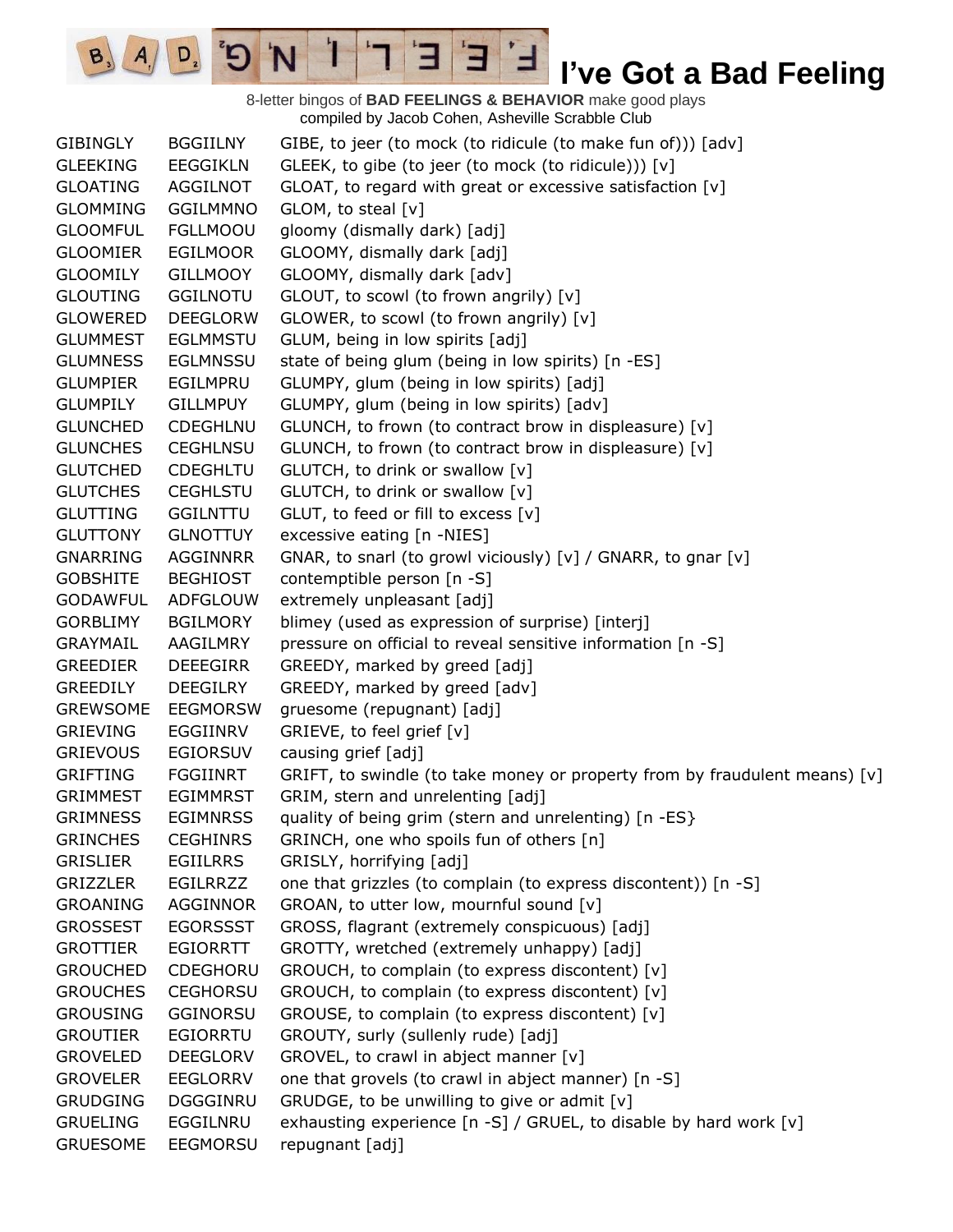8-letter bingos of **BAD FEELINGS & BEHAVIOR** make good plays compiled by Jacob Cohen, Asheville Scrabble Club GRUMBLER BEGLMRRU one that grumbles (to mutter in discontent) [n -S] GRUMPIER EGIMPRRU GRUMPY, ill-tempered [adj] GRUMPILY GILMPRUY GRUMPY, ill-tempered [adv] GRUMPING GGIMNPRU GRUMP, to complain (to express discontent) [v] GRUTCHED CDEGHRTU GRUTCH, grudge (to be unwilling to give or admit) [v] GRUTCHES CEGHRSTU GRUTCH, grudge (to be unwilling to give or admit)  $[v]$ GUILEFUL EFGILLUU cunning (skillfukl in deceiving) [adj] GUILTING GGIILNTU GUILT, to cause someone to feel guilty [v] GULLABLE ABEGLLLU gullible (easily deceived) [adj] GULLABLY ABGLLLUY GULLABLE, gullible (easily deceived) [adv] GULLIBLE BEGILLLU easily deceived [adj] GULLIBLY BGILLLUY GULLIBLE, easily deceived [adv] GUMPTION GIMNOPTU shrewdness (having keen insight) [n -S] **H 8s** HAGRIDER ADEGHIRR one that hagrides (to harass (to bother persistently)) [n -S] HAMARTIA AAAHIMRT defect in character [n -S] HANGRIER AEGHINRR HANGRY, hungry to point of irritability [adj] HARANGUE AAEGHNRU to deliver tirade to [v -D, -UING, -S] HARASSED AADEHRSS HARASS, to bother persistently [v] HARASSER AAEHRRSS one that harasses (to bother persistently) [n -S] HARASSES AAEHRSSS HARASS, to bother persistently [v] HARRYING AGHINRRY HARRY, to pillage (to plunder (to rob of goods by force)) [v] HARSHEST AEHHRSST HARSH, severe (unsparing in treatment of others) [adj] HASSLING AGHILNSS HASSLE, to argue [v] HEADLONG ADEGHLNO rash, impetuous [adj] HEATEDLY ADEEHLTY in inflamed or excited manner [adv] HECATOMB ABCEHMOT great sacrifice or slaughter [n -S] HECKLING CEGHIKLN HECKLE, to harass speaker [v] HECTICAL ACCEHILT hectic (filled with turmoil) [adj] HECTICLY CCEHILTY HECTIC, filled with turmoil [adv] HECTORED CDEEHORT HECTOR, to bully [v] HEEDLESS DEEEHLSS paying little or no attention [adj] HEISTING EGHIINST HEIST, to steal [v] HELLBENT BEEHLLNT stubbornly determined [adj] HELLFIRE EEFHILLR torment of hell (place of great suffering) [n -S] HELLHOLE EEHHLLLO horrible place [n -S] HELLKITE EEHIKLLT cruel person [n -S] HELLWARD ADEHLLRW toward hell (place of great suffering)) [adv] HELOTAGE AEEGHLOT helotism (slavery or serfdom) [n -S] HELOTISM EHILMOST slavery or serfdom [n -S] HEMPIEST EEHIMPST HEMPIE, HEMPY, mischievous [adj] HENCHMAN ACEHHMNN unscrupulous supporter [n -MEN] HERRYING EGHINRRY HERRY, to harry (to pillage (to plunder (to rob of goods by force))) [v] HINDERED DDEEHINR HINDER, to impede [v] HINDERER DEEHINRR one that hinders (to impede) [n -S] HINKIEST EHIIKNST HINKY, suspicious [adj] HOCUSING CGHINOSU HOCUS, to deceive or cheat [v]

H

D.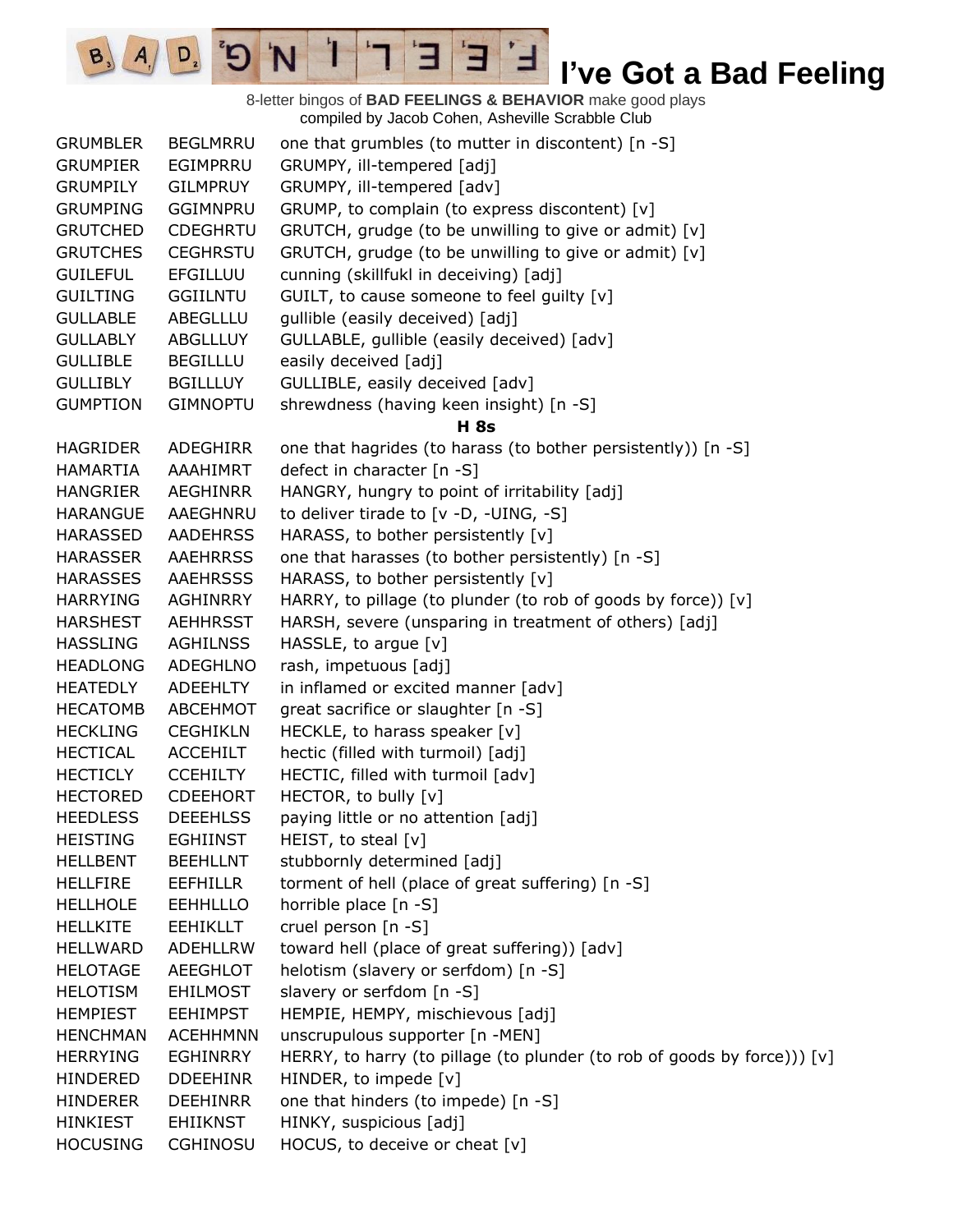8-letter bingos of **BAD FEELINGS & BEHAVIOR** make good plays compiled by Jacob Cohen, Asheville Scrabble Club

E

Ⅎ

3

 $\mathbf{I}$ 

'N

 $\mathbf{G}^{\mathbf{s}}$ 

 $D_{2}$ 

 $B_3$   $A_1$ 

| <b>HOCUSSED</b> | <b>CDEHOSSU</b> | HOCUS, to deceive or cheat [v]                                                                                 |
|-----------------|-----------------|----------------------------------------------------------------------------------------------------------------|
| <b>HOCUSSES</b> | <b>CEHOSSSU</b> | HOCUS, to deceive or cheat [v]                                                                                 |
| <b>HOKINESS</b> | <b>EHIKNOSS</b> | state of being hokey (false, contrived) [n -ES]                                                                |
| <b>HOKYPOKY</b> | <b>HKKOOPYY</b> | trickery (deception) [n -KIES]                                                                                 |
| <b>HOLLERED</b> | <b>DEEHLLOR</b> | HOLLER, to yell (to cry out loudly) [v]                                                                        |
| <b>HOMELIER</b> | <b>EEHILMOR</b> | HOMELY, unattractive (attractive) [adj]                                                                        |
| <b>HOMESICK</b> | <b>EHIMKMOS</b> | longing for home [adj]                                                                                         |
| <b>HOODIEST</b> | <b>DEHIOOST</b> | HOODY, resembling hoodlum (thug (brutal ruffian or assassin)) [adj]                                            |
| <b>HOODOOED</b> | DDEH0000        | HOODOO, to jinx (to bring bad luck to) [v]                                                                     |
| <b>HOODWINK</b> | <b>DHIKNOOW</b> | to trick (to deceive (to mislead by falsehood)) [v -ED, -ING, -S]                                              |
| <b>HOOLIGAN</b> | <b>AGHILNOO</b> | hoodlum (thug (brutal ruffian or assassin)) [n -S]                                                             |
| <b>HOPELESS</b> | <b>EEHLOPSS</b> | despairing [adj]                                                                                               |
| <b>HORRIBLE</b> | <b>BEHILORR</b> | something that causes horror [n -S]                                                                            |
| <b>HORRIBLY</b> | <b>BHILORRY</b> | dreadfully (in dreadful manner) [adv]                                                                          |
| <b>HORRIDER</b> | <b>DEHIORRR</b> | HORRID, repulsive [adj]                                                                                        |
| <b>HORRIDLY</b> | <b>DHILORRY</b> | HORRID, repulsive [adv]                                                                                        |
| <b>HORRIFIC</b> | <b>CFHIIORR</b> | causing horror (feeling of intense fear or repugnance) [adj]                                                   |
| <b>HOVELING</b> | <b>EGHILNOV</b> | HOVEL, to live in small, miserable dwelling [v]                                                                |
| <b>HOVELLED</b> | <b>DEEHLLOV</b> | HOVEL, to live in small, miserable dwelling [v]                                                                |
| <b>HUBRISES</b> | <b>BEHIRSSU</b> | HUBRIS, arrogance (quality of being arrogant (overly convinced of one's own worth or importance)) [n]          |
| <b>HUFFIEST</b> | <b>EFFHISTU</b> | HUFFY, easily offended [adj]                                                                                   |
| <b>HUNGERED</b> | <b>DEEGHNRU</b> | HUNGER, to crave (to desire greatly) [v]                                                                       |
| <b>HYBRISES</b> | <b>BEHIRSSY</b> | HYBRIS, hubris (arrogance (quality of being arrogant (overly convinced of one's own worth or importance))) [n] |
| <b>HYSTERIA</b> | <b>AEHIRSTY</b> | uncontrollable excitement or fear [n -S]                                                                       |
| <b>HYSTERIC</b> | <b>CEHIRSTY</b> | one who is subject to fits of hysteria [n -S]                                                                  |
|                 |                 | I8s                                                                                                            |
| <b>IGNOBLER</b> | <b>BEGILNOR</b> | IGNOBLE, of low character [adj]                                                                                |
| IGNOMINY        | <b>GIIMNNOY</b> | disgrace or dishonor [n -NIES]                                                                                 |
| <b>ILLUDING</b> | DGIILLNU        | ILLUDE, to deceive (to mislead by falsehood) [v]                                                               |
| <b>IMBITTER</b> | <b>BEIIMRTT</b> | to embitter (to make bitter (having disagreeable taste)) [v -ED, -ING, -S]                                     |
| <b>IMMODEST</b> | <b>DEIMMOST</b> | not modest [adj -ER, -EST]                                                                                     |
| <b>IMPAIRED</b> | <b>ADEIIMPR</b> | IMPAIR, to make worse [v]                                                                                      |
| <b>IMPAIRER</b> | ADEIIMPR        | one that impairs (to make worse) [n -S]                                                                        |
| <b>IMPISHLY</b> | <b>HIILMPSY</b> | IMPISH, mischievous [adv]                                                                                      |
| <b>IMPOSTER</b> | <b>EIMOPRST</b> | impostor (one that poses as another for deceptive purposes) [n -S]                                             |
| <b>IMPOSTOR</b> | <b>IMOOPRST</b> | one that poses as another for deceptive purposes [n -S]                                                        |
| <b>IMPUGNER</b> | EGIMNPRU        | one that impugns (to make insinuations against) [n -S]                                                         |
| <b>INCITANT</b> | <b>ACIINNTT</b> | something that incites (to arouse to action) [n -S]                                                            |
| <b>INCITING</b> | <b>CGIIINNT</b> | INCITE, to arouse to action $[v]$                                                                              |
| <b>INDIGNLY</b> | <b>DGIILNNY</b> | INDIGN, disgraceful [adv]                                                                                      |
| <b>INDOLENT</b> | <b>DEILNNOT</b> | lazy (disinclined toward work or exertion) [adj]                                                               |
| <b>INEQUITY</b> | EIINQTUY        | unfairness [n -TIES]                                                                                           |
| <b>INFAMIES</b> | <b>AEFIIMNS</b> | INFAMY, state of being infamous (having vile reputation) [n]                                                   |
| <b>INFAMOUS</b> | AFIMNOSU        | having vile reputation [adj]                                                                                   |
| <b>INFORMER</b> | <b>EFIMNORR</b> | one that informs (to supply with information) [n -S]                                                           |
| <b>INFRINGE</b> | <b>EFGIINNR</b> | to violate oath or law [v -D, -GING, -S]                                                                       |
| INHUMANE        | AEHIMNNU        | not humane [adj]                                                                                               |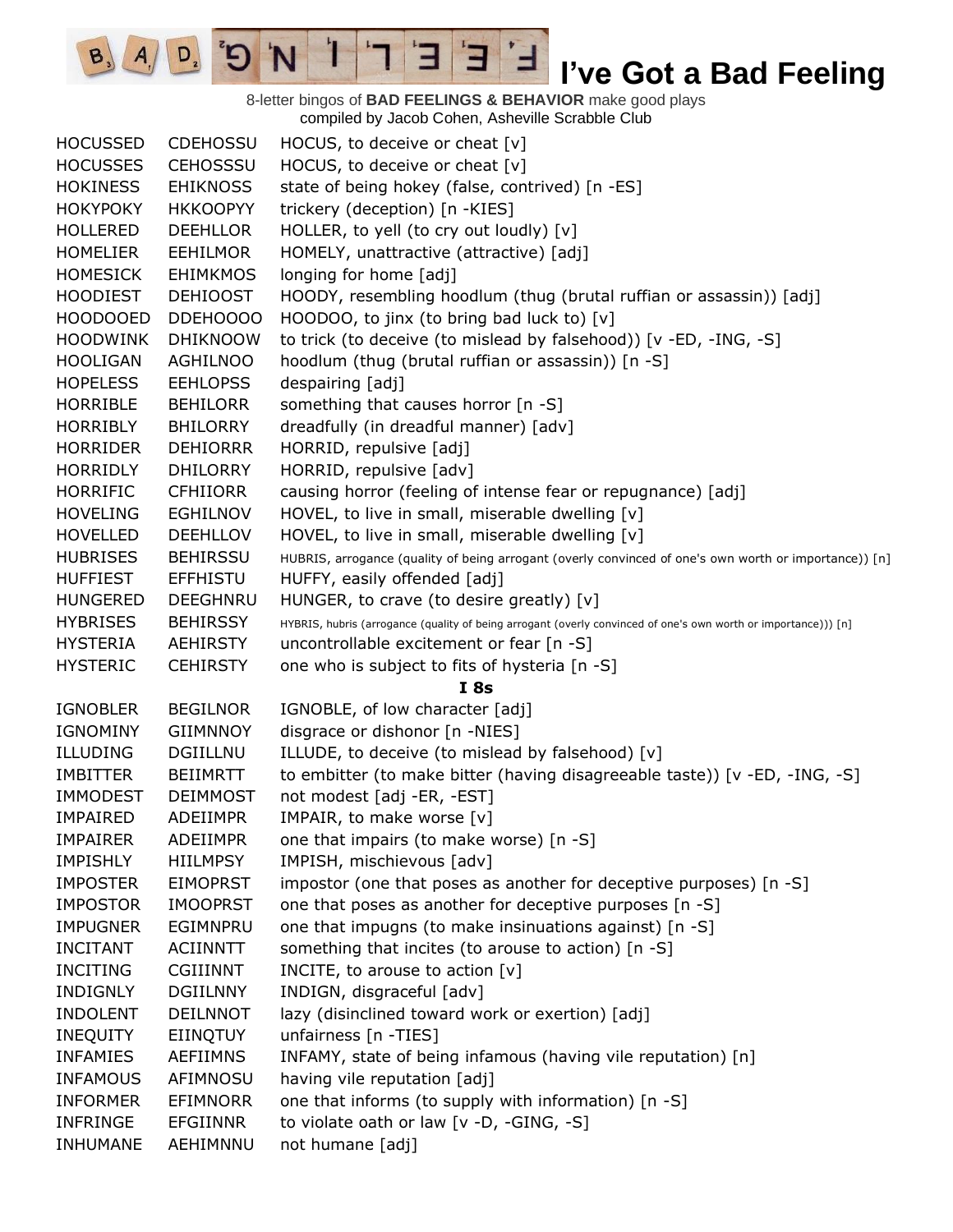8-letter bingos of **BAD FEELINGS & BEHAVIOR** make good plays compiled by Jacob Cohen, Asheville Scrabble Club INIMICAL ACIIILMN unfriendly (inclined to approve, help, or support) [adj] INJURIES EIIJNRSU INJURY, harm inflicted or suffered [n] INNUENDO DEINNNOU to make derogatory implication [v -ED, -ING, -S, -ES] INSANELY AEILNNSY INSANE, mentally unsound [adv] INSANEST AEINNSST INSANE, mentally unsound [adj] INSANITY AIINNSTY state of being insane; something utterly foolish [n -TIES] INSECURE CEEINRSU unsafe (free from danger) [adj -R, -ST] INSOLENT EILNNOST extremely rude person [n -S] INSULTED DEILNSTU INSULT, to treat offensively [v] INSULTER EILNRSTU one that insults (to treat offensively) [n -S] INTERACT ACEINRTT to act on each other [v -ED, -ING, -S] INTERWAR AEINRRTW happening between wars [adj] INTRUDER DEINRRTU one that intrudes (to thrust or force oneself in) [n -S] INURBANE ABEINNRU not urbane (refined and elegant) [adj] INVASION AIINNOSV act of invading (to enter for conquest or plunder) [n -S] INVASIVE AEIINSVV INVASION, act of invading (to enter for conquest or plunder) [adj] INVEIGLE EEGIILNV to induce by guile or flattery [v -D, -LING, -S] IREFULLY EFILLRUY IREFUL, angry (feeling strong displeasure or hostility) [adv] IRRITANT AIINRRTT something that irritates (to excite to impatience or anger) [n -S] IRRITATE AEIIRRTT to excite to impatience or anger [v -D, -TING, -S] **J 8s** JACKROLL ACJKLLOR to rob drunken or sleeping person [v -ED, -ING, -S] JANIFORM AFIJMNOR hypocritical (pertaining to hypocrisy) [adj] JAPERIES AEEIJPRS JAPERY, mockery (act of mocking (to ridicule)) [n] JAUNDICE ACDEIJNU to prejudice unfavorably [v -D, -CING, -S] JEALOUSY AEJLOSUY jealous feeling [n -SIES] JEJUNELY EEJJLNUY JEJUNE, uninteresting; childish [adv] JEJUNITY EIJJNTUY something that is jejune (uninteresting; childish) [n -TIES] JEREMIAD ADEEIJMR tale of woe [n -S] JIBINGLY BGIIJLNY JIBE, to gibe (to jeer (to mock (to ridicule))) [adv] JIGGERED DEEGGIJR damned (damnable (detestable)) [adj] JINGOISH GHIIJNOS JINGO, zealous patriot [adj] JINGOIST GIIJNOST jingo (zealous patriot) [n -S] JITTERED DEEIJRTT JITTER, to fidget (to move nervously or restlessly) [v] JUDGIEST DEGIJSTU JUDGEY, judgy (judgemental) [adj] / JUDGY, judgemental [adj] JUMPIEST EIJMPSTU JUMPY, nervous (easily excited) [adj] **K 8s** KABLOOEY ABEKLOOY used to indicate abrupt happening [interj] KABLOOIE ABEIKLOO kablooey (used to indicate abrupt happening) [interj] KAFUFFLE AEFFFKLU disturbance or commotion [n -S] KEELHALE AEEEHKLL to keelhaul (to rebuke severely) [v -D, -LING, -S] KEELHAUL AEEHKLLU to rebuke severely [v -ED, -ING, -S] KIBITZED BDEIIKTZ KIBITZ, to meddle (to interest oneself in what is not one's concern) [v] KIBITZER BEIIKRTZ one that kibitzes (to meddle (to interest oneself in what is not one's concern)) [n -S] KIBITZES BEIIKSTZ KIBITZ, to meddle (to interest oneself in what is not one's concern)  $[v]$ KINDLESS DEIKLNSS lacking kindness [adj] KOTOWING GIKNOOTW KOTOW, to kowtow (to behave in servile manner) [v]

H

 $D$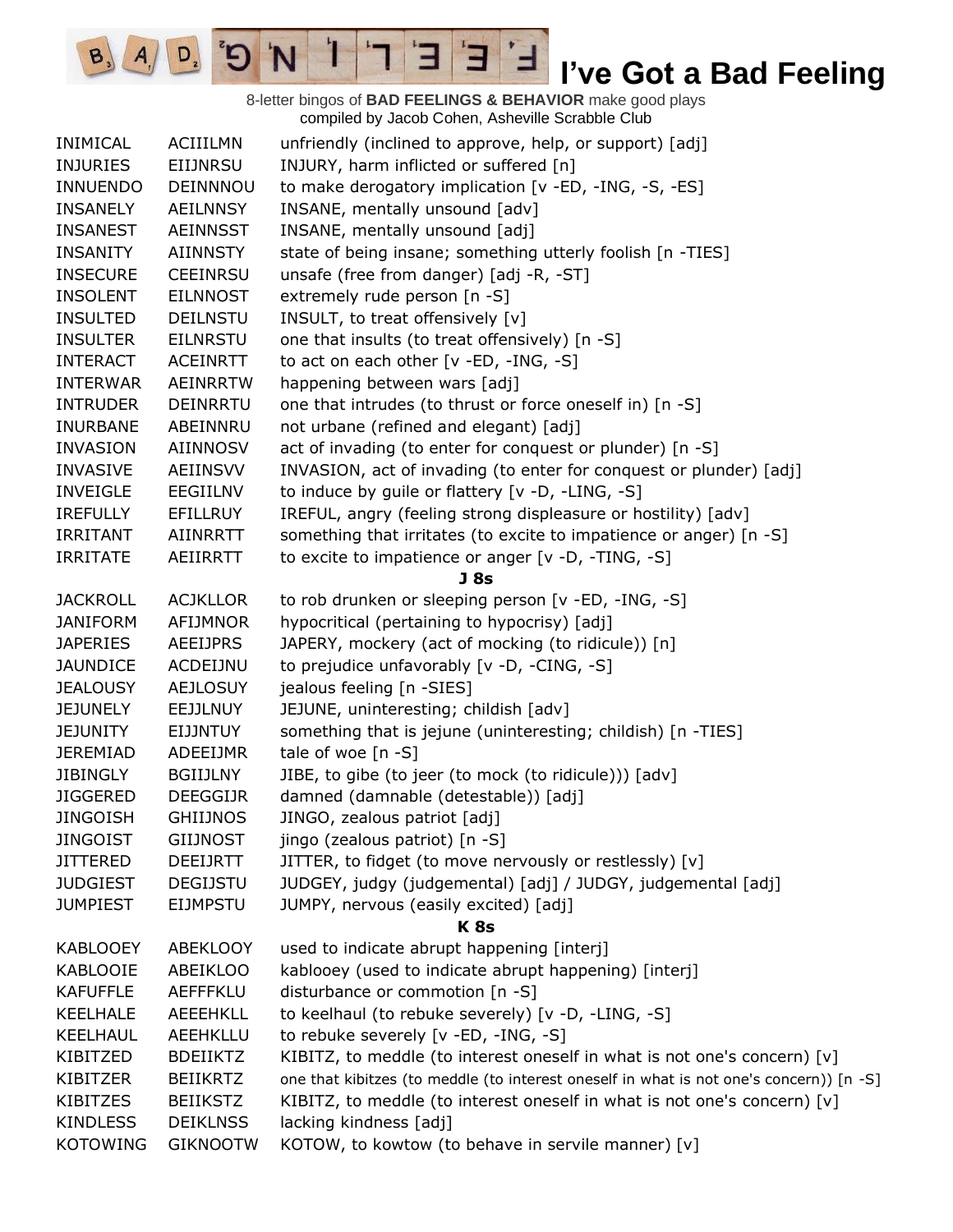8-letter bingos of **BAD FEELINGS & BEHAVIOR** make good plays compiled by Jacob Cohen, Asheville Scrabble Club

E

1

 $B_3$ 

 $D,$ 

9

| KOWTOWED        | <b>DEKOOTWW</b> | KOWTOW, to behave in servile manner [v]                                      |
|-----------------|-----------------|------------------------------------------------------------------------------|
| <b>KOWTOWER</b> | <b>EKOORTWW</b> | one that kowtows (to behave in servile manner) [n -S]                        |
| <b>KVETCHED</b> | <b>CDEEHKTV</b> | KVETCH, to complain (to express discontent) [v]                              |
| <b>KVETCHER</b> | <b>CEEHKRTV</b> | one that kvetches (to complain (to express discontent)) [n -S]               |
| <b>KVETCHES</b> | <b>CEEHKSTV</b> | KVETCH, to complain (to express discontent) [v]                              |
|                 |                 | <b>L</b> 8s                                                                  |
| LADDIEST        | <b>ADDEILST</b> | LADDY, laddish in behavior [adj]                                             |
| LAIRIEST        | AEIILRST        | LAIRY, unpleasantly loud [adj]                                               |
| <b>LAMBASTE</b> | <b>AABELMST</b> | to beat severely [v -D, -TING, -S]                                           |
| <b>LAMBASTS</b> | <b>AABLMSST</b> | LAMBAST, to lambaste (to beat severely) [v]                                  |
| <b>LAMENTED</b> | <b>ADEELMNT</b> | LAMENT, to express sorrow or regret for [v]                                  |
| LAMENTER        | <b>AEELMNRT</b> | one that laments (to express sorrow or regret for) [n -S]                    |
| LAMISTER        | <b>AEILMRST</b> | lamster (fugitive (one who flees)) [n -S]                                    |
| LANGUISH        | <b>AGHILNSU</b> | to lose vigor or vitality [v -ED, -ING, -ES]                                 |
| <b>LAPSABLE</b> | AABELLPS        | LAPSE, to fall from previous standard [adj]                                  |
| <b>LAPSIBLE</b> | ABEILLPS        | LAPSE, to fall from previous standard [adj]                                  |
| <b>LARCENER</b> | <b>ACEELNRR</b> | one that commits larceny [n -S]                                              |
| LARRIKIN        | AIIKLNRR        | rowdy (rowdy person) [n -S]                                                  |
| <b>LAXITIES</b> | AEIILSTX        | LAXITY, state of being lax (not strict or stringent) [n]                     |
| LAYABOUT        | <b>AABLOTUY</b> | lazy person $[n - S]$                                                        |
| <b>LAZINESS</b> | <b>AEILNSSZ</b> | state of being lazy (disinclined toward work or exertion) [n -ES]            |
| LEARIEST        | AEEILRST        | LEARY, leery (suspicious) [adj]                                              |
| <b>LECHERED</b> | <b>CDEEEHLR</b> | LECHER, to engage in lechery [v]                                             |
| <b>LEERIEST</b> | <b>EEEILRST</b> | LEERY, suspicious [adj]                                                      |
| <b>LETCHING</b> | <b>CEGHILNT</b> | LETCH, to lech (to engage in lechery) $[v]$                                  |
| LETHARGY        | <b>AEGHLRTY</b> | drowsiness; sluggishness [n -GIES]                                           |
| <b>LEVANTED</b> | <b>ADEELNTV</b> | LEVANT, to avoid debt [v]                                                    |
| <b>LEWDNESS</b> | <b>DEELNSSW</b> | state of being lewd (obscene (indecent (not decent))) [n -ES]                |
| <b>LICKSPIT</b> | <b>CIIKLPST</b> | fawning person [n -S]                                                        |
| <b>LIPPIEST</b> | <b>EIILPPST</b> | LIPPY, impudent (offensively bold or disrespectful) [adj]                    |
| <b>LOATHFUL</b> | AFHLLOTU        | repulsive [adj]                                                              |
| <b>LOATHING</b> | <b>AGHILNOT</b> | extreme dislike [n -S] / LOATHE, to detest greatly [v]                       |
| LOGOMACH        | <b>ACGHLMOO</b> | one given to arguing about words [n -S]                                      |
| <b>LONELIER</b> | <b>EEILLNOR</b> | LONELY, sad from lack of companionship [adj]                                 |
| <b>LONELILY</b> | EILLLNOY        | LONELY, sad from lack of companionship [adv]                                 |
| <b>LONENESS</b> | <b>EELNNOSS</b> | state of being lone (having no companions) [n -ES]                           |
| <b>LOOKSISM</b> | <b>IKLMOOSS</b> | lookism (discrimination based on physical appearance) [n -S]                 |
| <b>LOONIEST</b> | <b>EILNOOST</b> | LOONEY, loony (crazy (insane (mentally unsound))) [adj] / LOONY, crazy [adj] |
| <b>LORNNESS</b> | <b>ELNNORSS</b> | state of being lorn (abandoned) [n -ES]                                      |
| <b>LOTHSOME</b> | <b>EHLMOOST</b> | repulsive [adj]                                                              |
| <b>LOUSIEST</b> | <b>EILOSSTU</b> | LOUSY, mean or contemptible [adj]                                            |
| <b>LOVELESS</b> | <b>EELLOSSV</b> | feeling no love [adj]                                                        |
| LOVELORN        | <b>ELLNOORV</b> | not loved [adj]                                                              |
| LOWERING        | <b>EGILNORW</b> | LOWER, to appear dark and threatening [v]                                    |
| LOWLIGHT        | <b>GHILLOTW</b> | unpleasant event, detail, or part [n -S]                                     |
| <b>LUCKLESS</b> | <b>CEKLLSSU</b> | unlucky (having good fortune) [adj]                                          |
| <b>LUNACIES</b> | ACEILNSU        | LUNACY, insanity (state of being insane; something utterly foolish) [n]      |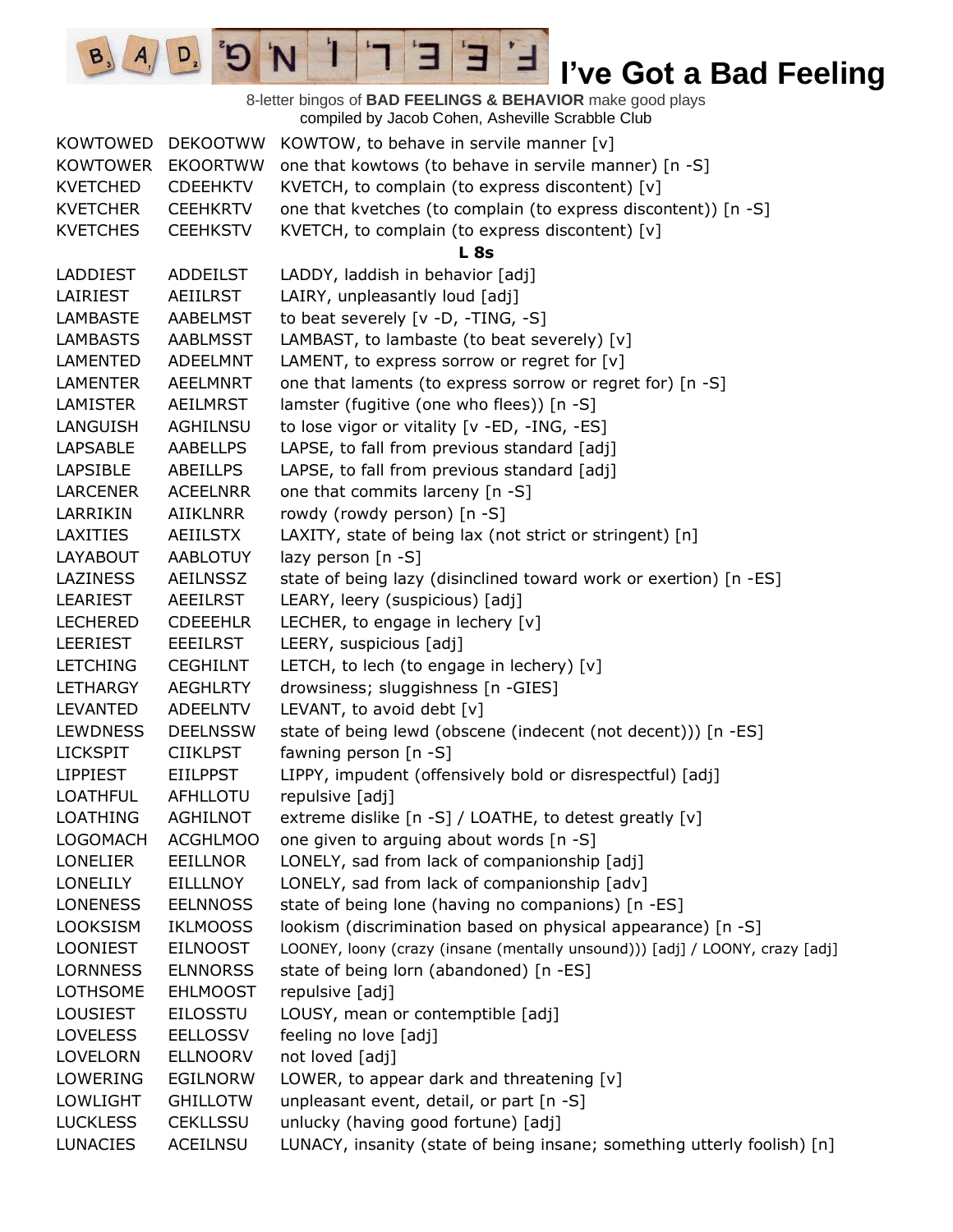

#### 8-letter bingos of **BAD FEELINGS & BEHAVIOR** make good plays compiled by Jacob Cohen, Asheville Scrabble Club

LYNCHING CGHILNNY LYNCH, to put to death without legal sanction [v]

| LTINCHING       | <b>CGLILIVIVI</b> | LYNCH, to put to death without legal sanction [V]                                 |
|-----------------|-------------------|-----------------------------------------------------------------------------------|
|                 |                   | <b>M</b> 8s                                                                       |
| <b>MACABRER</b> | <b>AABCEMRR</b>   | MACABRE, gruesome (repugnant) [adj]                                               |
| MACHISMO        | <b>ACHIMMOS</b>   | strong masculinity [n -S]                                                         |
| MACHOISM        | <b>ACHIMMOS</b>   | machismo (strong masculinity) [n -S]                                              |
| <b>MADHOUSE</b> | ADEHMOSU          | insane asylum $[n -S]$                                                            |
| MADWOMAN        | AADMMNOW          | woman who is insane [n -MEN]                                                      |
| MAKEBATE        | AABEEKMT          | one that encourages quarrels [n -S]                                               |
| <b>MALAPERT</b> | AAELMPRT          | impudent person [n -S]                                                            |
| <b>MALEDICT</b> | <b>ACDEILMT</b>   | to curse (to wish evil upon) [v -ED, -ING, -S]                                    |
| MALIGNED        | ADEGILMN          | MALIGN, to speak evil of [v]                                                      |
| <b>MALIGNER</b> | AEGILMNR          | one that maligns (to speak evil of) [n -S]                                        |
| <b>MALIGNLY</b> | AGILLMNY          | in evil manner [adv]                                                              |
| <b>MALINGER</b> | <b>AEGILMNR</b>   | to feign illness in order to avoid duty or work [v -ED, -ING, -S]                 |
| <b>MALTREAT</b> | AAELMRTT          | to treat badly [v -ED, -ING, -S]                                                  |
| MANIACAL        | AAACILMN          | MANIAC, insane person [adj]                                                       |
| MANNERED        | <b>ADEEMNNR</b>   | MANNER, way of acting [adj]                                                       |
| MARAUDED        | AADDEMRU          | MARAUD, to rove in search of booty [v]                                            |
| <b>MARAUDER</b> | AADEMRRU          | one that marauds (to rove in search of booty) [n -S]                              |
| MARTINET        | AEIMNRTT          | one who demands rigid adherence to rules [n -S]                                   |
| <b>MASSACRE</b> | <b>AACEMRSS</b>   | to kill indiscriminately [v -D, -RING, -S]                                        |
| MEAGERER        | <b>AEEEGMRR</b>   | MEAGER, deficient in quantity or quality [adj]                                    |
| MEAGRELY        | AEEGLMRY          | MEAGRE, meager (deficient in quantity or quality) [adv]                           |
| <b>MEAGREST</b> | <b>AEEGMRST</b>   | MEAGRE, meager (deficient in quantity or quality) [adj]                           |
| <b>MEANNESS</b> | <b>AEEMNNSS</b>   | state of being mean (inferior in grade, quality, or character) [n -ES]            |
| <b>MEASLIER</b> | AEEILMRS          | MEASLY, meager (deficient in quantity or quality) [adj]                           |
| <b>MEDDLING</b> | <b>DDEGILMN</b>   | MEDDLE, to interest oneself in what is not one's concern [v]                      |
| <b>MENACING</b> | <b>ACEGIMNN</b>   | MENACE, to threaten (to be source of danger to) [v]                               |
| MENIALLY        | AEILLMNY          | in servile manner [adv]                                                           |
| <b>MESHUGAH</b> | <b>AEGHHMSU</b>   | meshuga (crazy (insane (mentally unsound))) [adj]                                 |
| <b>MESHUGGA</b> | <b>AEGGHMSU</b>   | meshuga (crazy (insane (mentally unsound))) [adj]                                 |
| <b>MESHUGGE</b> | EEGGHMSU          | meshuga (crazy (insane (mentally unsound))) [adj]                                 |
| MIFFIEST        | EFFIIMST          | MIFFY, easily annoyed [adj]                                                       |
| MILITANT        | AIILMNTT          | person who is aggressively engaged in cause [n -S]                                |
| <b>MINACITY</b> | <b>ACIIMNTY</b>   | state of being threatening [n -TIES]                                              |
| <b>MINATORY</b> | <b>AIMNORTY</b>   | threatening [adj]                                                                 |
| <b>MINCIEST</b> | <b>CEIIMNST</b>   | MINCY, affectedly dainty [adj]                                                    |
| <b>MINDLESS</b> | <b>DEILMNSS</b>   | lacking intelligence [adj]                                                        |
| MINGIEST        | <b>EGIIMNST</b>   | MINGY, mean and stingy [adj]                                                      |
| MISADAPT        | AADIMPST          | to adapt wrongly [v -ED, -ING, -S]                                                |
| MISADDED        | <b>ADDDEIMS</b>   | MISADD, to add (to combine or join so as to bring about increase) incorrectly [v] |
| <b>MISAGENT</b> | <b>AEGIMNST</b>   | bad agent [n -S]                                                                  |
| MISAIMED        | ADEIIMMS          | MISAIM, to aim badly [v]                                                          |
| MISALIGN        | AGIILMNS          | to align improperly [v -ED, -ING, -S]                                             |
| <b>MISALLOT</b> | <b>AILLMOST</b>   | to allot wrongly [v -TTED, -TTING, -S]                                            |
| <b>MISALTER</b> | <b>AEILMRST</b>   | to alter wrongly [v -ED, -ING, -S]                                                |
| MISANDRY        | ADIMNRSY          | hatred of men [n -RIES]                                                           |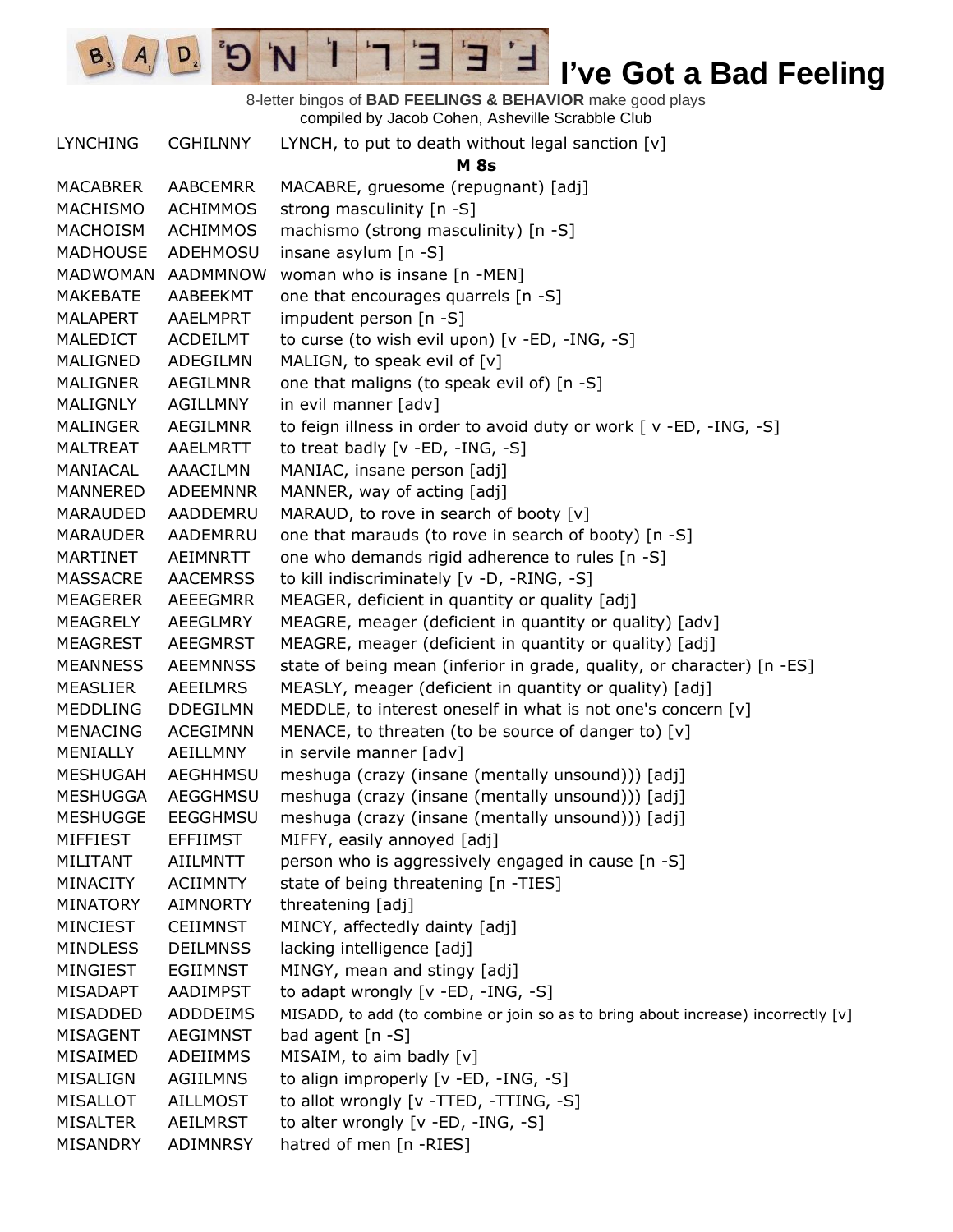8-letter bingos of **BAD FEELINGS & BEHAVIOR** make good plays compiled by Jacob Cohen, Asheville Scrabble Club

 $\mathbf{F}$ 

 $A/\sqrt{D}$   $D$ 

MISAPPLY AILMPPSY to apply wrongly [v -LIED, -ING, -LIES] MISASSAY AAIMSSSY to attempt unsuccessfully [v -ED, -ING, -S] MISATONE AEIMNOST to atone wrongly [v -D, -NING, -S] MISAWARD AADIMRSW to award wrongly [v -ED, -ING, -S] MISBEGIN BEGIIMNS to begin wrongly [v MISBEGUN, -GAN, -NNING, -S] MISBEGOT BEGIMOST born out of wedlock [adj] MISBRAND ABDIMNRS to brand (to mark with hot iron) incorrectly [v -ED, -ING, -S] MISBUILD BDIILMSU to build imperfectly [v -LT, -ING, -S] MISCARRY ACIMRRSY to be unsuccessful [v -RIED, -ING, -RIES] MISCHIEF CEFHIIMS action that causes irritation, harm, or trouble [n -S] MISCHOSE CEHIMOSS MISCHOOSE, to select wrongly [v] MISCLAIM ACIILMMS to claim wrongfully [v -ED, -ING, -S] MISCLASS ACILMSSS to put in wrong class [v -ED, -ING, -ES] MISCOLOR CILMOORS to color (to give color (visual attribute of objects) to) incorrectly [v -ED, -ING, -S] MISCOUNT CIMNOSTU to count (to list or mention units of one by one to ascertain total) incorrectly [v -ED, -ING, -S] MISCUING CGIIMNSU MISCUE, to make faulty stroke in billiards [v] MISDOING DGIIMNOS instance of doing wrong [n -S] / MISDO, to do wrongly [v] MISDOUBT BDIMOSTU to doubt (to be uncertain about) [v -ED, -ING, -S] MISDRIVE DEIIMRSV to drive wrongly or improperly [v -ROVE, -N, -VING, -S] MISEATEN AEEIMNST MISEAT, to eat improperly [v] MISENROL EILMNORS to enroll improperly [v -LLED, -LLING, -S] MISENTER EEIMNRST to enter erroneously [v -ED, -ING, -S] MISENTRY EIMNRSTY erroneous entry [n -RIES] MISERIES EEIIMRSS MISERY, state of great suffering [n] MISEVENT EEIMNSTV mishap (unfortunate accident) [n -S] MISFAITH AFHIIMST lack of faith; disbelief [n -S] MISFIELD DEFIILMS to field badly [v -ED, -ING, -S] MISFOCUS CFIMOSSU to focus badly [v -ED, -ING, -S, -SSED, -SSING, -SSES] MISFRAME AEFIMMRS to frame badly [v -D, -MING, -S] MISGAUGE AEGGIMSU to gauge wrongly or inaccurately [v -D, -GING, -S] MISGRADE ADEGIMRS to grade (to arrange in steps or degrees) incorrectly [v -D, -DING, -S] MISGRAFT AFGIMRST to graft wrongly [v -ED, -ING, -S] MISGUESS EGIMSSSU to guess wrongly [v -ED, -ING, -ES] MISGUIDE DEGIIMSU to guide wrongly [v -D, -DING, -S] MISHUGAS AGHIMSSU crazy or foolish behavior [n -ES] MISINFER EFIIMNRS to infer wrongly [v -RRED, -RRING, -S] MISINTER EIIMNRST to inter improperly [v -RRED, -RRING, -S] MISJUDGE DEGIJMSU to judge wrongly [v -D, -GING, -S] MISKEYED DEEIKMSY MISKEY, to key into machine incorrectly [v] MISLABEL ABEILLMS to label incorrectly or falsely [v -ED, -LLED, -ING, -LLING -S] MISLABOR ABILMORS to labor badly [v -ED, -ING, -S] MISLAYER AEILMRSY one that mislays (to lie in wrong position) [n -S] MISLEARN AEILMNRS to learn wrongly [v -ED, -T, -ING, -S] MISLIGHT GHIILMST to lead astray by its light  $[v - ED, -IT, -ING, -S]$ MISLIKER EIIKLMRS one that mislikes (to dislike (to regard with aversion)) [n -S] MISLODGE DEGILMOS to lodge in wrong place [v -D, -GING, -S] MISLYING GIILMNSY MISLIE, to lie in wrong position [v]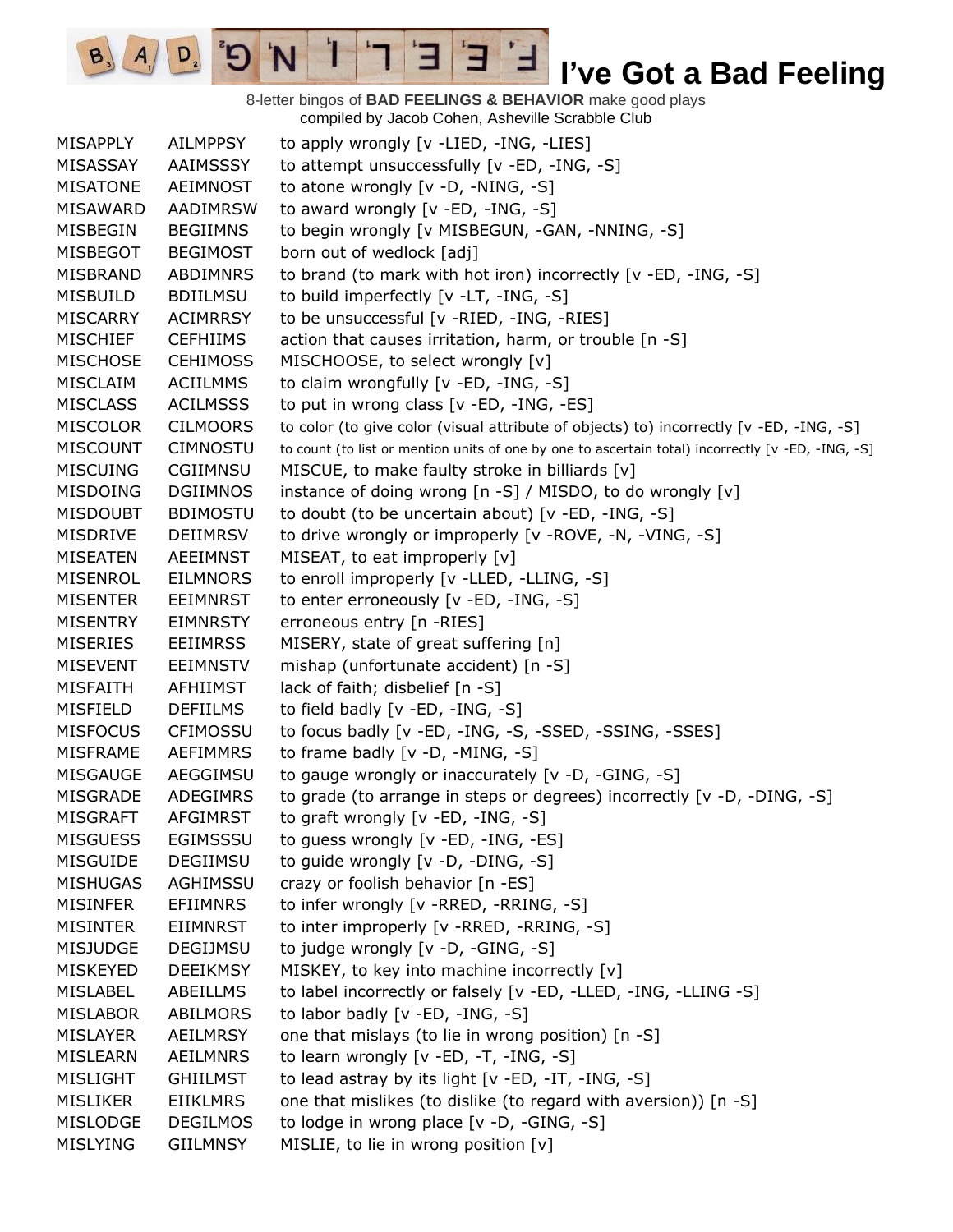8-letter bingos of **BAD FEELINGS & BEHAVIOR** make good plays compiled by Jacob Cohen, Asheville Scrabble Club

 $\overline{E}$ 

3

 $\mathbf{I}$ 

'N

 $B_3$ 

 $A_{1}$ 

 $D_{2}$ 

| <b>MISMATCH</b> | <b>ACHIMMST</b> | to match badly [v -ED, -ING, -S]                                                                           |
|-----------------|-----------------|------------------------------------------------------------------------------------------------------------|
| <b>MISNOMER</b> | <b>EIMMNORS</b> | name wrongly used [n -S]                                                                                   |
| MISOGAMY        | <b>AGIMMOSY</b> | hatred of marriage [n -MIES]                                                                               |
| <b>MISOGYNY</b> | <b>GIMNOSYY</b> | hatred of women [n -NIES]                                                                                  |
| <b>MISOLOGY</b> | <b>GILMOOSY</b> | hatred of debate or reasoning [n -GIES]                                                                    |
| <b>MISORDER</b> | <b>DEIMORRS</b> | to order (to give command or instruction to) incorrectly [v -ED, -ING, -S]                                 |
| MISPAINT        | AIIMNPST        | to paint wrongly [v -ED, -ING, -S]                                                                         |
| <b>MISPARSE</b> | <b>AEIMPRSS</b> | to parse (to describe and analyze grammatically) incorrectly [v -D, -SING, -S]                             |
| <b>MISPATCH</b> | <b>ACHIMPST</b> | to patch badly [v -ED, -ING, -ES]                                                                          |
| <b>MISPLACE</b> | <b>ACEILMPS</b> | to put in wrong place $[v -D, -CING, -S]$                                                                  |
| <b>MISPLANT</b> | <b>AILMNPST</b> | to plant wrongly [v -ED, -ING, -S]                                                                         |
| MISPLEAD        | <b>ADEILMPS</b> | to plead wrongly or falsely [v -ED, -LED, -ING, -S]                                                        |
| MISPOINT        | <b>IIMNOPST</b> | to point improperly [v -ED, -ING, -S]                                                                      |
| MISPOISE        | <b>EIIMOPSS</b> | to poise (to hold in state of equilibrium) incorrectly [v -D, -SING, -S]                                   |
| <b>MISPRICE</b> | <b>CEIIMPRS</b> | to price (to set value on) incorrectly [v -D, -CING, -S]                                                   |
| <b>MISPRINT</b> | <b>IIMNPRST</b> | to print (to produce by pressed type on surface) incorrectly [v -ED, -ING, -S]                             |
| MISPRIZE        | <b>EIIMPRSZ</b> | to despise (to loathe (to detest greatly)) [v -D, -ZING, -S]                                               |
| <b>MISQUOTE</b> | EIMOQSTU        | to quote (to repeat words of) incorrectly [v -D, -TING, -S]                                                |
| <b>MISRAISE</b> | <b>AEIIMRSS</b> | to raise wrongly [v -D, -SING, -S]                                                                         |
| <b>MISREADS</b> | <b>ADEIMRSS</b> | MISREAD, to read (to look at so as to take in meaning of, as something written or printed) incorrectly [v] |
| <b>MISREFER</b> | <b>EEFIMRRS</b> | to refer (to direct to source for help or information) incorrectly [v -RRED, -RRING, -S]                   |
| <b>MISROUTE</b> | <b>EIMORSTU</b> | to route (to send on particular course) incorrectly [v -D, -TING, -S]                                      |
| <b>MISSHAPE</b> | <b>AEHIMPSS</b> | to shape badly $[v -D, -N, -ING, -S]$                                                                      |
| <b>MISSOUND</b> | <b>DIMNOSSU</b> | to sound wrongly [v -ED, -ING, -S]                                                                         |
| <b>MISSPACE</b> | <b>ACEIMPSS</b> | to space (to set some distance apart) incorrectly [v -D, -CING, -S]                                        |
| <b>MISSPEAK</b> | <b>AEIKMPSS</b> | to speak (to utter words) incorrectly [v -POKE, -POKEN,, -ING, -S]                                         |
| <b>MISSPELL</b> | <b>EILLMPSS</b> | to spell (to name or write letters of in order) incorrectly [v -ED, -T, -ING, -S]                          |
| <b>MISSPEND</b> | <b>DEIMNPSS</b> | to spend wrongly [v -NT, -ING, -S]                                                                         |
| MISSTAMP        | <b>AIMMPSST</b> | to stamp wrongly [v -ED, -ING, -S]                                                                         |
| <b>MISSTART</b> | <b>AIMRSSTT</b> | to start off badly $[v - ED, -ING, -S]$                                                                    |
| <b>MISSTATE</b> | <b>AEIMSSTT</b> | to state wrongly [v -D, -TING, -S]                                                                         |
| <b>MISSTEER</b> | <b>EEIMRSST</b> | to steer wrongly [v -ED, -ING, -S]                                                                         |
| <b>MISSTYLE</b> | <b>EILMSSTY</b> | to style or call wrongly [v -D, -LING, -S]                                                                 |
| <b>MISTAKER</b> | <b>AEIKMRST</b> | one that mistakes (to interpret wrongly) [n -S]                                                            |
| <b>MISTEACH</b> | <b>ACEHIMST</b> | to teach wrongly or badly [v -TAUGHT, -ING, -S]                                                            |
| <b>MISTHINK</b> | <b>HIIKMNST</b> | to think wrongly [v -HOUGHT, -ING, -S]                                                                     |
| <b>MISTHROW</b> | <b>HIMORSTW</b> | to throw errantly [v -REW, -N, -ING, -S]                                                                   |
| <b>MISTITLE</b> | <b>EIILMSTT</b> | to call by wrong title [v -D, -LING, -S]                                                                   |
| <b>MISTOUCH</b> | <b>CHIMOSTU</b> | to touch improperly [v -ED, -ING, -ES]                                                                     |
| <b>MISTRACE</b> | <b>ACEIMRST</b> | to trace wrongly [v -D, -CING, -S]                                                                         |
| <b>MISTRAIN</b> | <b>AIIMNRST</b> | to train improperly [v -ED, -ING, -S]                                                                      |
| <b>MISTREAT</b> | AEIMRSTT        | to treat badly [v -ED, -ING, -S]                                                                           |
| MISTRIAL        | AIILMRST        | trial made invalid because of some error in procedure [n -S]                                               |
| <b>MISTRUST</b> | <b>IMRSSTTU</b> | to distrust (to have no trust in) [v -ED, -ING, -S]                                                        |
| <b>MISTRUTH</b> | <b>HIMRSTTU</b> | lie $[n - S]$                                                                                              |
| <b>MISTRYST</b> | <b>IMRSSTTY</b> | to fail to keep appointment with [v -ED, -ING, -S]                                                         |
| <b>MISTUTOR</b> | <b>IMORSTTU</b> | to instruct or bring up badly [v -ED, -ING, -S]                                                            |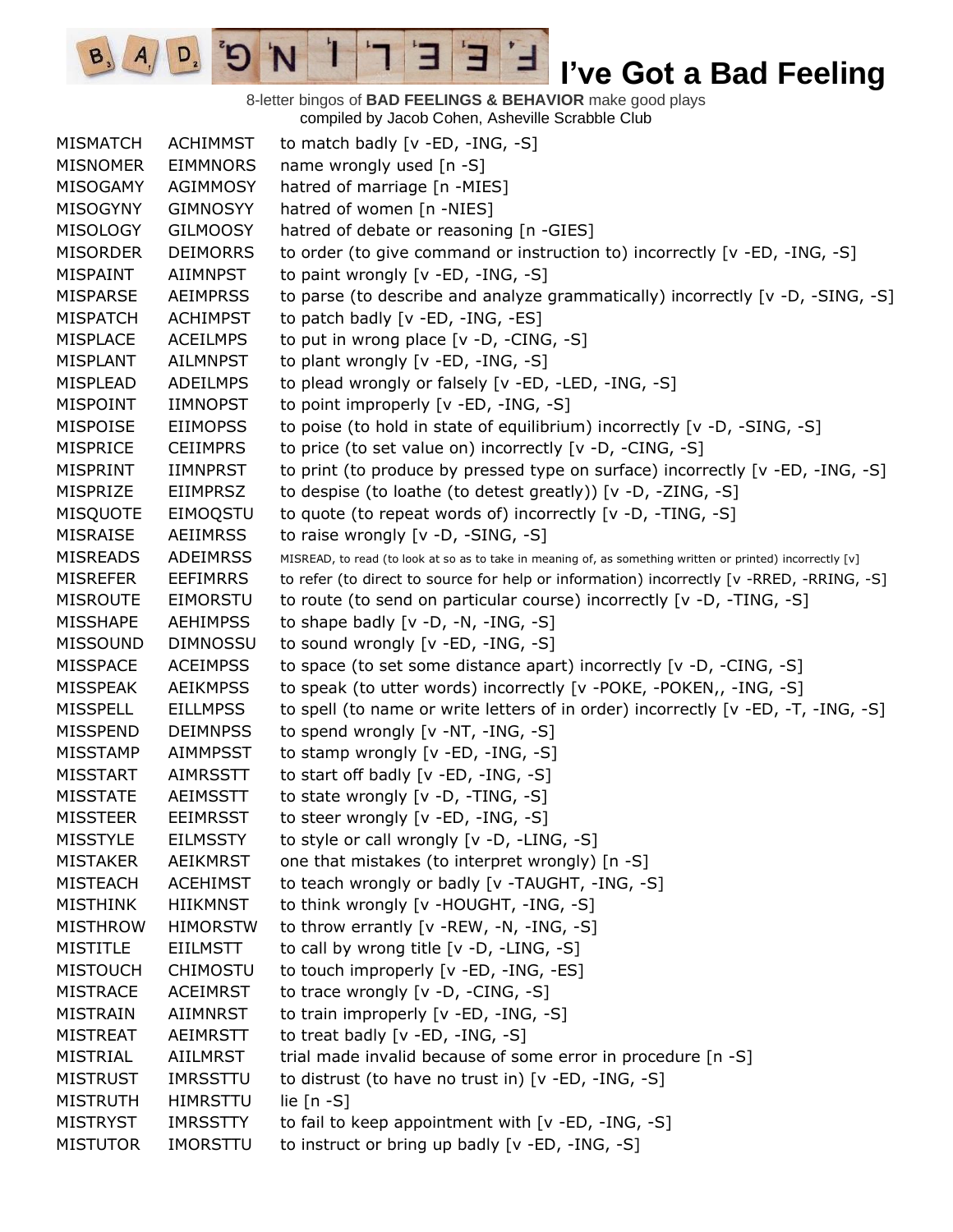8-letter bingos of **BAD FEELINGS & BEHAVIOR** make good plays compiled by Jacob Cohen, Asheville Scrabble Club

 $\overline{E}$ 

3

 $\mathbf{I}$ 

'N

 $B_3$ 

 $A_{1}$ 

 $D_{2}$ 

| <b>MISUNION</b> | <b>IIMNNOSU</b> | bad union $[n - S]$                                                                                                  |
|-----------------|-----------------|----------------------------------------------------------------------------------------------------------------------|
| <b>MISUSAGE</b> | AEGIMSSU        | incorrect use [n -S]                                                                                                 |
| <b>MISUSING</b> | <b>GIIMNSSU</b> | MISUSE, to use (to put into service) incorrectly [v]                                                                 |
| <b>MISVALUE</b> | <b>AEILMSUV</b> | to value (to estimate value (quality that renders thing useful or desirable) of) incorrectly [v -D, -UING, -S]       |
| <b>MISWRITE</b> | <b>EIIMRSTW</b> | to write (to form characters or symbols on surface with instrument) incorrectly [v MISWRIT, -ROTE, -TTEN, -TING, -S] |
| <b>MOCKABLE</b> | <b>ABCEKLMO</b> | MOCK, to ridicule (to make fun of) [adj]                                                                             |
| <b>MOLESTED</b> | <b>DEELMOST</b> | MOLEST, to disturb or annoy [v]                                                                                      |
| <b>MOLESTER</b> | <b>EELMORST</b> | one that molests (to disturb or annoy) [n -S]                                                                        |
| <b>MOOCHING</b> | <b>CGHIMNOO</b> | MOOCH, to obtain without paying [v]                                                                                  |
| <b>MOODIEST</b> | <b>DEIMOOST</b> | MOODY, given to changing moods [adj]                                                                                 |
| <b>MOONCALF</b> | <b>ACFLMNOO</b> | foolish person [n -ALVES]                                                                                            |
| <b>MOPINESS</b> | <b>EIMNOPSS</b> | state of being mopey (dejected) [n -ES]                                                                              |
| <b>MOPINGLY</b> | <b>GILMNOPY</b> | in moping manner [adv]                                                                                               |
| <b>MOPISHLY</b> | <b>HILMOPSY</b> | MOPISH, given to moping [adv]                                                                                        |
| <b>MORBIDLY</b> | <b>BDILMORY</b> | MORBID, gruesome (repugnant) [adv]                                                                                   |
| <b>MORDANCY</b> | <b>ACDMNORY</b> | sarcastic quality [n -CIES]                                                                                          |
| MORIBUND        | <b>BDIMNORU</b> | being about to die [adj]                                                                                             |
| <b>MOROSELY</b> | <b>ELMOORSY</b> | MOROSE, sullen (showing brooding ill humor or resentment) [adv]                                                      |
| <b>MOROSITY</b> | <b>IMOORSTY</b> | state of being morose (sullen (showing brooding ill humor or resentment)) [n -TIES]                                  |
| <b>MOUCHING</b> | <b>CGHIMNOU</b> | MOUCH, to mooch (to obtain without paying) [v]                                                                       |
| <b>MOURNFUL</b> | <b>FLMNORUU</b> | expressing grief or sorrow [adj -LLER, -LLEST]                                                                       |
| <b>MOURNING</b> | <b>GIMNNORU</b> | outward sign of grief [n -S] / MOURN, to feel or express grief or sorrow [v]                                         |
| <b>MUCKRAKE</b> | ACEKKMRU        | to search for and expose corruption [v -D, -KING, -S]                                                                |
| <b>MUDSLING</b> | <b>DGILMNSU</b> | to use insults and accusations against rival candidate $[v - LUNG, -ING, -S]$                                        |
| <b>MULCTING</b> | CGILMNTU        | MULCT, to defraud (to swindle (to take money or property from by fraudulent means)) [v]                              |
| <b>MURDERED</b> | <b>DDEEMRRU</b> | MURDER, to kill unlawfully with premeditated malice [v]                                                              |
| <b>MUTILATE</b> | AEILMTTU        | to deprive of limb or other essential part $[v -D, -TING, -S]$                                                       |
|                 |                 | <b>N</b> 8s                                                                                                          |
| <b>NAFFNESS</b> | <b>AEFFNNSS</b> | quality of lacking taste or style [n -ES]                                                                            |
| <b>NARKIEST</b> | <b>AEIKNRST</b> | NARKY, irritable [adj]                                                                                               |
| <b>NAYSAYER</b> | <b>AAENRSYY</b> | one that denies or opposes something [n -S]                                                                          |
| NAZIFIED        | ADEFIINZ        | NAZIFY, to cause to be like nazi [v]                                                                                 |
| <b>NAZIFIES</b> | <b>AEFIINSZ</b> | NAZIFY, to cause to be like nazi [v]                                                                                 |
| <b>NEGATION</b> | <b>AEGINNOT</b> | act of negating (to nullify (to make useless or ineffective)) [n -S]                                                 |
| <b>NEGATIVE</b> | AEEGINTV        | NEGATIVITY [n] / to veto (to forbid or prevent authoritatively) [v -D, -VING, -S]                                    |
| <b>NEGATORY</b> | <b>AEGNORTY</b> | expressing negation (act of negating (to nullify)) [adj]                                                             |
| <b>NEPOTISM</b> | <b>EIMNOPST</b> | favoritism shown to relative [n -S]                                                                                  |
| <b>NEPOTIST</b> | <b>EINOPSTT</b> | one who practices nepotism (favoritism shown to relative) [n -S]                                                     |
| <b>NERVIEST</b> | <b>EEINRSTV</b> | NERVY, impudent (offensively bold or disrespectful) [adj]                                                            |
| <b>NETTLING</b> | <b>EGILNNTT</b> | NETTLE, to make angry (feeling strong displeasure or hostility) [v]                                                  |
| <b>NEUROSAL</b> | <b>AELNORSU</b> | NEUROSIS, type of emotional disturbance [adj]                                                                        |
| <b>NEUROSIS</b> | <b>EINORSSU</b> | type of emotional disturbance [n -SES]                                                                               |
| <b>NIDERING</b> | <b>DEGIINNR</b> | coward (one who lacks courage) [n -S]                                                                                |
| <b>NIGGLIER</b> | <b>EGGIILNR</b> | NIGGLY, petty (insignificant) [adj]                                                                                  |
| <b>NIGGLING</b> | <b>GGGIILNN</b> | NIGGLE, to worry over petty details $[v]$ / petty or meticulous work $[n -S]$                                        |
| <b>NITPICKY</b> | <b>CIIKNPTY</b> | tending to nitpick (to fuss over petty details) [adj -KIER, -KIEST]                                                  |
| <b>NOBBLING</b> | <b>BBGILNNO</b> | NOBBLE, to disable racehorse [v]                                                                                     |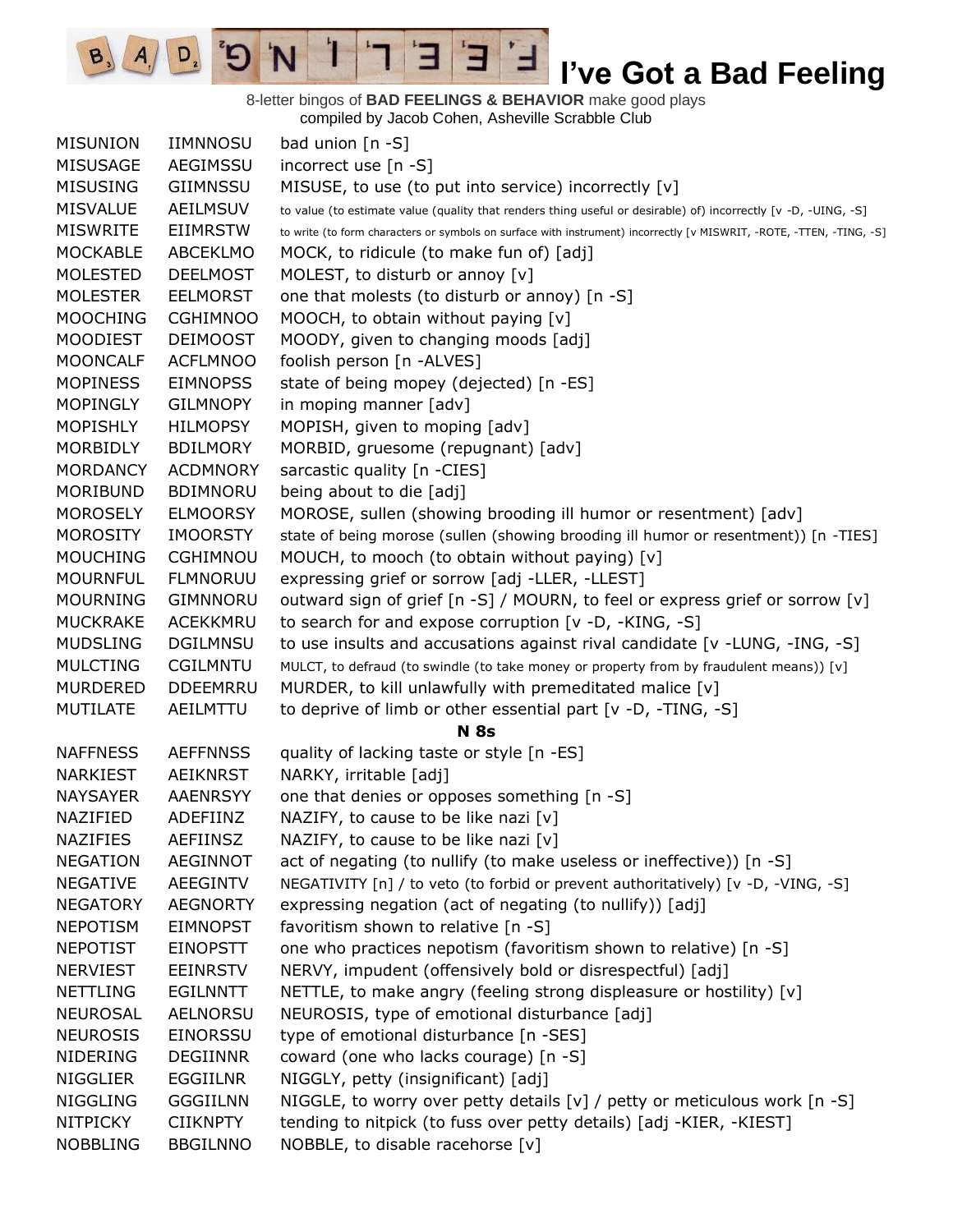8-letter bingos of **BAD FEELINGS & BEHAVIOR** make good plays compiled by Jacob Cohen, Asheville Scrabble Club

 $\overline{E}$ 

3

 $\mathbf{I}$ 

'N

 $B_3$ 

 $A_{1}$ 

 $D_{2}$ 

| <b>NONCLASS</b> | <b>ACLNNOSS</b> | lack of class [n -ES]                                                              |
|-----------------|-----------------|------------------------------------------------------------------------------------|
| <b>NONCRIME</b> | <b>CEIMNNOR</b> | something that is not crime [n -S]                                                 |
| NONLEGAL        | AEGLLNNO        | not legal [adj]                                                                    |
| NONLOYAL        | <b>ALLNNOOY</b> | not loyal (faithful to one's allegiance) [adj]                                     |
| NONMORAL        | <b>ALMNNOOR</b> | not pertaining to morals [adj]                                                     |
| <b>NONNOBLE</b> | <b>BELNNNOO</b> | not noble (possessing qualities of excellence) [adj]                               |
| NONRIGID        | DGIINNOR        | not rigid (not flexible; strict, harsh) [adj]                                      |
| <b>NONTRUTH</b> | <b>HNNORTTU</b> | something that is not true [n -S]                                                  |
| <b>NONVALID</b> | ADILNNOV        | not valid (based on evidence that can be supported) [adj]                          |
| <b>NOSINESS</b> | <b>EINNOSSS</b> | quality of being nosy (unduly curious) [n -ES]                                     |
| <b>NUDZHING</b> | <b>DGHINNUZ</b> | NUDZH, to noodge (to nag (to find fault incessantly)) [v]                          |
| <b>NUISANCE</b> | <b>ACEINNSU</b> | source of annoyance [n -S]                                                         |
| <b>NUTSIEST</b> | <b>EINSSTTU</b> | NUTSY, crazy (insane (mentally unsound)) [adj]                                     |
|                 |                 | <b>O</b> 8s                                                                        |
| <b>OBDURACY</b> | <b>ABCDORUY</b> | quality or instance of being obdurate [n -CIES]                                    |
| <b>OBDURATE</b> | ABDEORTU        | stubborn (unyielding (not yielding (yield))) [adj]                                 |
| <b>OBJECTED</b> | <b>BCDEEJOT</b> | OBJECT, to argue in opposition [v]                                                 |
| <b>OBJECTOR</b> | <b>BCEJOORT</b> | one that objects (to argue in opposition) [n -S]                                   |
| OBLIGATE        | ABEGILOT        | to oblige (to put in one's debt by favor or service) [v -D, -TING, -S]             |
| <b>OBLIGING</b> | <b>BGGIILNO</b> | OBLIGE, to put in one's debt by favor or service [v]                               |
| <b>OBLIVION</b> | <b>BIILNOOV</b> | state of being forgotten; act of forgetting [n -S]                                 |
| <b>ODIOUSLY</b> | <b>DILOOSUY</b> | ODIOUS, deserving or causing hatred [adv]                                          |
| <b>OFFENDED</b> | <b>DDEEFFNO</b> | OFFEND, to commit offense [v]                                                      |
| <b>OFFENDER</b> | <b>DEEFFNOR</b> | one that offends (to commit offense) [n -S]                                        |
| <b>OFFISHLY</b> | <b>FFHILOSY</b> | OFFISH, aloof (distant in interest or feeling) [adv]                               |
| <b>OGRESSES</b> | <b>EEGORSSS</b> | OGRESS, female ogre (monster (strange or terrifying creature)) [n]                 |
| <b>OGRISHLY</b> | <b>GHILORSY</b> | OGRISH, ogreish (resembling ogre (monster (strange or terrifying creature))) [adv] |
| ONERIEST        | <b>EEINORST</b> | ONERY, ornery (stubborn and mean-spirited) [adj]                                   |
| OPPILATE        | <b>AEILOPPT</b> | to obstruct (to get in way of) $[v -D, -TING, -S]$                                 |
| <b>OPPOSING</b> | <b>GINOOPPS</b> | OPPOSE, to be in contention or conflict with [v]                                   |
| <b>OPPUGNED</b> | <b>DEGNOPPU</b> | OPPUGN, to assail with argument [v]                                                |
| <b>OPPUGNER</b> | <b>EGNOPPRU</b> | one that oppugns (to assail with argument) [n -S]                                  |
| <b>ORGULOUS</b> | <b>GLOORSUU</b> | proud (having or displaying pride) [adj]                                           |
| ORNERIER        | EEINORRR        | ORNERY, stubborn and mean-spirited [adj]                                           |
| <b>OTHERING</b> | <b>EGHINORT</b> | OTHER, to ostracize [v]                                                            |
| <b>OTIOSELY</b> | <b>EILOOSTY</b> | OTIOSE, lazy (disinclined toward work or exertion) [adv]                           |
| <b>OTIOSITY</b> | <b>IIOOSTTY</b> | state of being otiose (lazy (disinclined toward work or exertion)) [n -TIES]       |
| <b>OUTARGUE</b> | <b>AEGORTUU</b> | to get the better of by arguing [v -D, -UING, -S]                                  |
| <b>OUTBITCH</b> | <b>BCHIOTTU</b> | to surpass in bitching [v -ED, -ING, -ES]                                          |
| <b>OUTBOAST</b> | <b>ABOOSTTU</b> | to surpass in boasting [v -ED, -ING, -S]                                           |
| <b>OUTBRAWL</b> | <b>ABLORTUW</b> | to surpass in brawling [v -ED, -ING, -S]                                           |
| <b>OUTBRIBE</b> | <b>BBEIORTU</b> | to surpass in bribing [v -D, -BING, -S]                                            |
| <b>OUTCAVIL</b> | <b>ACILOTUV</b> | to surpass in caviling [v -ED, -LLED, -ING, -LLING, -S]                            |
| <b>OUTCHEAT</b> | <b>ACEHOTTU</b> | to surpass in cheating [v -ED, -ING, -S]                                           |
| <b>OUTCHIDE</b> | <b>CDEHIOTU</b> | to surpass in chiding [v OUTCHID, -ED, -DDEN, -DING, -S]                           |
| <b>OUTCRIED</b> | CDEIORTU        | OUTCRY, to cry louder than [v]                                                     |
| <b>OUTCRIES</b> | <b>CEIORSTU</b> | OUTCRY, to cry louder than [v]                                                     |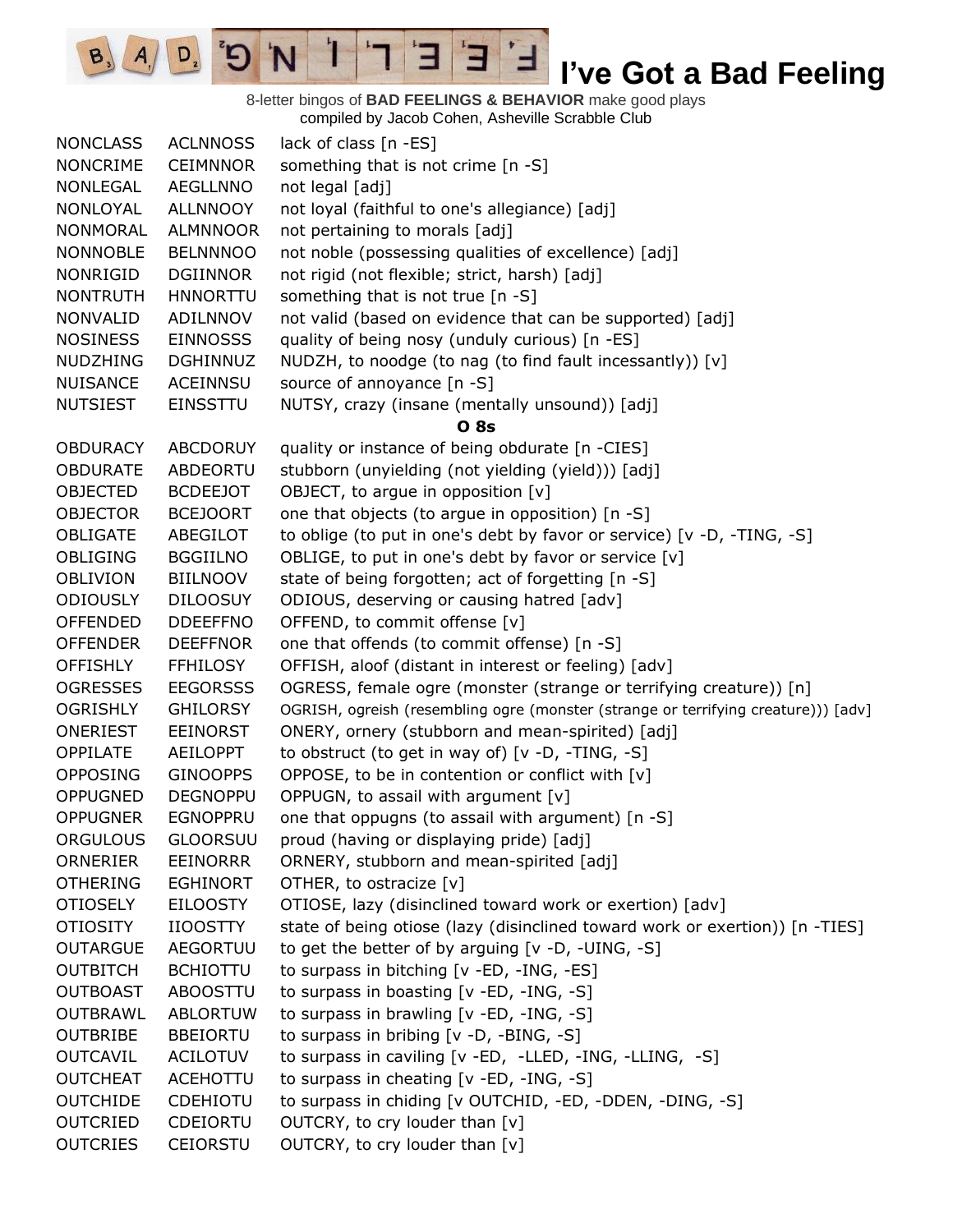8-letter bingos of **BAD FEELINGS & BEHAVIOR** make good plays compiled by Jacob Cohen, Asheville Scrabble Club

 $\blacksquare$ 

 $A/\sqrt{D}$  5

OUTCURSE CEORSTUU to surpass in cursing [v -D, -SING, -S] OUTFOXED DEFOOTUX OUTFOX, to outwit (to get better of by superior cleverness)  $[v]$ OUTFOXES EFOOSTUX OUTFOX, to outwit (to get better of by superior cleverness) [v] OUTGLARE AEGLORTU to surpass in glaring [v -D, -RING, -S] OUTLAWRY ALORTUWY habitual defiance of law [n -RIES] OUTPREEN EENOPRTU to surpass in preening [v -ED, -ING, -S] OUTSCOLD CDLOOSTU to surpass in scolding [v -ED, -ING, -S] OUTSCORN CNOORSTU to surpass in scorning [v -ED, -ING, -S] OUTSHAME AEHMOSTU to surpass in shaming [v -D, -MING, -S] OUTSLICK CIKLOSTU to get better of by trickery or cunning [v -ED, -ING, -S] OUTSNORE ENOORSTU to surpass in snoring [v -D, -RING, -S] OUTSWEAR AEORSTUW to surpass in swearing [v -WARE, WORE, WORN, -ING, -S] OUTTRICK CIKORTTU to get better of by trickery [v -ED, -ING, -S] OUTVAUNT ANOTTUUV to surpass in vaunting [v -ED, -ING, -S] OUTWASTE AEOSTTUW to surpass in wasting [v -D, -TING, -S] OUTWEARY AEORTUWY to surpass in wearying [v -RIED, -ING, -RIES] OVERBEAR ABEEORRV to bring down by superior weight or force [v -BORE, BORN, BORNE, -ING, -S] OVERBILL BEILLORV to bill too much [v -ED, -ING, -S] OVERBLOW BELOORVW to give excessive importance to [v -LEW, -N, -ING, -S] OVERBOLD BDELOORV excessively bold or forward [adj] OVERBUSY BEORSUVY too busy [adj] OVERCOME CEEMOORV to get better of [v -CAME, -MING, -S] OVERDARE ADEEORRV to become too daring [v -D, -RING, -S] OVERDOER DEEOORRV one that overdoes (to do to excess) [n -S] OVERDOES DEEOORRV OVERDO, to do to excess [v] OVERDONE DEENOORV OVERDO, to do to excess [v] OVERDOSE DEEOORSV to give excessive dose to [v -D, -SING, -S] OVERFEAR AEEFORRV to fear too much [v -ED, -ING, -S] OVERFOND DEFNOORV too fond or affectionate [adj] OVERFREE EEEFORRV too free [adj] OVERGLAD ADEGLORV too glad [adj] OVERGOAD ADEGOORV to goad too much [v -ED, -ING, -S] OVERHATE AEEHORTV to hate to excess [v -D, -TING, -S] OVERHOLY EHLOORVY too holy [adj] OVERHOPE EEHOOPRV to hope exceedingly [v -D, -PING, -S] OVERIDLE DEEILORV too idle [adj] OVERKEEN EEEKNORV too keen [adj] OVERKIND DEIKNORV too kind [adj] OVERLATE AEELORTV too late [adj] OVERLEND DEELNORV to lend too much [v -NT, -ING, -S] OVERLEWD DEELORVW too lewd [adj] OVERLORD DELOORRV to rule tyrannically [v -ED, -ING, -S] OVERLOVE EELOORVV to love to excess [v -D, -VING, -S] OVERMEEK EEEKMORV excessively meek [adj] OVERNICE CEEINORV excessively nice [adj] OVERPERT EEOPRRTV too pert [adj] OVERRASH AEHORRSV too rash [adj]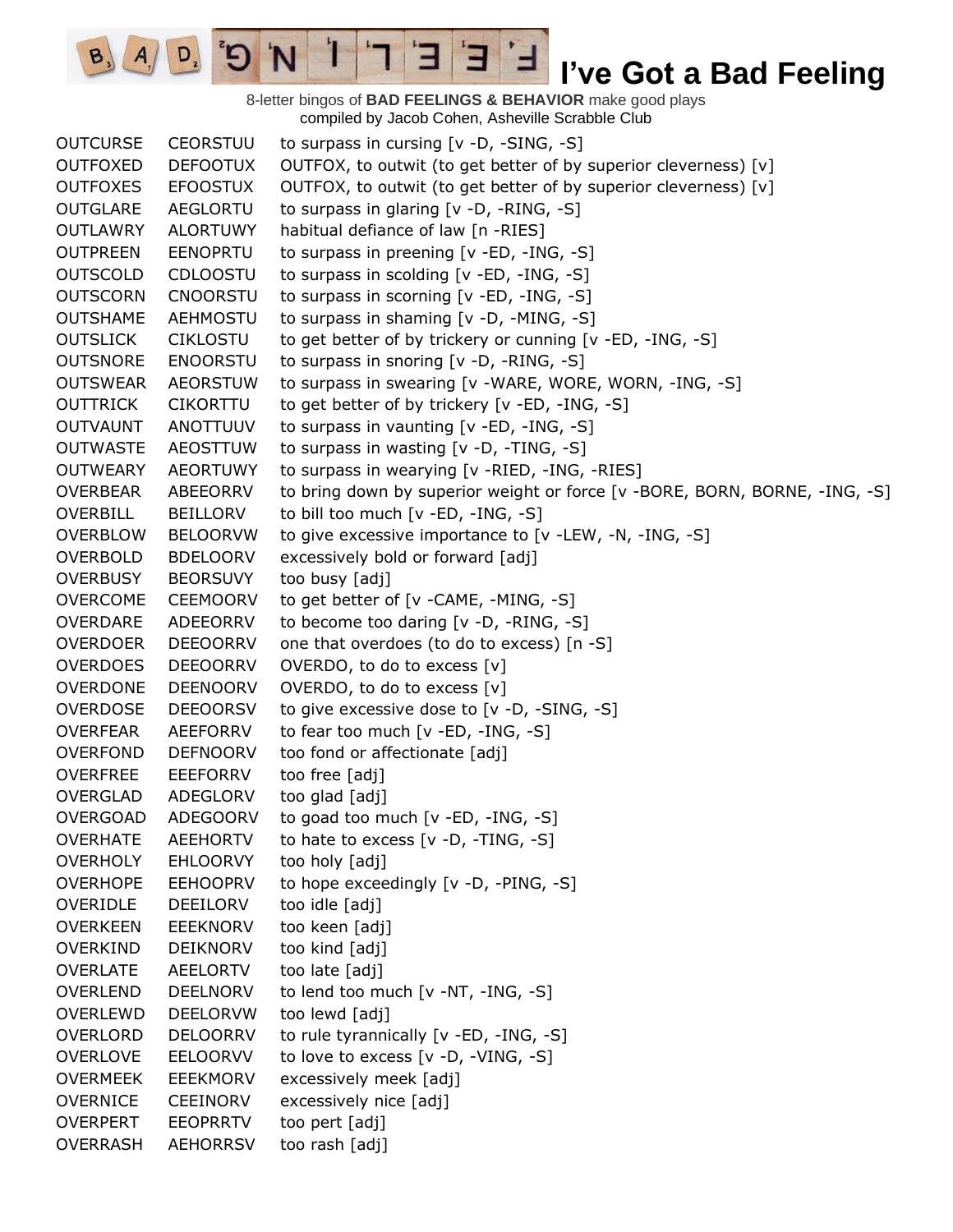8-letter bingos of **BAD FEELINGS & BEHAVIOR** make good plays compiled by Jacob Cohen, Asheville Scrabble Club

 $\overline{E}$ 

3

 $\mathbf{I}$ 

'N

 $B_3$ 

 $A_{1}$ 

 $D_{2}$ 

| <b>OVERRUDE</b> | <b>DEEORRUV</b> | excessively rude [adj]                                                       |
|-----------------|-----------------|------------------------------------------------------------------------------|
| <b>OVERRULE</b> | <b>EELORRUV</b> | to disallow the arguments of $[v -D, -LING, -S]$                             |
| <b>OVERSTAY</b> | <b>AEORSTVY</b> | to stay beyond limits or duration of [v -ED, -ING, -S]                       |
| <b>OVERSTEP</b> | <b>EEOPRSTV</b> | to go beyond [v -PPED, -PPING, -S]                                           |
| <b>OVERSURE</b> | <b>EEORRSUV</b> | too sure [adj]                                                               |
| <b>OVERTALK</b> | <b>AEKLORTV</b> | to talk to excess $[v - ED, -ING, -S]$                                       |
| <b>OVERTAME</b> | <b>AEEMORTV</b> | too tame [adj]                                                               |
| <b>OVERTASK</b> | <b>AEKORSTV</b> | to task too severely [v -ED, -ING, -S]                                       |
| OVERTOIL        | <b>EILOORTV</b> | to wear out or exhaust by excessive toil [v -ED, -ING, -S]                   |
| <b>OVERWARY</b> | <b>AEORRVWY</b> | too wary [adj]                                                               |
| <b>OVERWEEN</b> | <b>EEENORVW</b> | to be arrogant [v -ED, -ING, -S]                                             |
| <b>OVERWILY</b> | EILORVWY        | too wily [adj]                                                               |
| OVERZEAL        | AEELORVZ        | excess of zeal [n -S]                                                        |
|                 |                 | <b>P</b> 8s                                                                  |
| <b>PALTERED</b> | <b>ADEELPRT</b> | PALTER, to talk or act insincerely [v]                                       |
| <b>PALTERER</b> | <b>AEELPRRT</b> | one that palters (to talk or act insincerely) [n -S]                         |
| <b>PALTRIER</b> | AEILPRRT        | PALTRY, petty (insignificant) [adj]                                          |
| <b>PALTRILY</b> | <b>AILLPRTY</b> | PALTRY, petty (insignificant) [adv]                                          |
| <b>PAMPERED</b> | <b>ADEEMPPR</b> | PAMPER, to treat with extreme or excessive indulgence [v]                    |
| <b>PAMPERER</b> | <b>AEEMPPRR</b> | one that pampers (to treat with extreme or excessive indulgence) [n -S]      |
| <b>PANDERED</b> | <b>ADDEENPR</b> | PANDER, to provide gratification for others' desires [v]                     |
| <b>PANDERER</b> | <b>ADEENPRR</b> | one that panders (to provide gratification for others' desires) [n -S]       |
| <b>PANICKED</b> | <b>ACDEIKNP</b> | PANIC, to be overwhelmed by fear [v]                                         |
| <b>PARANOEA</b> | <b>AAAENOPR</b> | paranoia (mental disorder) [n -S]                                            |
| PARANOIA        | <b>AAAINOPR</b> | mental disorder [n -S]                                                       |
| PASSIBLE        | <b>ABEILPSS</b> | capable of feeling or suffering [adj]                                        |
| <b>PATHETIC</b> | <b>ACEHIPTT</b> | arousing pity [adj]                                                          |
| <b>PATHOSES</b> | <b>AEHOPSST</b> | PATHOS, quality that arouses feelings of pity or compassion [n]              |
| <b>PAWKIEST</b> | <b>AEIKPSTW</b> | PAWKY, sly (crafty (skillful in deceiving)) [adj]                            |
| <b>PEACOCKY</b> | <b>ACCEKOPY</b> | flamboyant, showy [adj -KIER, -KIER]                                         |
| <b>PECCABLE</b> | <b>ABCCEELP</b> | liable to sin [adj]                                                          |
| <b>PECCANCY</b> | <b>ACCCENPY</b> | state of being peccant (sinful) [n -CIES]                                    |
| <b>PECULATE</b> | <b>ACEELPTU</b> | to embezzle (to appropriate fraudulently to one's own use) [v -D, -TING, -S] |
| <b>PEDANTRY</b> | <b>ADENPRTY</b> | ostentatious display of knowledge [n -RIES]                                  |
| PEDERAST        | <b>ADEEPRST</b> | man who engages in sexual activities with boys [n -S]                        |
| <b>PENOLOGY</b> | <b>EGLNOOPY</b> | science of punishment of crime [n -GIES]                                     |
| <b>PENURIES</b> | <b>EEINPRSU</b> | PENURY, extreme poverty [n]                                                  |
| <b>PERILING</b> | <b>EGIILNPR</b> | PERIL, to imperil (to place in jeopardy) [v]                                 |
| <b>PERILOUS</b> | <b>EILOPRSU</b> | dangerous [adj]                                                              |
| <b>PERISHER</b> | <b>EEHIPRRS</b> | annoying person [n -S]                                                       |
| <b>PERTNESS</b> | <b>EENPRSST</b> | quality of being pert (impudent (offensively bold or disrespectful)) [n -ES] |
| <b>PERVERSE</b> | <b>EEEPRRSV</b> | willfully deviating from desired or expected conduct [adj]                   |
| <b>PERVIEST</b> | <b>EEIPRSTV</b> | PERVY, sexually perverted [adj]                                              |
| <b>PESKIEST</b> | <b>EEIKPSST</b> | PESKY, annoying [adj]                                                        |
| <b>PESTERED</b> | <b>DEEEPRST</b> | PESTER, to bother (to annoy (to be troublesome to)) [v]                      |
| <b>PESTERER</b> | <b>EEEPRRST</b> | one that pesters (to bother (to annoy)) [n -S]                               |
| <b>PESTIEST</b> | <b>EEIPSSTT</b> | PESTY, annoying [adj]                                                        |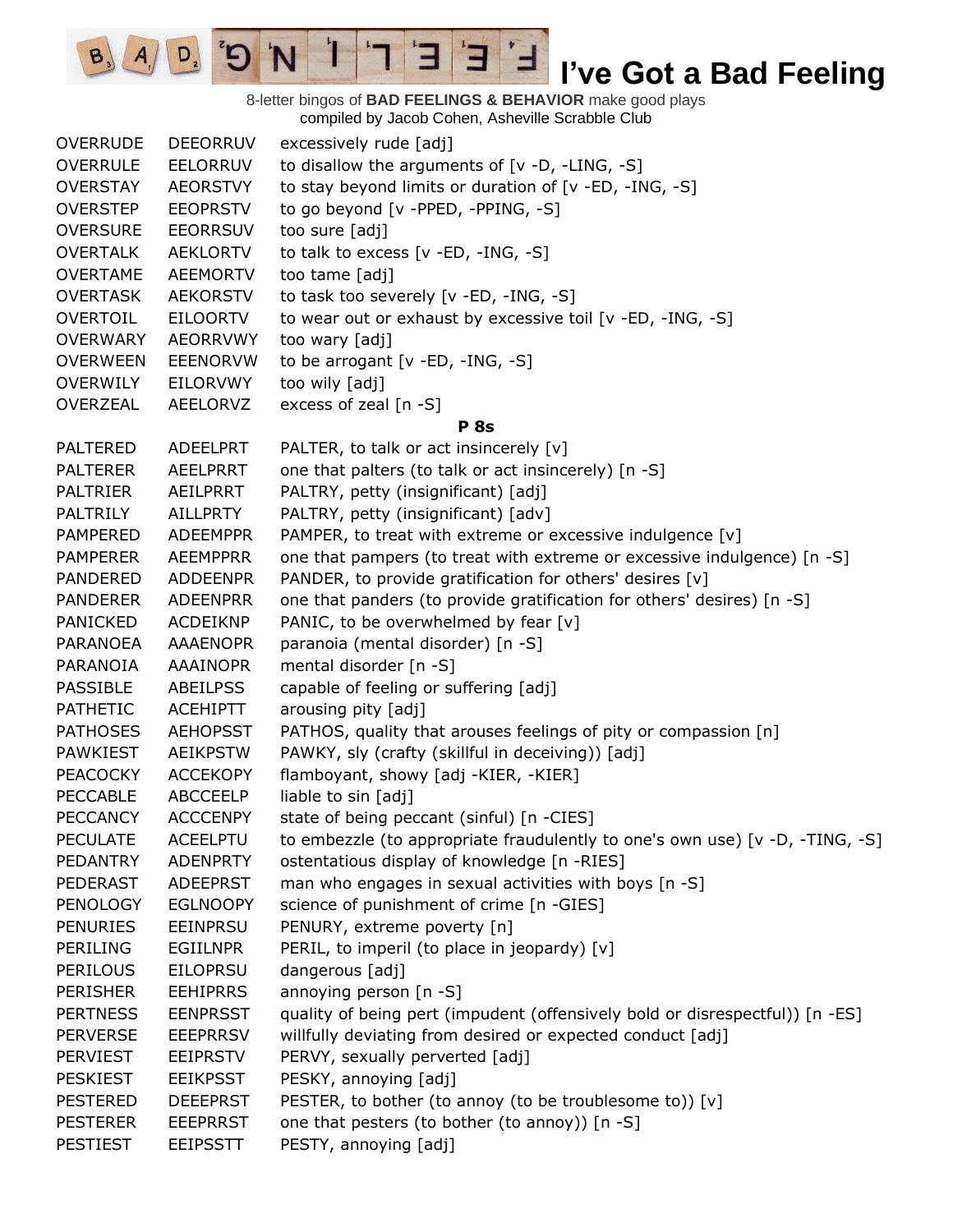8-letter bingos of **BAD FEELINGS & BEHAVIOR** make good plays compiled by Jacob Cohen, Asheville Scrabble Club

 $\overline{E}$ 

ᅼ

3

 $\mathbf{I}$ 

'N

 $B, A,$ 

 $D_{2}$ 

 $\mathbf{G}^{\mathbf{S}}$ 

| <b>PETNAPER</b> | <b>AEENPPRT</b> | one who steals pet [n -S]                                                       |
|-----------------|-----------------|---------------------------------------------------------------------------------|
| <b>PETTEDLY</b> | <b>DEELPTTY</b> | peevishly (in peevish (irritable) manner) [adv]                                 |
| <b>PETTIFOG</b> | <b>EFGIOPTT</b> | to quibble (to argue over trivialities) [v -GGED, -GGING, -S]                   |
| <b>PETULANT</b> | <b>AELNPTTU</b> | peevish (irritable) [adj]                                                       |
| <b>PIACULAR</b> | AACILPRU        | atoning [adj]                                                                   |
| PICKIEST        | <b>CEIIKPST</b> | PICKY, fussy (overly concerned with small details) [adj]                        |
| PIGGIEST        | <b>EGGIIPST</b> | PIGGY, piggish (greedy or dirty) [adj]                                          |
| PILFERED        | <b>DEEFILPR</b> | PILFER, to steal (to take without right or permission) [v]                      |
| <b>PILFERER</b> | <b>EEFILPRR</b> | one that pilfers (to steal (to take without right or permission)) [n -S]        |
| PILLAGER        | <b>AEGILLPR</b> | one that pillages (to plunder (to rob of goods by force)) [n -S]                |
| <b>PIRACIES</b> | <b>ACEIIPRS</b> | PIRACY, robbery on high seas [n]                                                |
| PIRATING        | AGIINPRT        | PIRATE, to commit piracy [v]                                                    |
| <b>PISHOGUE</b> | <b>EGHIOPSU</b> | evil spell [n -S]                                                               |
| PITIABLE        | ABEIILPT        | pitiful (arousing pity) [adj]                                                   |
| PITIABLY        | ABIILPTY        | PITIABLE, pitiful (arousing pity) [adv]                                         |
| <b>PITILESS</b> | <b>EIILPSST</b> | having no pity [adj]                                                            |
| PLAGIARY        | AAGILPRY        | act of passing off another's work as one's own [n -RIES]                        |
| <b>PLAGUING</b> | AGGILNPU        | PLAGUE, to harass or torment [v]                                                |
| PLAINING        | <b>AGIILNNP</b> | PLAIN, to complain (to express discontent) [v]                                  |
| PLAYGIRL        | <b>AGILLPRY</b> | woman devoted to pleasurable activities [n -S]                                  |
| <b>PLOTTING</b> | <b>GILNOPTT</b> | PLOT, to plan secretly [v]                                                      |
| <b>PLOTZING</b> | <b>GILNOPTZ</b> | PLOTZ, to be overwhelmed by emotion [v]                                         |
| <b>PLUGUGLY</b> | <b>GGLLPUUY</b> | hoodlum (thug (brutal ruffian or assassin)) [n -LIES]                           |
| <b>POACHED</b>  | <b>ACDEHOP</b>  | POACH, to trespass for purpose of taking game or fish [v]                       |
| <b>POACHER</b>  | <b>ACEHOPR</b>  | one that poaches (to trespass for purpose of taking game or fish) [n -S]        |
| <b>POACHES</b>  | <b>ACEHOPS</b>  | POACH, to trespass for purpose of taking game or fish [v]                       |
| POIGNANT        | <b>AGINNOPT</b> | emotionally distressing [adj]                                                   |
| <b>POLEMIST</b> | <b>EILMOPST</b> | one who engages in polemics (controversial argument) [n -S]                     |
| <b>POLTROON</b> | <b>LNOOOPRT</b> | base coward [n -S]                                                              |
| <b>POOPIEST</b> | <b>EIOOPPST</b> | POOPY, stupid or ineffectual [adj]                                              |
| <b>PORTANCE</b> | <b>ACENOPRT</b> | demeanor (manner in which one conducts oneself) [n -S]                          |
| <b>POSTRIOT</b> | <b>IOOPRSTT</b> | following riot [adj]                                                            |
| <b>POTHERED</b> | <b>DEEHOPRT</b> | POTHER, to trouble (to distress (to cause anxiety or suffering to)) [v]         |
| <b>PRANKING</b> | <b>AGIKNNPR</b> | PRANK, to adorn gaudily [v]                                                     |
| <b>PRANKISH</b> | <b>AHIKNPRS</b> | mischievous [adj]                                                               |
| <b>PREDATOR</b> | ADEOPRRT        | one that plunders (to rob of goods by force) [n -S]                             |
| <b>PREJUDGE</b> | <b>DEEGJPRU</b> | to judge beforehand [v -D, -GING, -S]                                           |
| <b>PREPPIER</b> | <b>EEIPPPRR</b> | PREPPY, associated with style and behavior of preparatory school students [adj] |
| <b>PREPPILY</b> | <b>EILPPPRY</b> | PREPPY, associated with style and behavior of preparatory school students [adv] |
| <b>PRETENCE</b> | <b>CEEENPRT</b> | pretense (act of pretending (to assume or display false appearance of)) [n -S]  |
| <b>PRETENSE</b> | <b>EEENPRST</b> | act of pretending (to assume or display false appearance of) [n -S]             |
| <b>PRICKING</b> | <b>CGIIKNPR</b> | prickly feeling [n -S]                                                          |
| <b>PRIDEFUL</b> | DEFILPRU        | full of pride [adj]                                                             |
| PRIGGERY        | <b>EGGIPRRY</b> | priggism (prim adherence to convention) [n -RIES]                               |
| <b>PRIGGING</b> | <b>GGGIINPR</b> | PRIG, to steal (to take without right or permission) [v]                        |
| PRIGGISH        | <b>GGHIIPRS</b> | marked by priggism (prim adherence to convention) [adj]                         |
| PRIGGISM        | <b>GGIIMPRS</b> | prim adherence to convention [n -S]                                             |
|                 |                 |                                                                                 |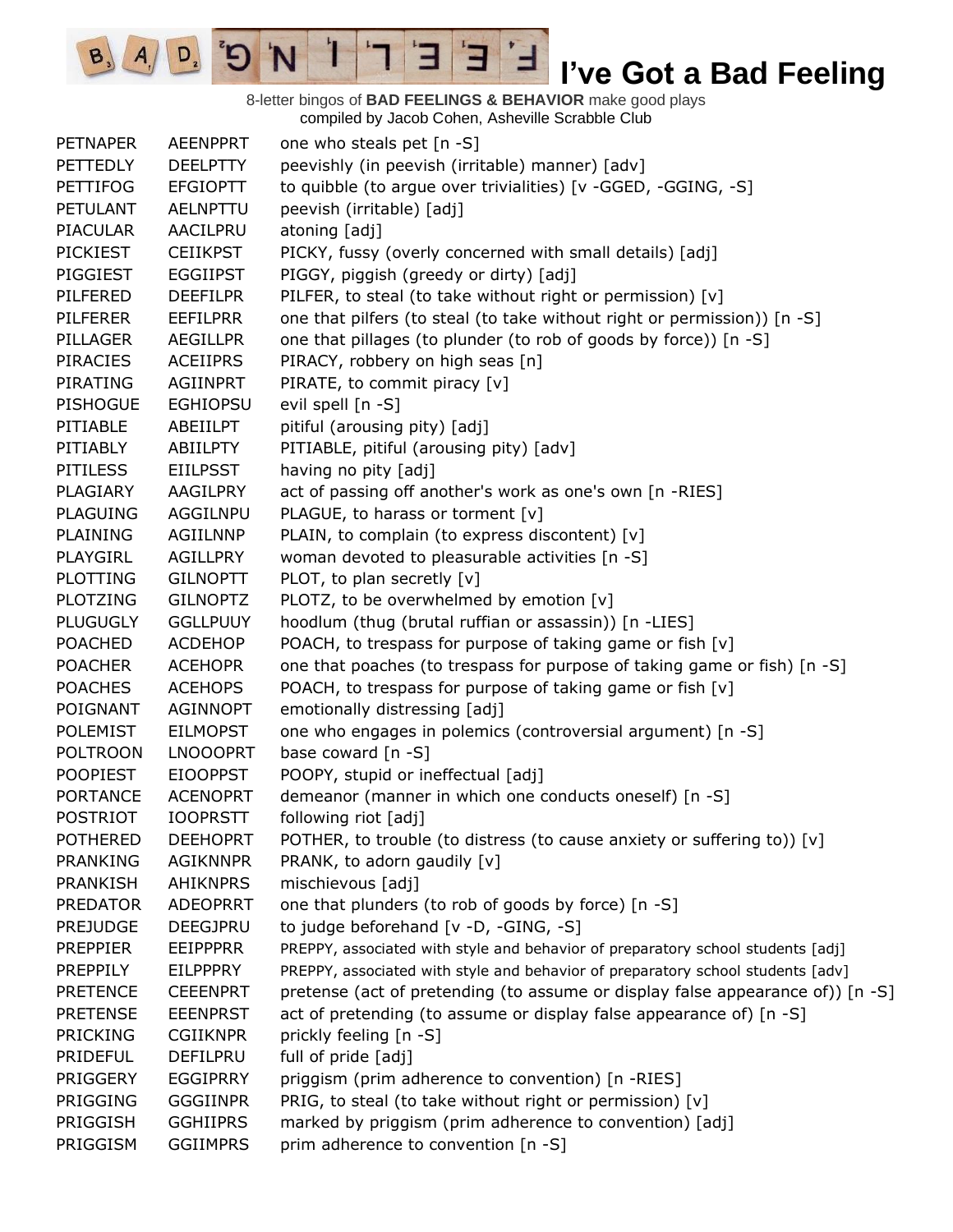8-letter bingos of **BAD FEELINGS & BEHAVIOR** make good plays compiled by Jacob Cohen, Asheville Scrabble Club

 $\mathbf{E}$ 

Ⅎ

Е

 $\mathbf{1}$ 

'N

 $\mathbf{G}^{\prime}$ 

 $\boxed{\mathsf{D}_2}$ 

 $B_3$   $A_1$ 

| PRIMMEST        | <b>EIMMPRST</b> | PRIM, formally precise or proper [adj]                                 |
|-----------------|-----------------|------------------------------------------------------------------------|
| PRIMMING        | <b>GIIMMNPR</b> | PRIM, to give prim (formally precise or proper) expression to [v]      |
| <b>PRIMNESS</b> | <b>EIMNPRSS</b> | state of being prim (formally precise or proper) [n -ES]               |
| <b>PRINCOCK</b> | <b>CCIKNOPR</b> | coxcomb (conceited dandy) [n -S]                                       |
| PRINKING        | <b>GIIKNNPR</b> | PRINK, to dress or adorn in showy manner [v]                           |
| <b>PRISONED</b> | <b>DEINOPRS</b> | PRISON, to imprison (to confine (to shut within enclosure)) [v]        |
| <b>PRISONER</b> | <b>EINOPRRS</b> | one that is imprisoned [n -S]                                          |
| <b>PRISSIER</b> | <b>EIIPRRSS</b> | PRISSY, excessively or affectedly proper [adj]                         |
| <b>PRISSIES</b> | <b>EIIPRSSS</b> | PRISSY, one who is prissy [n]                                          |
| <b>PRISSILY</b> | <b>IILPRSSY</b> | PRISSY, excessively or affectedly proper [adv]                         |
| <b>PRISSING</b> | <b>GIINPRSS</b> | PRISS, to act in prissy manner [v]                                     |
| PRODIGAL        | <b>ADGILOPR</b> | one who spends lavishly and foolishly [n -S]                           |
| <b>PROFANER</b> | <b>AEFNOPRR</b> | one that profanes (to treat with irreverence or abuse) [n -S]          |
| PROHIBIT        | <b>BHIIOPRT</b> | to forbid by authority [v -ED, -ING, -S]                               |
| <b>PROUDEST</b> | <b>DEOPRSTU</b> | PROUD, having or displaying pride [adj]                                |
| <b>PROUDFUL</b> | <b>DFLOPRUU</b> | prideful (full of pride) [adj]                                         |
| <b>PROVOKER</b> | <b>EKOOPRRV</b> | one that provokes (to incite to anger or resentment) [n -S]            |
| <b>PROWLING</b> | <b>GILNOPRW</b> | PROWL, to move about stealthily [v]                                    |
| PRURIENT        | EINPRRTU        | having lustful thoughts or desires [adj]                               |
| <b>PSHAWING</b> | <b>AGHINPSW</b> | PSHAW, to utter expression of disapproval [v]                          |
| <b>PUDIBUND</b> | <b>BDDINPUU</b> | prudish (marked by prudery) [adj]                                      |
| <b>PUSHBACK</b> | <b>ABCHKPSU</b> | negative or unfavorable response [n -S]                                |
| <b>PUSHIEST</b> | <b>EHIPSSTU</b> | PUSHY, offensively aggressive [adj]                                    |
| <b>PUSHOVER</b> | <b>EHOPRSUV</b> | easily defeated person or team [n -S]                                  |
| <b>PUSSLIKE</b> | <b>EIKLPSSU</b> | catlike (resembling cat; stealthy; silent) [adj]                       |
|                 |                 | Q 8s                                                                   |
| QUACKERY        | <b>ACEKQRUY</b> | fraudulent practice [n -RIES]                                          |
| QUACKISH        | ACHIKQSU        | fraudulent [adj]                                                       |
| QUACKISM        | ACIKMQSU        | quackery (fraudulent practice) [n -S]                                  |
| QUAILING        | AGIILNQU        | QUAIL, to cower (to cringe (to shrink in fear)) [v]                    |
| QUIBBLER        | BBEILQRU        | one that quibbles (to argue over trivialities) [n -S]                  |
| QUIDNUNC        | CDINNQUU        | nosy person [n -S]                                                     |
| QUIXOTIC        | <b>CIIOQTUX</b> | extremely idealistic [adj]                                             |
| QUIXOTRY        | <b>IOQRTUXY</b> | quixotic action or thought [n -RIES]                                   |
|                 |                 | <b>R</b> 8s                                                            |
| RAGINGLY        | AGGILNRY        | in furious (extremely angry) manner [adv]                              |
| <b>RAKEHELL</b> | <b>AEEHKLLR</b> | man lacking in moral restraint [n -S]                                  |
| <b>RANCORED</b> | <b>ACDENORR</b> | RANCOR, bitter and vindictive enmity [adj]                             |
| RANDIEST        | ADEINRST        | RANDY, lustful (marked by excessive sexual desire) [adj]               |
| <b>RANKNESS</b> | <b>AEKNNRSS</b> | state of being rank (strong and disagreeable in odor or taste) [n -ES] |
| <b>RANTINGS</b> | AGINNRST        | loud and angry comments [n]                                            |
| RAPPAREE        | AAEEPPRR        | plunderer (one that plunders (to rob of goods by force)) [n -S]        |
| <b>RASCALLY</b> | <b>AACLLRSY</b> | characteristic of rascal [adj]                                         |
| <b>RATTENED</b> | <b>ADEENRTT</b> | RATTEN, to harass (to bother persistently) [v]                         |
| <b>RATTENER</b> | AEENRRTT        | one that rattens (to harass (to bother persistently)) [n -S]           |
| <b>RAVAGING</b> | AAGGINRV        | RAVAGE, to destroy (to damage beyond repair or renewal) [v]            |
| RAVISHED        | ADEHIRSV        | RAVISH, to seize and carry off by force [v]                            |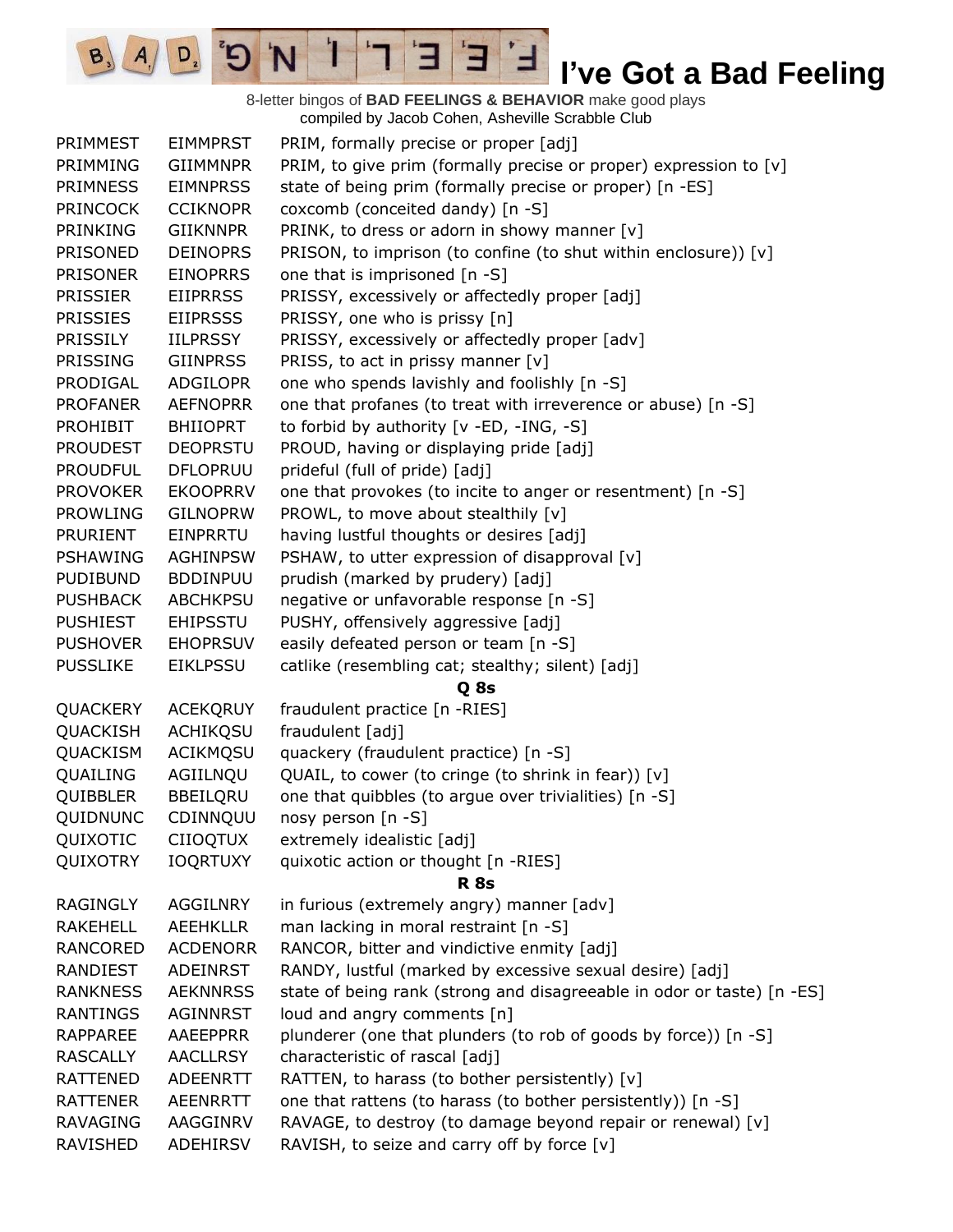8-letter bingos of **BAD FEELINGS & BEHAVIOR** make good plays compiled by Jacob Cohen, Asheville Scrabble Club

 $\overline{E}$ 

3

 $\mathbf{I}$ 

'N

 $B_3$ 

 $A_{1}$ 

 $D_{2}$ 

| <b>RAVISHER</b> | <b>AEHIRRSV</b> | one that ravishes (to seize and carry off by force) [n -S]                                     |
|-----------------|-----------------|------------------------------------------------------------------------------------------------|
| <b>RAVISHES</b> | <b>AEHIRSSV</b> | RAVISH, to seize and carry off by force [v]                                                    |
| <b>REACTANT</b> | <b>AACENRTT</b> | one that reacts (to respond to stimulus) [n -S]                                                |
| <b>REACTING</b> | <b>ACEGINRT</b> | REACT, to respond to stimulus [v]                                                              |
| <b>REACTION</b> | <b>ACEINORT</b> | act of reacting (to respond to stimulus) [n -S]                                                |
| <b>REACTIVE</b> | <b>ACEEIRTV</b> | REACTIVITY [n] / tending to react [adj]                                                        |
| <b>REBUFFED</b> | <b>BDEEFFRU</b> | REBUFF, to reject or refuse curtly [v]                                                         |
| <b>RECKLESS</b> | <b>CEEKLRSS</b> | foolishly heedless of danger [adj]                                                             |
| <b>RECOILED</b> | <b>CDEEILOR</b> | RECOIL, to draw back in fear or disgust $[v]$                                                  |
| <b>RECOILER</b> | <b>CEEILORR</b> | one that recoils (to draw back in fear or disgust) [n -S]                                      |
| <b>RECREANT</b> | <b>ACEENRRT</b> | coward (one who lacks courage) [n -S]                                                          |
| <b>RECUSANT</b> | <b>ACENRSTU</b> | one who refuses to accept established authority [n -S]                                         |
| REDEFIED        | <b>DDEEEFIR</b> | REDEFY, to defy again [v]                                                                      |
| <b>REDEFIES</b> | <b>DEEEFIRS</b> | REDEFY, to defy again [v]                                                                      |
| <b>REDLINER</b> | <b>DEEILNRR</b> | one that redlines (to withhold loans or insurance from certain neighborhoods) [n -S]           |
| <b>REFELLED</b> | <b>DEEEFLLR</b> | REFEL, to reject (to refuse to accept, consider, or make use of) [v]                           |
| <b>REFUSING</b> | <b>EFGINRSU</b> | REFUSE, to express oneself as unwilling to accept, do, or comply with [v]                      |
| <b>REGIFTER</b> | <b>EEFGIRRT</b> | one that regifts (to give gift one has received to someone else) [n -S]                        |
| <b>REINCITE</b> | <b>CEEIINRT</b> | to incite again [v -D, -TING, -S]                                                              |
| REINVADE        | ADEEINRV        | to invade again [v -D, -DING, -S]                                                              |
| <b>REJECTED</b> | <b>CDEEEJRT</b> | REJECT, to refuse to accept, consider, or make use of [v]                                      |
| <b>REJECTEE</b> | <b>CEEEEJRT</b> | one that is rejected [n -S]                                                                    |
| <b>REJECTER</b> | <b>CEEEJRRT</b> | one that rejects (to refuse to accept, consider, or make use of) [n -S]                        |
| <b>REJECTOR</b> | <b>CEEJORRT</b> | rejecter (one that rejects (to refuse to accept, consider, or make use of)) [n -S]             |
| <b>REMISSLY</b> | <b>EILMRSSY</b> | REMISS, careless (inattentive; negligent) [adv]                                                |
| <b>RENEGADE</b> | ADEEEGNR        | to become traitor $[v -D, -DING, -S]$                                                          |
| <b>RENEGADO</b> | <b>ADEEGNOR</b> | traitor (one who betrays another) [n -ES, -S]                                                  |
| <b>RENIGGED</b> | <b>DEEGGINR</b> | RENIG, to renege (to fail to carry out promise or commitment) [v]                              |
| <b>REOFFEND</b> | <b>DEEFFNOR</b> | to offend again [v -ED, -ING, -S]                                                              |
| <b>REOPPOSE</b> | <b>EEOOPPRS</b> | OPPOSE, to be in contention or conflict with [v -D, -SING, -S]                                 |
| <b>REPENTED</b> | <b>DEEENPRT</b> | REPENT, to feel remorse or self-reproach for past action [v]                                   |
| <b>REPENTER</b> | <b>EEENPRRT</b> | one that repents (to feel remorse or self-reproach for past action) [n -S]                     |
| <b>REPINING</b> | <b>EGIINNPR</b> | REPINE, to express discontent [v]                                                              |
| <b>REPROACH</b> | <b>ACEHOPRR</b> | to find fault with [v -ED, -ING, -ES]                                                          |
| <b>REPROVAL</b> | <b>AELOPRRV</b> | reproof (criticism for fault) [n -S]                                                           |
| <b>REPROVER</b> | <b>EEOPRRRV</b> | one that reproves (to rebuke (to criticize sharply)) [n -S]                                    |
| <b>REPUGNED</b> | <b>DEEGNPRU</b> | REPUGN, to oppose (to be in contention or conflict with) [v]                                   |
| <b>RESENTED</b> | <b>DEEENRST</b> | RESENT, to feel or express annoyance or ill will at [v]                                        |
| <b>REVENGER</b> | <b>EEEGNRRV</b> | one that revenges (to inflict injury in return for) [n -S]                                     |
| <b>REVILING</b> | EGIILNRV        | act of denouncing with abusive language [n -S] / REVILE, to denounce with abusive language [v] |
| <b>REVULSED</b> | <b>DEELRSUV</b> | affected with revulsion [adj]                                                                  |
| RIBALDER        | ABDEILRR        | RIBALD, characterized by crude language [adj]                                                  |
| RIBALDLY        | ABDILLRY        | crudely (unrefined (refine)) [adv]                                                             |
| RIBALDRY        | ABDILRRY        | crude language [n -RIES]                                                                       |
| <b>RIDICULE</b> | CDEIILRU        | to make fun of [v -D, -LING, -S]                                                               |
| <b>RIFFRAFF</b> | <b>AFFFFIRR</b> | disreputable element of society [n -S]                                                         |
| RIGIDITY        | <b>DGIIIRTY</b> | state of being rigid (not flexible; strict, harsh) [n -TIES]                                   |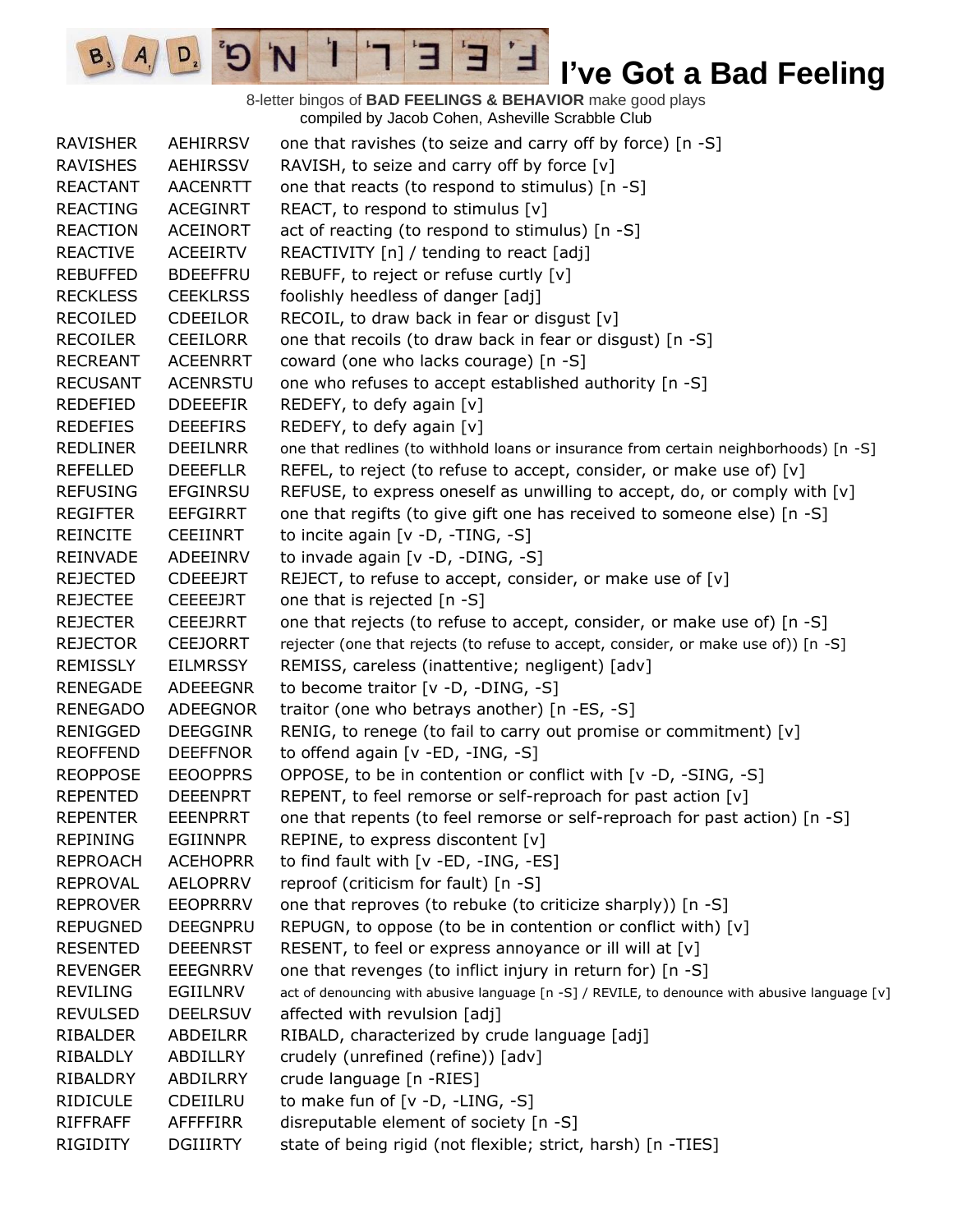8-letter bingos of **BAD FEELINGS & BEHAVIOR** make good plays compiled by Jacob Cohen, Asheville Scrabble Club

 $E$ 

3

 $\mathbf{I}$ 

'N

 $B_3$ 

 $A_{1}$ 

 $D_{2}$ 

| RIGORISM        | <b>GIIMORRS</b> | strictness or severity in conduct or attitude [n -S]                                    |
|-----------------|-----------------|-----------------------------------------------------------------------------------------|
| RIGORIST        | GIIORRST        | one that professes rigorism [n -S]                                                      |
| <b>RIGOROUS</b> | <b>GIOORRSU</b> | characterized by rigor [adj]                                                            |
| <b>RISKIEST</b> | <b>EIIKRSST</b> | RISKY, dangerous [adj]                                                                  |
| ROASTING        | AGINORST        | severe criticism [n -S]                                                                 |
| <b>ROGUEING</b> | EGGINORU        | ROGUE, to defraud (to swindle (to take money or property from by fraudulent means)) [v] |
| <b>ROWDIEST</b> | <b>DEIORSTW</b> | ROWDY, disorderly in behavior [adj]                                                     |
| <b>ROWDYISH</b> | <b>DHIORSWY</b> | tending to be rowdy [adj]                                                               |
| <b>ROWDYISM</b> | <b>DIMORSWY</b> | disorderly behavior [n -S]                                                              |
| <b>RUBBYDUB</b> | <b>BBBDRUUY</b> | rubby (alcoholic given to drinking rubbing alcohol) [n -S]                              |
| <b>RUCKUSES</b> | <b>CEKRSSUU</b> | RUCKUS, noisy disturbance [n]                                                           |
| <b>RUCTIOUS</b> | <b>CIORSTUU</b> | quarrelsome [adj]                                                                       |
| <b>RUDENESS</b> | <b>DEENRSSU</b> | quality of being rude [n -ES]                                                           |
| <b>RUDERIES</b> | DEEIRRSU        | RUDERY, rude act [n]                                                                    |
| <b>RUEFULLY</b> | <b>EFLLRUUY</b> | RUEFUL, feeling sorrow or remorse [adv]                                                 |
| <b>RUMPUSES</b> | <b>EMPRSSUU</b> | RUMPUS, noisy disturbance [n]                                                           |
| <b>RUNAGATE</b> | <b>AAEGNRTU</b> | deserter (one that deserts (to abandon)) [n -S]                                         |
| <b>RUNROUND</b> | <b>DNNORRUU</b> | evasive action [n -S]                                                                   |
| <b>RUTHLESS</b> | <b>EHLRSSTU</b> | having no compassion [adj]                                                              |
|                 |                 | S <sub>8s</sub>                                                                         |
| <b>SABOTAGE</b> | AABEGOST        | to destroy maliciously [v -D, -GING, -S]                                                |
| <b>SABOTEUR</b> | ABEORSTU        | one who sabotages [n -S]                                                                |
| SADDENED        | <b>ADDDEENS</b> | SADDEN, to make sad (unhappy (marked by joy)) [v]                                       |
| <b>SALACITY</b> | <b>AACILSTY</b> | lewdness (state of being lewd (obscene (indecent))) [n -TIES]                           |
| SASSIEST        | AEISSSST        | SASSY, impudent (offensively bold or disrespectful) [adj]                               |
| SATANISM        | AAIMNSST        | worship of powers of evil [n -S]                                                        |
| <b>SATANIST</b> | AAINSSTT        | one who practices satanism (worship of powers of evil) [n -S]                           |
| SAVAGELY        | AAEGLSVY        | SAVAGE, fierce (violently hostile or aggressive) [adv]                                  |
| SAVAGERY        | AAEGRSVY        | quality of being savage [n -RIES]                                                       |
| SAVAGEST        | AAEGSSTV        | SAVAGE, fierce (violently hostile or aggressive) [adj]                                  |
| <b>SAVAGING</b> | AAGGINSV        | SAVAGE, to attack or treat brutally [v]                                                 |
| SAVAGISM        | AAGIMSSV        | savagery (quality of being savage) [n -S]                                               |
| <b>SCALAWAG</b> | <b>AAACGLSW</b> | rascal (unscrupulous or dishonest person) [n -S]                                        |
| <b>SCAMMING</b> | <b>ACGIMMNS</b> | SCAM, to cheat or swindle [v]                                                           |
| <b>SCAMPING</b> | <b>ACGIMNPS</b> | SCAMP, to perform in hasty or careless manner [v]                                       |
| <b>SCAMPISH</b> | <b>ACHIMPSS</b> | rascally (characteristic of rascal) [adj]                                               |
| <b>SCAMSTER</b> | <b>ACEMRSST</b> | one that scams (to cheat or swindle) [n -S]                                             |
| <b>SCAREDER</b> | <b>ACDEERRS</b> | SCARED, afraid (filled with apprehension) [adj]                                         |
| <b>SCARIEST</b> | <b>ACEIRSST</b> | SCAREY, scary (frightening) [adj] / SCARY, frightening [adj]                            |
| <b>SCATHING</b> | <b>ACGHINST</b> | SCATHE, to criticize severely [v]                                                       |
| <b>SCATTIER</b> | <b>ACEIRSTT</b> | SCATTY, crazy (insane (mentally unsound)) [adj]                                         |
| <b>SCATTILY</b> | <b>ACILSTTY</b> | SCATTY, crazy (insane (mentally unsound)) [adv]                                         |
| <b>SCHEMING</b> | <b>CDGHIMNS</b> | SCHEME, to plan or plot [v]                                                             |
| <b>SCHLUMPY</b> | <b>CHLMPSUY</b> | unattractive, slovenly [adj -PIER, -PIEST]                                              |
| <b>SCHMALTZ</b> | <b>ACHLMSTZ</b> | excessive sentimentality [n -S]                                                         |
| <b>SCHMALZY</b> | <b>ACHLMSYZ</b> | characterized by schmaltz [adj -ZIER, -ZIEST]                                           |
| <b>SCHMUCKY</b> | <b>CCHKMSUY</b> | foolish, contemptible [adj -KIER, -KIEST]                                               |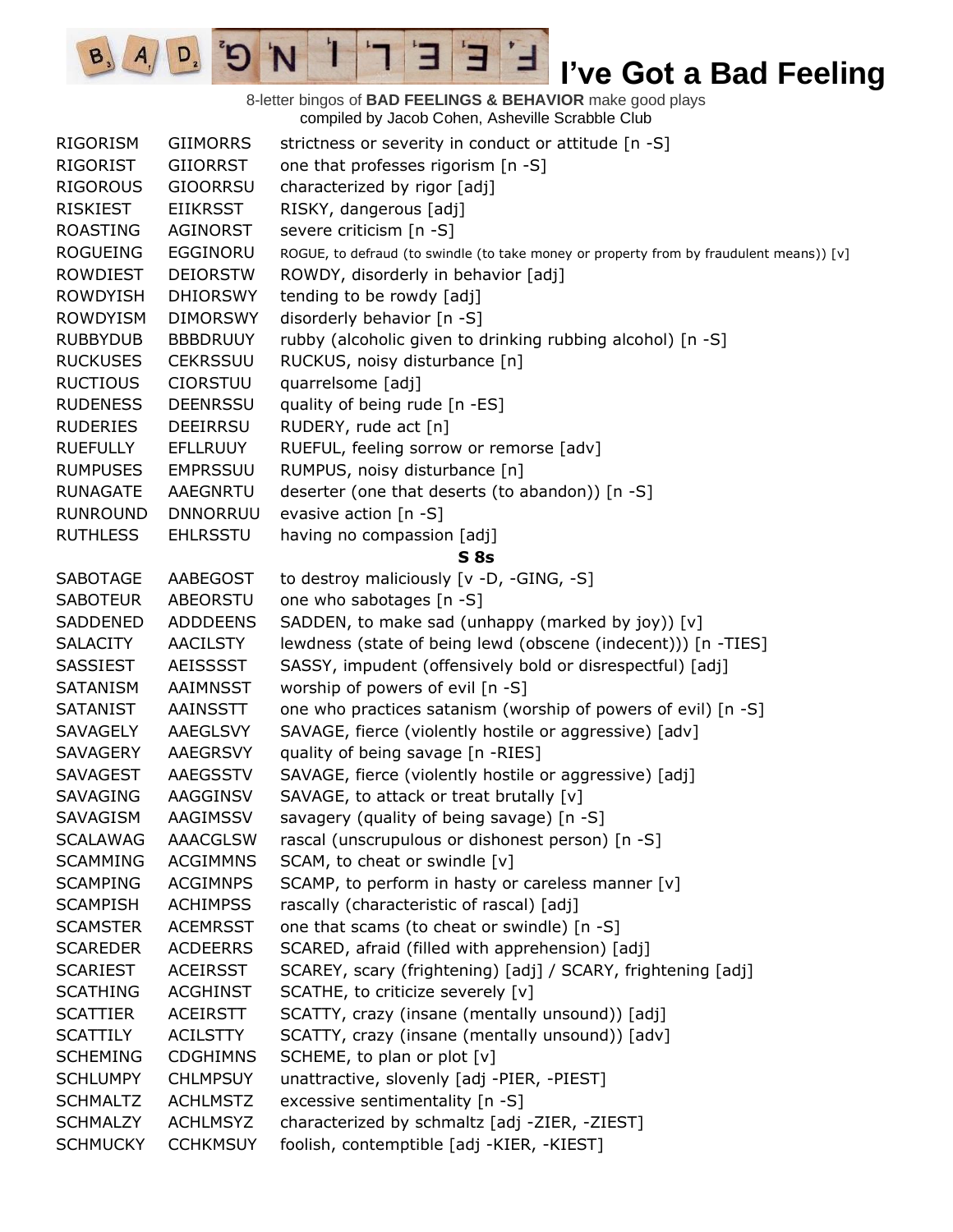8-letter bingos of **BAD FEELINGS & BEHAVIOR** make good plays compiled by Jacob Cohen, Asheville Scrabble Club

 $\overline{E}$ 

3

 $\mathbf{I}$ 

'N

 $B_3$ 

 $A_{1}$ 

 $D_{2}$ 

| <b>SCOFFING</b> | <b>CFFGINOS</b> | SCOFF, to express rude doubt or derision [v]                               |
|-----------------|-----------------|----------------------------------------------------------------------------|
| <b>SCOFFLAW</b> | <b>ACFFLOSW</b> | habitual law violator [n -S]                                               |
| <b>SCOLDING</b> | <b>CDGILNOS</b> | SCOLD, to rebuke harshly [v]                                               |
| <b>SCORNFUL</b> | <b>CFLNORSU</b> | feeling or expressing contempt [adj]                                       |
| <b>SCORNING</b> | <b>CGINNORS</b> | SCORN, to treat or regard with contempt [v]                                |
| <b>SCOURGED</b> | <b>CDEGORSU</b> | SCOURGE, to punish severely [v]                                            |
| <b>SCOURGER</b> | <b>CEGORRSU</b> | one that scourges (to punish severely) [n -S]                              |
| <b>SCOURGES</b> | <b>CEGORSSU</b> | SCOURGE, to punish severely [v]                                            |
| <b>SCRAGGED</b> | <b>ACDEGGRS</b> | SCRAG, to wring neck of [v]                                                |
| <b>SCREAKED</b> | <b>ACDEEKRS</b> | SCREAK, to screech (to utter harsh, shrill cry) [v]                        |
| <b>SCREAMED</b> | <b>ACDEEMRS</b> | SCREAM, to utter prolonged, piercing cry [v]                               |
| <b>SCREAMER</b> | <b>ACEEMRRS</b> | one that screams (to utter prolonged, piercing cry) [n -S]                 |
| <b>SCREWIER</b> | <b>CEEIRRSW</b> | SCREWY, crazy (insane (mentally unsound)) [adj]                            |
| <b>SCULKING</b> | <b>CGIKLNSU</b> | SCULK, to skulk (to move about stealthily) [v]                             |
| <b>SCUMBALL</b> | <b>ABCLLMSU</b> | dirtbag (dirty or contemptible person) [n -S]                              |
| <b>SCURVIER</b> | <b>CEIRRSUV</b> | SCURVY, base or contemptible [adj]                                         |
| <b>SCURVILY</b> | <b>CILRSUVY</b> | SCURVY, base or contemptible [adv]                                         |
| <b>SCUZZBAG</b> | <b>ABCGSUZZ</b> | dirty or contemptible person [n -S]                                        |
| <b>SEAMIEST</b> | <b>AEEIMSST</b> | SEAMY, unpleasant (pleasing) [adj]                                         |
| <b>SEDITION</b> | <b>DEIINOST</b> | incitement of rebellion against government [n -S]                          |
| <b>SEDUCED</b>  | <b>CDEGINSU</b> | SEDUCE, to lead astray [v]                                                 |
| <b>SEVERELY</b> | <b>EEELRSVY</b> | SEVERE, unsparing in treatment of others [adv]                             |
| <b>SEVEREST</b> | <b>EEERSSTV</b> | SEVERE, unsparing in treatment of others [adj]                             |
| <b>SEVERITY</b> | <b>EEIRSTVY</b> | quality or state of being severe [n -TIES]                                 |
| <b>SEXOLOGY</b> | <b>EGLOOSXY</b> | study of human sexual behavior [n -GIES]                                   |
| <b>SHAMABLE</b> | AABEHLMS        | capable of being shamed [adj]                                              |
| <b>SHAMABLY</b> | AABHLMSY        | SHAMABLE, capable of being shamed [adv]                                    |
| <b>SHAMMING</b> | <b>AGHIMMNS</b> | SHAM, to feign (to pretend (to assume or display false appearance of)) [v] |
| <b>SHARKING</b> | <b>AGHIKNRS</b> | SHARK, to live by trickery [v]                                             |
| <b>SHEEPISH</b> | <b>EEHHIPSS</b> | embarrassed [adj]                                                          |
| <b>SHENDING</b> | <b>DEGHINNS</b> | SHEND, to disgrace (to bring shame or discredit upon) [v]                  |
| <b>SHIFTIER</b> | <b>EFHIIRST</b> | SHIFTY, tricky (characterized by deception) [adj]                          |
| <b>SHIFTILY</b> | <b>FHIILSTY</b> | SHIFTY, tricky (characterized by deception) [adv]                          |
| <b>SHILLING</b> | <b>GHIILLNS</b> | SHILL, to act as decoy [v]                                                 |
| <b>SHIRKING</b> | <b>GHIIKNRS</b> | SHIRK, to avoid work or duty [v]                                           |
| <b>SHIRTIER</b> | <b>EHIIRRST</b> | SHIRTY, angry (feeling strong displeasure or hostility) [adj]              |
| <b>SHIRTILY</b> | <b>HIILRSTY</b> | SHIRTY, angry (feeling strong displeasure or hostility) [adv]              |
| <b>SHIVERED</b> | <b>DEEHIRSV</b> | SHIVER, to tremble with fear or cold [v]                                   |
| <b>SHIVERER</b> | <b>EEHIRRSV</b> | one that shivers (to tremble with fear or cold) [n -S]                     |
| <b>SHNORRER</b> | <b>EHNORRRS</b> | one who takes advantage of generosity of others [n -S]                     |
| <b>SHOCKING</b> | <b>CGHIKNOS</b> | SHOCK, to strike with great surprise, horror, or disgust [v]               |
| <b>SHOPLIFT</b> | <b>FHILOPST</b> | to steal goods from store [v -ED, -ING, -S]                                |
| SHOWBOAT        | <b>ABHOOSTW</b> | to show off $[v - ED, -ING, -S]$                                           |
| <b>SHREWING</b> | <b>EGHINRSW</b> | SHREW, to curse (to wish evil upon) [v]                                    |
| <b>SHRIEKED</b> | <b>DEEHIKRS</b> | SHRIEK, to utter shrill cry [v]                                            |
| <b>SHRIEKER</b> | <b>EEHIKRRS</b> | one that shrieks (to utter shrill cry) [n -S]                              |
| <b>SINECURE</b> | <b>CEEINRSU</b> | office or position requiring little or no work [n -S]                      |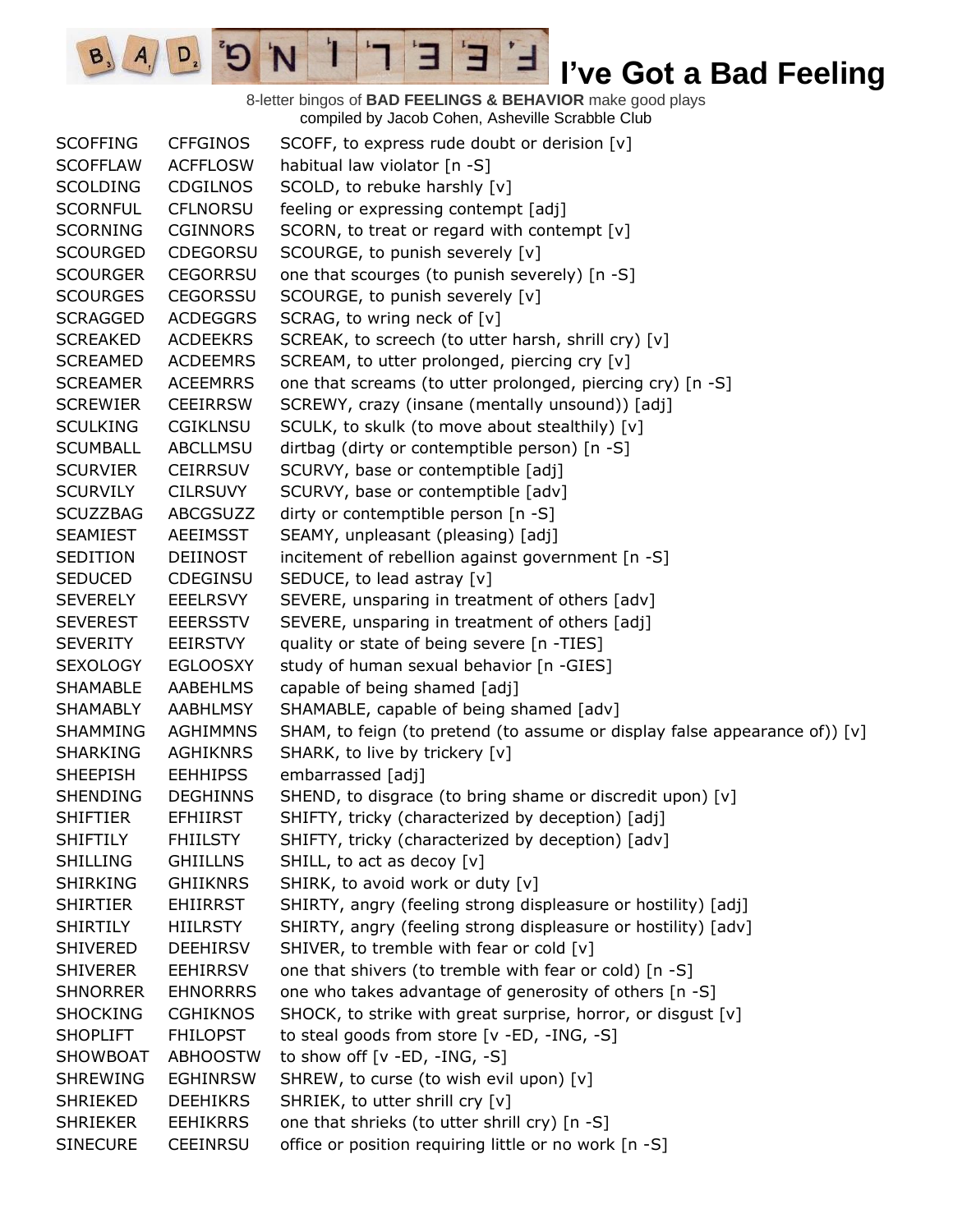8-letter bingos of **BAD FEELINGS & BEHAVIOR** make good plays compiled by Jacob Cohen, Asheville Scrabble Club

 $\overline{E}$ 

3

 $\mathbf{I}$ 

'N

 $B_3$ 

 $A_{1}$ 

 $D_{2}$ 

| <b>SINFULLY</b> | <b>FILLNSUY</b> | SINFUL, marked by sin [adv]                                                           |
|-----------------|-----------------|---------------------------------------------------------------------------------------|
| <b>SINISTER</b> | <b>EIINRSST</b> | threatening or portending evil [adj]                                                  |
| <b>SKEEVIER</b> | <b>EEEIKRSV</b> | SKEEVY, repulsive, disgusting [adj]                                                   |
| <b>SKITTERY</b> | <b>EIKRSTTY</b> | skittish (easily frightened) [adj -RIER, -RIEST]                                      |
| <b>SKITTISH</b> | <b>HIIKSSTT</b> | easily frightened [adj]                                                               |
| <b>SKULKING</b> | <b>GIKKLNSU</b> | SKULK, to move about stealthily [v]                                                   |
| <b>SLANGIER</b> | <b>AEGILNRS</b> | SLANGY, being or containing slang (extremely informal or vulgar language) [adj]       |
| <b>SLANGILY</b> | <b>AGILLNSY</b> | SLANGY, being or containing slang (extremely informal or vulgar language) [adv]       |
| <b>SLANGING</b> | <b>AGGILNNS</b> | SLANG, to use slang (extremely informal or vulgar language) [v]                       |
| <b>SLASHING</b> | <b>AGHILNSS</b> | act of one that slashes [n -S] / SLASH, to cut with violent sweeping strokes [v]      |
| <b>SLATTERN</b> | <b>AELNRSTT</b> | slovenly woman [n -S]                                                                 |
| <b>SLEAZIER</b> | <b>AEEILRSZ</b> | SLEAZY, of low quality or character [adj]                                             |
| <b>SLEAZILY</b> | <b>AEILLSYZ</b> | SLEAZY, of low quality or character [adv]                                             |
| <b>SLEAZING</b> | AEGILNSZ        | SLEAZE, to behave in sleazy manner [v]                                                |
| <b>SLEAZOID</b> | ADEILOSZ        | person of low morals or character [n -S]                                              |
| <b>SLEEVEEN</b> | <b>EEEELNSV</b> | mischievous person [n -S]                                                             |
| <b>SLIGHTED</b> | <b>DEGHILST</b> | SLIGHT, to treat with disregard [v]                                                   |
| <b>SLINKIER</b> | <b>EIIKLNRS</b> | SLINKY, stealthy (intended to escape observation) [adj]                               |
| <b>SLINKILY</b> | <b>IIKLLNSY</b> | SLINKY, stealthy (intended to escape observation) [adv]                               |
| <b>SLINKING</b> | <b>GIIKLNNS</b> | SLINK, to move stealthily [v]                                                         |
| <b>SLOBBIER</b> | <b>BBEILORS</b> | SLOBBY, characteristic of slob [adj]                                                  |
| <b>SLOBBISH</b> | <b>BBHILOSS</b> | resembling slob (slovenly or boorish person) [adj]                                    |
| <b>SLOVENLY</b> | <b>ELLNOSVY</b> | habitually untidy or unclean [adj -LIER, -LIEST]                                      |
| <b>SLUGGARD</b> | ADGGLRSU        | habitually lazy person [n -S]                                                         |
| <b>SLUMLORD</b> | <b>DLLMORSU</b> | landlord of slum property [n -S]                                                      |
| <b>SLUTTIER</b> | <b>EILRSTTU</b> | SLUTTY, characteristic of slut [adj]                                                  |
| <b>SLUTTISH</b> | <b>HILSSTTU</b> | SLUT, slovenly woman [adj]                                                            |
| <b>SLYBOOTS</b> | <b>BLOOSSTY</b> | sly person [n SLYBOOTS]                                                               |
| SMARMIER        | AEIMMRRS        | SMARMY, marked by excessive flattery [adj]                                            |
| SMARMILY        | <b>AILMMRSY</b> | SMARMY, marked by excessive flattery [adv]                                            |
| SMARMING        | <b>AGIMMNRS</b> | SMARM, to use excessive flattery to obtain favors [v]                                 |
| <b>SMARTASS</b> | <b>AAMRSSST</b> | smarty (obnoxiously conceited person) [n -ES]                                         |
| <b>SMELLIER</b> | <b>EEILLMRS</b> | SMELLY, having unpleasant odor [adj]                                                  |
| <b>SMERKING</b> | <b>EGIKMNRS</b> | SMERK, to smirk (to smile in affected or smug manner) [v]                             |
| SMIRKIER        | <b>EIIKMRRS</b> | SMIRKY, smirking (to smile in affected or smug manner) [adj]                          |
| SMIRKILY        | <b>IIKLMRSY</b> | SMIRKY, smirking (to smile in affected or smug manner) [adv]                          |
| SMIRKING        | <b>GIIKMNRS</b> | SMIRK, to smile in affected or smug manner [v]                                        |
| <b>SMUGGEST</b> | <b>EGGMSSTU</b> | SMUG, highly self-satisfied [adj]                                                     |
| <b>SMUGNESS</b> | <b>EGMNSSSU</b> | quality or state of being smug [n -S]                                                 |
| <b>SNAKEBIT</b> | <b>ABEIKNST</b> | unlucky (having good fortune) [adj]                                                   |
| <b>SNAKEPIT</b> | <b>AEIKNPST</b> | psychiatric hospital [n -S]                                                           |
| <b>SNAPPIER</b> | AEINPPRS        | SNAPPY, snappish (tending to speak in impatient or irritable manner) [adj]            |
| SNAPPILY        | <b>AILNPPSY</b> | in snappy (snappish (tending to speak in impatient or irritable manner)) manner [adv] |
| SNARFING        | <b>AFGINNRS</b> | SNARF, to eat or drink greedily [v]                                                   |
| <b>SNARKIER</b> | <b>AEIKNRRS</b> | SNARKY, snappish (tending to speak in impatient or irritable manner) [adj]            |
| SNARKILY        | <b>AIKLNRSY</b> | SNARKY, snappish (tending to speak in impatient or irritable manner) [adv]            |
| SNARLING        | <b>AGILNNRS</b> | SNARL, to growl viciously [v]                                                         |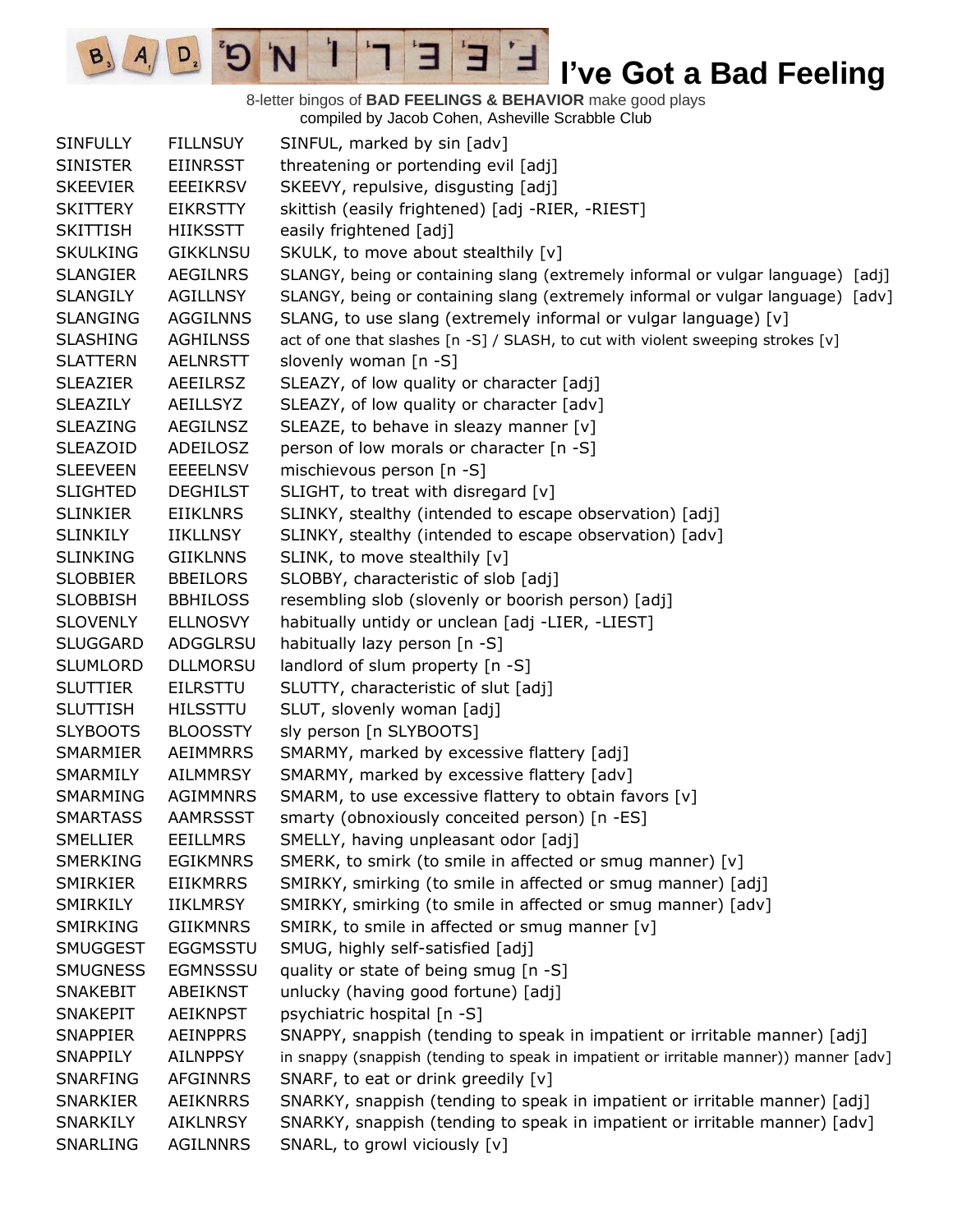8-letter bingos of **BAD FEELINGS & BEHAVIOR** make good plays compiled by Jacob Cohen, Asheville Scrabble Club

E

3

 $\mathbf{I}$ 

'N

 $B_3$ 

 $A_{1}$ 

 $D_{2}$ 

| <b>SNEAKIER</b> | <b>AEEIKNRS</b> | SNEAKY, deceitful [adj]                                                                         |
|-----------------|-----------------|-------------------------------------------------------------------------------------------------|
| <b>SNEAKILY</b> | <b>AEIKLNSY</b> | SNEAKY, deceitful [adv]                                                                         |
| SNEAKING        | <b>AEGIKNNS</b> | SNEAK, to move stealthily [v]                                                                   |
| <b>SNEAPING</b> | <b>AEGINNPS</b> | SNEAP, to chide (to scold (to rebuke harshly)) [v]                                              |
| <b>SNEERFUL</b> | <b>EEFLNRSU</b> | given to sneering [adj]                                                                         |
| <b>SNEERIER</b> | <b>EEEINRRS</b> | SNEERY, marked by sneering [adj]                                                                |
| SNEERING        | <b>EEGINNRS</b> | SNEER, to curl lip in contempt [v]                                                              |
| <b>SNEESHES</b> | <b>EEEHNSSS</b> | SNEESH, snuff [n]                                                                               |
| <b>SNIFFIER</b> | <b>EFFIINRS</b> | SNIFFY, sniffish (haughty (arrogant (overly convinced of one's own worth or importance))) [adj] |
| <b>SNIFFILY</b> | <b>FFIILNSY</b> | in sniffy (sniffish (haughty (arrogant))) manner [adv]                                          |
| <b>SNIFFISH</b> | <b>FFHIINSS</b> | haughty (arrogant (overly convinced of one's own worth or importance)) [adj]                    |
| <b>SNIPPETY</b> | <b>EINPPSTY</b> | snippy (snappish (tending to speak in impatient or irritable manner)) [adj -TIER, -TIEST]       |
| <b>SNIPPIER</b> | <b>EIINPPRS</b> | SNIPPY, snappish (tending to speak in impatient or irritable manner) [adj]                      |
| SNIPPILY        | <b>IILNPPSY</b> | SNIPPY, snappish (tending to speak in impatient or irritable manner) [adv]                      |
| <b>SNITCHED</b> | <b>CDEHINST</b> | SNITCH, to tattle (to reveal activities of another) [v]                                         |
| <b>SNITCHER</b> | <b>CEHINRST</b> | one that snitches (to tattle (to reveal activities of another)) [n -S]                          |
| <b>SNITCHES</b> | <b>CEHINSST</b> | SNITCH, to tattle (to reveal activities of another) [v]                                         |
| <b>SNITTIER</b> | <b>EIINRSTT</b> | SNITTY, disagreeably ill-tempered [adj]                                                         |
| SNIVELED        | <b>DEEILNSV</b> | SNIVEL, to cry or whine with sniffling [v]                                                      |
| <b>SNIVELER</b> | <b>EEILNRSV</b> | one that snivels (to cry or whine with sniffling) [n -S]                                        |
| <b>SNIVELLY</b> | <b>EILLNSVY</b> | tending to whine with sniffling [adj -LLIER, -LLIEST]                                           |
| <b>SNOBBERY</b> | <b>BBENORSY</b> | snobbish behavior [n -RIES]                                                                     |
| <b>SNOBBIER</b> | <b>BBEINORS</b> | SNOBBY, snobbish (characteristic of snob) [adj]                                                 |
| <b>SNOBBILY</b> | <b>BBILNOSY</b> | in snobby (snobbish (characteristic of snob)) manner [adv]                                      |
| <b>SNOBBISH</b> | <b>BBHINOSS</b> | characteristic of snob [adj]                                                                    |
| SNOBBISM        | <b>BBIMNOSS</b> | snobbery (snobbish behavior) [n -S]                                                             |
| <b>SNOOPIER</b> | <b>EINOOPRS</b> | SNOOPY, given to snooping [adj]                                                                 |
| <b>SNOOPILY</b> | <b>ILNOOPSY</b> | SNOOPY, given to snooping [adv]                                                                 |
| <b>SNOOPING</b> | <b>GINNOOPS</b> | SNOOP, to pry about $[v]$                                                                       |
| <b>SNOOTIER</b> | <b>EINOORST</b> | SNOOTY, snobbish (characteristic of snob) [adj]                                                 |
| <b>SNOOTILY</b> | <b>ILNOOSTY</b> | SNOOTY, snobbish (characteristic of snob) [adv]                                                 |
| SNOOTING        | <b>GINNOOST</b> | SNOOT, to treat with disdain [v]                                                                |
| <b>SNOTTIER</b> | <b>EINORSTT</b> | SNOTTY, arrogant (overly convinced of one's own worth or importance) [adj]                      |
| SNOTTILY        | <b>ILNOSTTY</b> | SNOTTY, arrogant (overly convinced of one's own worth or importance) [adv]                      |
| <b>SNUBBING</b> | <b>BBGINNSU</b> | SNUB, to treat with contempt or neglect [v]                                                     |
| <b>SOLACING</b> | <b>ACGILNOS</b> | SOLACE, to console (to comfort (to soothe in time of grief)) [v]                                |
| SOLATIUM        | <b>AILMOSTU</b> | compensation given for damage to feelings [n -IA]                                               |
| <b>SOLEMNER</b> | <b>EELMNORS</b> | SOLEMN, serious (thoughtful or subdued in appearance or manner) [adj]                           |
| <b>SOLEMNLY</b> | <b>ELLMNOSY</b> | SOLEMN, serious (thoughtful or subdued in appearance or manner) [adv]                           |
| <b>SOMBERER</b> | <b>BEEMORRS</b> | SOMBER, gloomy (dismally dark) [adj]                                                            |
| <b>SOMBRELY</b> | <b>BELMORSY</b> | SOMBRE, somber (gloomy (dismally dark)) [adv]                                                   |
| <b>SOMBREST</b> | <b>BEMORSST</b> | SOMBRE, somber (gloomy (dismally dark)) [adj]                                                   |
| SOMBROUS        | <b>BMOORSSU</b> | somber (gloomy (dismally dark)) [adj]                                                           |
| SORDIDLY        | <b>DDILORSY</b> | SORDID, filthy (offensively dirty) [adv]                                                        |
| SOREHEAD        | <b>ADEEHORS</b> | person who is easily angered or offended [n -S]                                                 |
| <b>SORRIEST</b> | <b>EIORRSST</b> | SORRY, feeling grief or penitence [adj]                                                         |
| SORROWED        | <b>DEOORRSW</b> | SORROW, to grieve (to feel grief) [v]                                                           |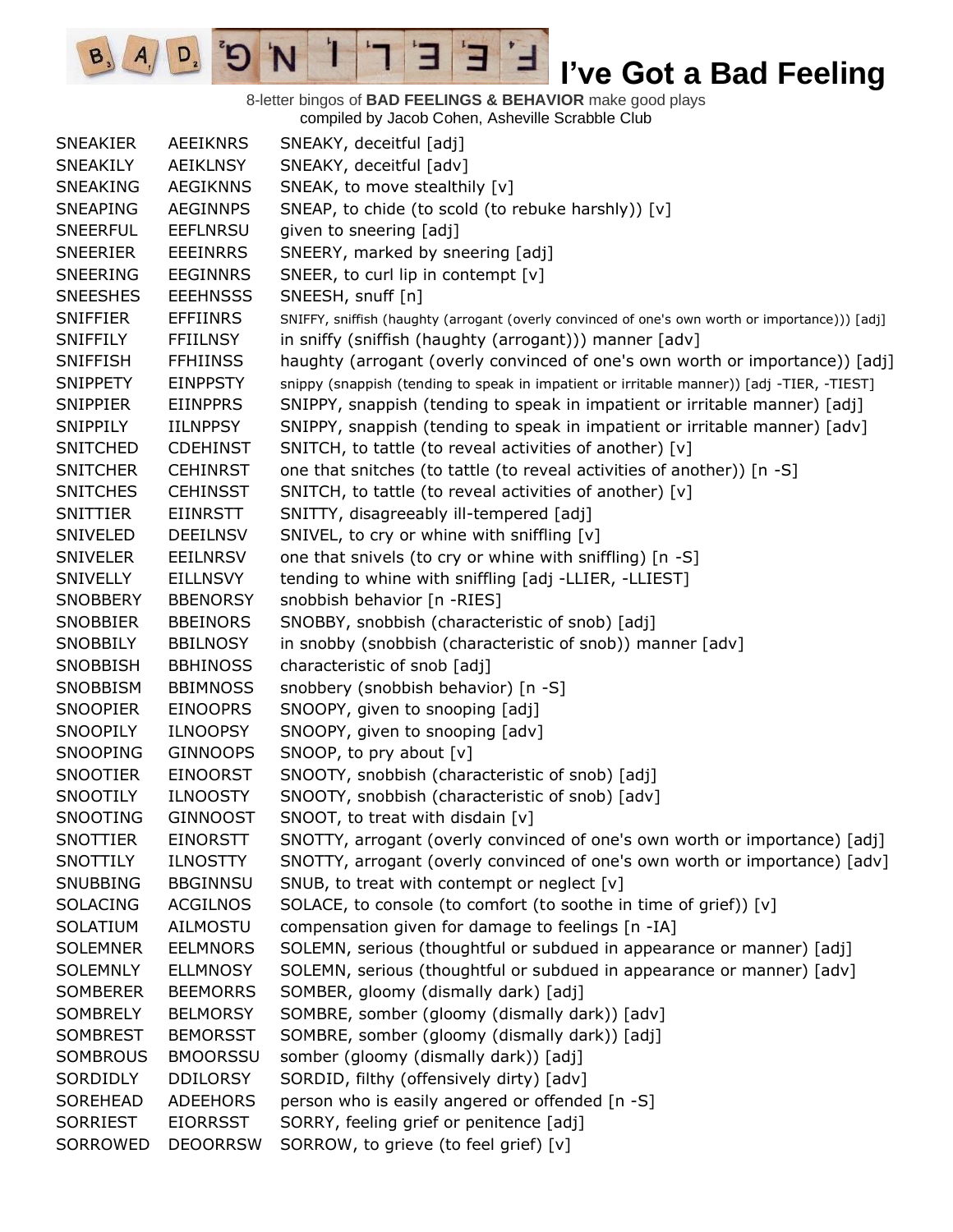8-letter bingos of **BAD FEELINGS & BEHAVIOR** make good plays compiled by Jacob Cohen, Asheville Scrabble Club SORROWER EOORRRSW one that sorrows (to grieve (to feel grief)) [n -S] SOUGHING GGHINOSU SOUGH, to make moaning or sighing sound [v] SOURPUSS OPRSSSUU grouchy person [n -ES] SPACIEST ACEIPSST SPACEY, weird in behavior [adj] / SPACY [adj] SPALPEEN AEELNPPS rascal (unscrupulous or dishonest person) [n -S] SPAMMING AGIMMNPS practice of sending out unsolicited email [n -S] / SPAM, to send unsolicited e-mail to large number of addresses [v] SPANKING AGIKNNPS SPANK, to slap on buttocks [v] SPITEFUL EFILPSTU malicious [adj -LLER, -LLEST] SPITFIRE EFIIPRST quick-tempered person [n -S] SPIVVIER EIIPRSVV SPIVVY, resembling spiv (unscrupulous petty criminal) in dress or conduct [adj] SPIVVISH HIIPSSVV SPIV, unscrupulous petty criminal [adj] SPOILAGE AEGILOPS something that is spoiled or wasted [n -S] SPOLIATE AEILOPST to plunder (to rob of goods by force) [v -D, -TING, -S] SPOOKIER EIKOOPRS SPOOKY, scary (frightening) [adj] SPOOKILY IKLOOPSY SPOOKY, scary (frightening) [adv] SPOOKING GIKNOOPS SPOOK, to scare (to frighten (to make afraid (filled with apprehension))) [v] SPOOKISH HIKOOPSS spooky (scary (frightening)) [adj] SPURNING GINNPRSU SPURN, to reject with contempt [v] SQUABBLE ABBELQSU to quarrel (to engage in angry dispute) [v -D, -LING, -S] SQUALLED ADELLQSU SQUALL, to cry or scream loudly [v] SQUALLER AELLQRSU one that squalls (to cry or scream loudly) [n -S] SQUANDER ADENQRSU to spend wastefully [v -ED, -ING, -S] SQUAWKED ADEKQSUW SQUAWK, to utter loud, harsh cry [v] SQUAWKER AEKQRSUW one that squawks (to utter loud, harsh cry) [n -S] SQUEALED ADEELQSU SQUEAL, to utter sharp, shrill cry [v] SQUEALER AEELQRSU one that squeals (to utter sharp, shrill cry) [n -S] SQUIBBED BBDEIQSU SQUIB, to lampoon (to ridicule in satirical composition) [v] STAKEOUT AEKOSTTU surveillance of area especially by police [n -S] STALKING AGIKLNST act of one that stalks [n -S] / STALK, to pursue stealthily [v] STAMPEDE ADEEMPST to cause to run away in headlong panic [v -D, -DING, -S] STARTLER AELRRSTT one that startles (to frighten or surprise suddenly) [n -S] STEALAGE AAEEGLST theft (act of stealing (to take without right or permission)) [n -S] STEALING AEGILNST act of one that steals  $\lceil n - S \rceil / STEAL$ , to take without right or permission  $\lceil v \rceil$ STEALTHY AEHLSTTY intended to escape observation [adj -HIER, -HIEST] STERNEST EENRSSTT STERN, unyielding (to give up) [adj] STICKLER CEIKLRST one that stickles (to argue stubbornly) [n -S] STIFLING FGIILNST STIFLE, to smother (to prevent from breathing) [v] STINGIER EGIINRST STINGY, unwilling to spend or give [adj] STINGILY GIILNSTY in stingy manner [adv] STINKARD ADIKNRST despicable person [n -S] STODGIER DEGIORST STODGY, boring [adj] STODGILY DGILOSTY STODGY, boring [adv] STOICISM CIIMOSST indifference to pleasure or pain [n -S] STOLIDER DEILORST STOLID, showing little or no emotion [adj] STOLIDLY DILLOSTY STOLID, showing little or no emotion [adv] STONABLE ABELNOST STONE, to pelt with stones (pieces of concreted earthy or mineral matter) [adj] STOUNDED DDENOSTU STOUND, to ache (to suffer dull, continuous pain) [v]

Е

 $A \cap D$   $B \cap D$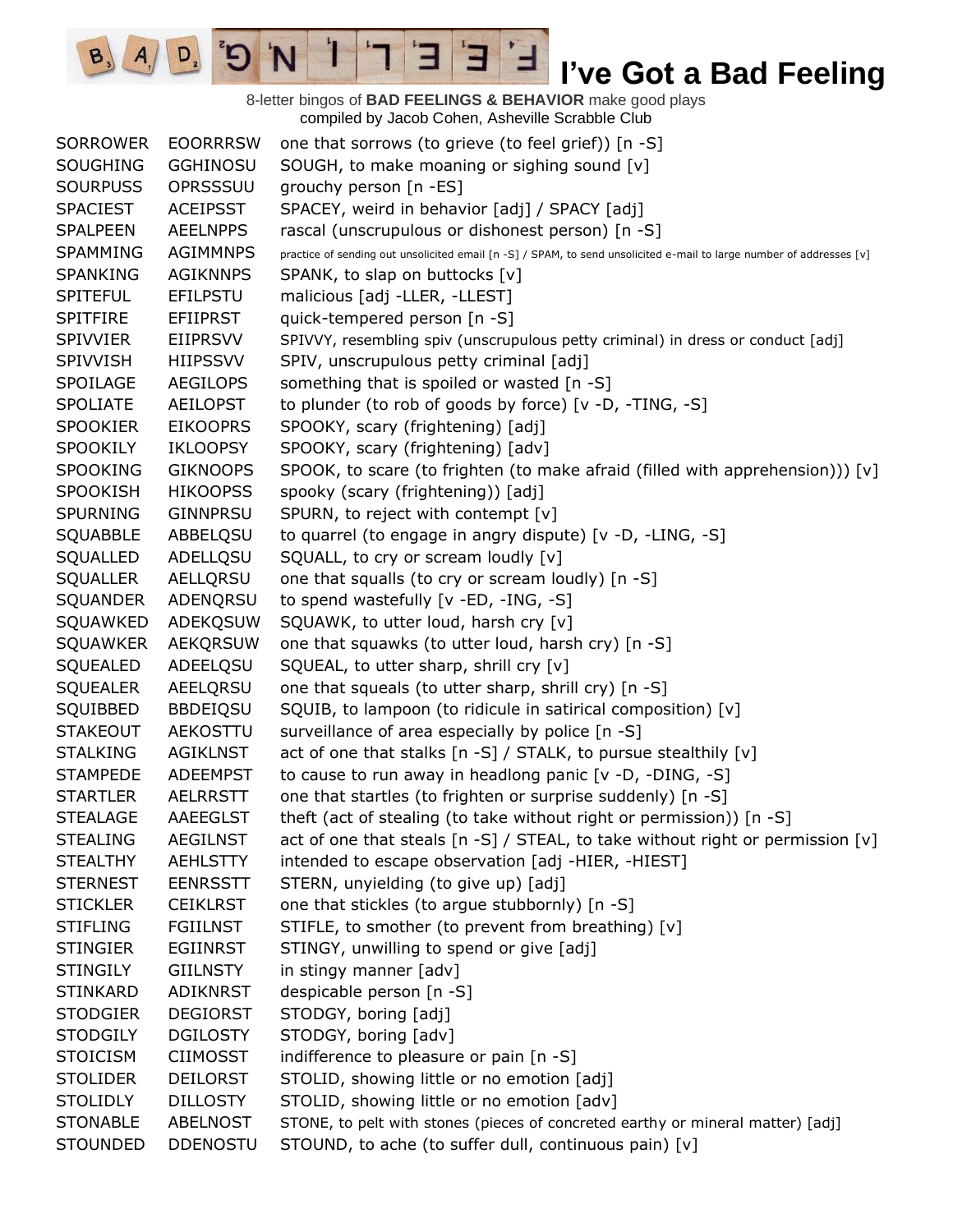8-letter bingos of **BAD FEELINGS & BEHAVIOR** make good plays compiled by Jacob Cohen, Asheville Scrabble Club

E

∃

1

'N

E)

 $B_3$ 

 $A_{1}$ 

 $D_{2}$ 

| <b>STRAMASH</b> | <b>AAHMRSST</b> | uproar (state of noisy excitement and confusion) [n -ES]                        |
|-----------------|-----------------|---------------------------------------------------------------------------------|
| <b>STRANGER</b> | <b>AEGNRRST</b> | to estrange (to alienate (to make indifferent or unfriendly)) [v -ED, -ING, -S] |
| <b>STRUNTED</b> | <b>DENRSTTU</b> | STRUNT, to strut (to walk with pompous air) [v]                                 |
| <b>STRUTTED</b> | DERSTTTU        | STRUT, to walk with pompous air [v]                                             |
| <b>STRUTTER</b> | <b>ERRSTTTU</b> | one that struts (to walk with pompous air) [n -S]                               |
| <b>STYMYING</b> | <b>GIMNSTYY</b> | STYMY, to stymie (to thwart (to prevent accomplishment of)) [v]                 |
| <b>SUBORNED</b> | <b>BDENORSU</b> | SUBORN, to induce to commit perjury [v]                                         |
| <b>SUBORNER</b> | <b>BENORRSU</b> | one that suborns (to induce to commit perjury) [n -S]                           |
| <b>SUCCUBUS</b> | <b>BCCSSUUU</b> | female demon (evil spirit) [n -ES or -BI]                                       |
| <b>SUCKIEST</b> | <b>CEIKSSTU</b> | SUCKY, extremely objectionable [adj]                                            |
| <b>SUDDENLY</b> | <b>DDELNSUY</b> | SUDDEN, happening quickly and without warning [adv]                             |
| <b>SUFFERED</b> | <b>DEEFFRSU</b> | SUFFER, to feel pain or distress [v]                                            |
| <b>SUFFERER</b> | <b>EEFFRRSU</b> | one that suffers (to feel pain or distress) [n -S]                              |
| <b>SUICIDAL</b> | <b>ACDIILSU</b> | self-destructive [adj]                                                          |
| <b>SULKIEST</b> | <b>EIKLSSTU</b> | SULKY, sullenly aloof or withdrawn [adj]                                        |
| <b>SULLENER</b> | <b>EELLNRSU</b> | SULLEN, showing brooding ill humor or resentment [adj]                          |
| <b>SULLENLY</b> | <b>ELLLNSUY</b> | SULLEN, showing brooding ill humor or resentment [adv]                          |
| <b>SUPERBAD</b> | <b>ABDEPRSU</b> | exceedingly bad [adj]                                                           |
| <b>SUPERFLY</b> | <b>EFLPRSUY</b> | showily pretentious [adj]                                                       |
| <b>SURLIEST</b> | <b>EILRSSTU</b> | SURLY, sullenly rude [adj]                                                      |
| <b>SURPRISE</b> | <b>EIPRRSSU</b> | to come upon unexpectedly [v -D, -SING, -S]                                     |
| <b>SURPRIZE</b> | <b>EIPRRSUZ</b> | to surprise (to come upon unexpectedly) [v -D, -ZING, -S]                       |
| <b>SUSPENSE</b> | <b>EENPSSSU</b> | state of mental uncertainty or excitement [n -S]                                |
| <b>SWANKING</b> | <b>AGIKNNSW</b> | SWANK, to swagger (to walk with pompous air) [v]                                |
| <b>SWASHING</b> | <b>AGHINSSW</b> | SWASH, to swagger (to walk with pompous air) [v]                                |
| <b>SWINDLER</b> | <b>DEILNRSW</b> | one that swindles (to take money or property from by fraudulent means) [n -S]   |
| <b>SWITCHED</b> | <b>CDEHISTW</b> | SWITCH, to beat with flexible rod [v]                                           |
| <b>SWITCHER</b> | <b>CEHIRSTW</b> | one that switches (to beat with flexible rod) [n -S]                            |
| <b>SWITCHES</b> | <b>CEHISSTW</b> | SWITCH, to beat with flexible rod [v]                                           |
| <b>SWOONIER</b> | <b>EINOORSW</b> | SWOONY, languid, dazed [adj]                                                    |
| <b>SYMPATHY</b> | <b>AHMPSTYY</b> | feeling of compassion for another's suffering [n -HIES]                         |
|                 |                 | <b>T</b> 8s                                                                     |
| <b>TABOOING</b> | ABGINOOT        | TABOO, to exclude from use, approach, or mention [v]                            |
| <b>TACTLESS</b> | <b>ACELSSTT</b> | lacking tact (skill in dealing with delicate situations) [adj]                  |
| TAINTING        | <b>AGIINNTT</b> | TAINT, to touch or affect slightly with something bad [v]                       |
| <b>TAMPERED</b> | <b>ADEEMPRT</b> | TAMPER, to interfere in harmful manner [v]                                      |
| <b>TAMPERER</b> | <b>AEEMPRRT</b> | one that tampers (to interfere in harmful manner) [n -S]                        |
| <b>TARNALLY</b> | <b>AALLNRTY</b> | TARNAL, damned (damnable (detestable)) [adv]                                    |
| TATTLING        | AGINLTTT        | TATTLE, to reveal activities of another [v]                                     |
| <b>TAUNTING</b> | AGINNTTU        | TAUNT, to challenge or reproach sarcastically [v]                               |
| <b>TAWDRIER</b> | <b>ADEIRRTW</b> | TAWDRY, gaudy (tastelessly showy) [adj]                                         |
| <b>TAWDRILY</b> | <b>ADILRTWY</b> | TAWDRY, gaudy (tastelessly showy) [adv]                                         |
| <b>TEARABLE</b> | AABEELRT        | TEAR, to emit tears (drops of saline liquid secreted by gland of eye) [adj]     |
| <b>TEARAWAY</b> | <b>AAAERTWY</b> | rebellious person [n -S]                                                        |
| <b>TEARIEST</b> | <b>AEEIRSTT</b> | TEARY, tearful (full of tears) [adj]                                            |
| <b>TEARLESS</b> | <b>AEELRSST</b> | being without tears [adj]                                                       |
| <b>TEASABLE</b> | AABEELST        | TEASE, to make fun of [adj]                                                     |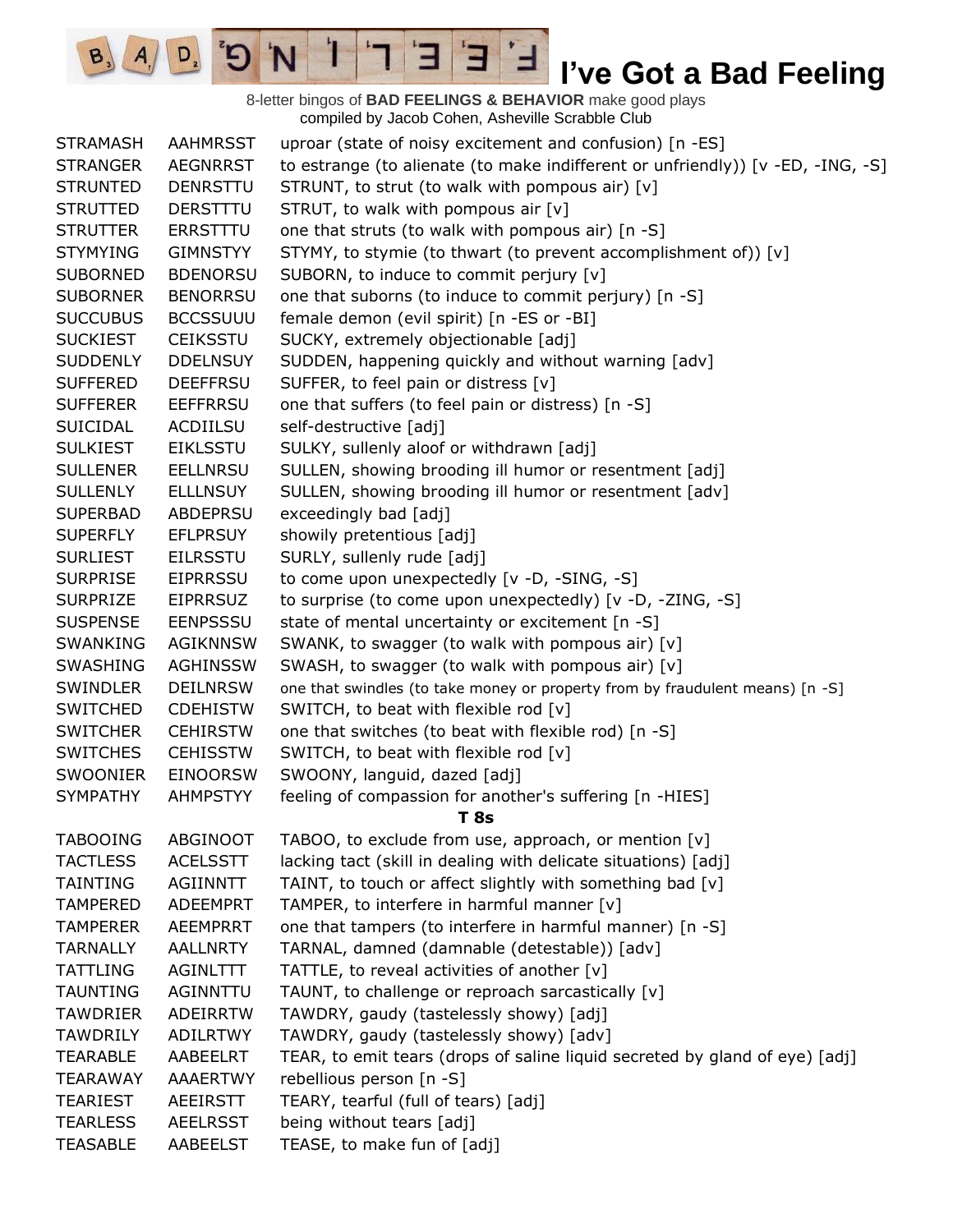8-letter bingos of **BAD FEELINGS & BEHAVIOR** make good plays compiled by Jacob Cohen, Asheville Scrabble Club

E

3

 $\mathbf{I}$ 

'N

 $B_3$ 

 $A_{1}$ 

 $D_{2}$ 

| <b>TELLTALE</b> | <b>AEELLLTT</b> | tattler (one that tattles (to reveal activities of another)) [n -S]                    |
|-----------------|-----------------|----------------------------------------------------------------------------------------|
| <b>TEMERITY</b> | <b>EEIMRTTY</b> | foolish boldness [n -TIES]                                                             |
| <b>TEMPTING</b> | <b>EGIMNPTT</b> | TEMPT, to entice to commit unwise or immoral act [v]                                   |
| <b>TENACITY</b> | <b>ACEINTTY</b> | perseverance or persistence [n -TIES]                                                  |
| <b>TERRIBLE</b> | <b>BEEILRRT</b> | very bad [adj]                                                                         |
| <b>TERRIBLY</b> | <b>BEILRRTY</b> | TERRIBLE, very bad [adv]                                                               |
| <b>TESTIEST</b> | <b>EEISSTTT</b> | TESTY, irritable [adj]                                                                 |
| <b>TETCHIER</b> | <b>CEEHIRTT</b> | TETCHY, irritable [adj]                                                                |
| <b>TETCHILY</b> | <b>CEHILTTY</b> | TETCHY, irritable [adv]                                                                |
| <b>THANATOS</b> | <b>AAHNOSTT</b> | instinctual desire for death [n -ES]                                                   |
| <b>THEODICY</b> | <b>CDEHIOTY</b> | defense of God's goodness in respect to existence of evil [n -CIES]                    |
| THIEVERY        | <b>EEHIRTVY</b> | act or practice of stealing [n -RIES]                                                  |
| <b>THIEVING</b> | <b>EGHIINTV</b> | THIEVE, to steal (to take without right or permission) [v]                             |
| <b>THIEVISH</b> | <b>EHHIISTV</b> | given to stealing [adj]                                                                |
| <b>THOWLESS</b> | <b>EHLOSSTW</b> | listless (languid (lacking in vigor or vitality)) [adj]                                |
| <b>THRAWART</b> | <b>AAHRRTTW</b> | stubborn (unyielding (not yielding (yield))) [adj]                                     |
| <b>THREAPED</b> | <b>ADEEHPRT</b> | THREAP, to dispute (to argue about) [v]                                                |
| <b>THREAPER</b> | <b>AEEHPRRT</b> | one that threaps (to dispute (to argue about)) [n -S]                                  |
| <b>THREATED</b> | <b>ADEEHRTT</b> | THREAT, to threaten (to be source of danger to) [v]                                    |
| <b>THREATEN</b> | <b>AEEHNRTT</b> | to be source of danger to [v -ED, -ING, -S]                                            |
| THREEPED        | <b>DEEEHPRT</b> | THREEP, to threap (to dispute (to argue about)) $[v]$                                  |
| <b>THRENODE</b> | <b>DEEHNORT</b> | threnody (song of lamentation) [n -S]                                                  |
| <b>THRENODY</b> | <b>DEHNORTY</b> | song of lamentation [n -DIES]                                                          |
| <b>THROTTLE</b> | <b>EHLORTTT</b> | to strangle (to choke to death) [v -D, -LING, -S]                                      |
| <b>THWARTED</b> | <b>ADEHRTTW</b> | THWART, to prevent accomplishment of [v]                                               |
| <b>THWARTER</b> | <b>AEHRRTTW</b> | one that thwarts (to prevent accomplishment of) [n -S]                                 |
| TIMIDEST        | <b>DEIIMSTT</b> | TIMID, lacking courage or self-confidence [adj]                                        |
| TIMIDITY        | <b>DIIIMTTY</b> | quality of being timid (lacking courage or self-confidence) [n -TIES]                  |
| <b>TIMOROUS</b> | <b>IMOORSTU</b> | fearful (afraid (filled with apprehension)) [adj]                                      |
| <b>TIRRIVEE</b> | <b>EEIIRRTV</b> | tantrum (fit of rage) [n -S]                                                           |
| <b>TOADYING</b> | ADGINOTY        | TOADY, to engage in servile flattering [v]                                             |
| <b>TOADYISH</b> | <b>ADHIOSTY</b> | characteristic of one that toadies [adj]                                               |
| <b>TOADYISM</b> | ADIMOSTY        | toadyish behavior [n -S]                                                               |
| <b>TOPLOFTY</b> | <b>FLOOPTTY</b> | haughty (arrogant (overly convinced of one's worth or importance)) [adj -TIER, -TIEST] |
| <b>TORTURER</b> | <b>EORRRTTU</b> | one that tortures (to subject to severe physical pain) [n -S]                          |
| <b>TRADITOR</b> | ADIORRTT        | traitor among early Christians [n -ES]                                                 |
| <b>TRADUCER</b> | <b>ACDERRTU</b> | one that traduces (to defame (to attack good name of)) [n -S]                          |
| TRAGICAL        | <b>AACGILRT</b> | of nature of tragedy [adj]                                                             |
| <b>TRAUMATA</b> | AAAMRTTU        | TRAUMA, severe emotional shock [n]                                                     |
| <b>TRICKERY</b> | <b>CEIKRRTY</b> | deception [n -RIES]                                                                    |
| <b>TRICKIER</b> | <b>CEIIKRRT</b> | TRICKY, characterized by deception [adj] / TRICKIE [adj]                               |
| <b>TRICKILY</b> | <b>CIIKLRTY</b> | in tricky (characterized by deception) manner [adv]                                    |
| <b>TRICKING</b> | <b>CGIIKNRT</b> | TRICK, to deceive (to mislead by falsehood) [v]                                        |
| <b>TRICKISH</b> | <b>CHIIKRST</b> | tricky (characterized by deception) [adj]                                              |
| <b>TRISTFUL</b> | <b>FILRSTTU</b> | sad (unhappy (marked by joy)) [adj]                                                    |
| <b>TROUBLER</b> | <b>BELORRTU</b> | one that troubles (to distress (to cause anxiety or suffering to)) [n -S]              |
| <b>TROUNCER</b> | <b>CENORRTU</b> | one that trounces (to beat severely) [n -S]                                            |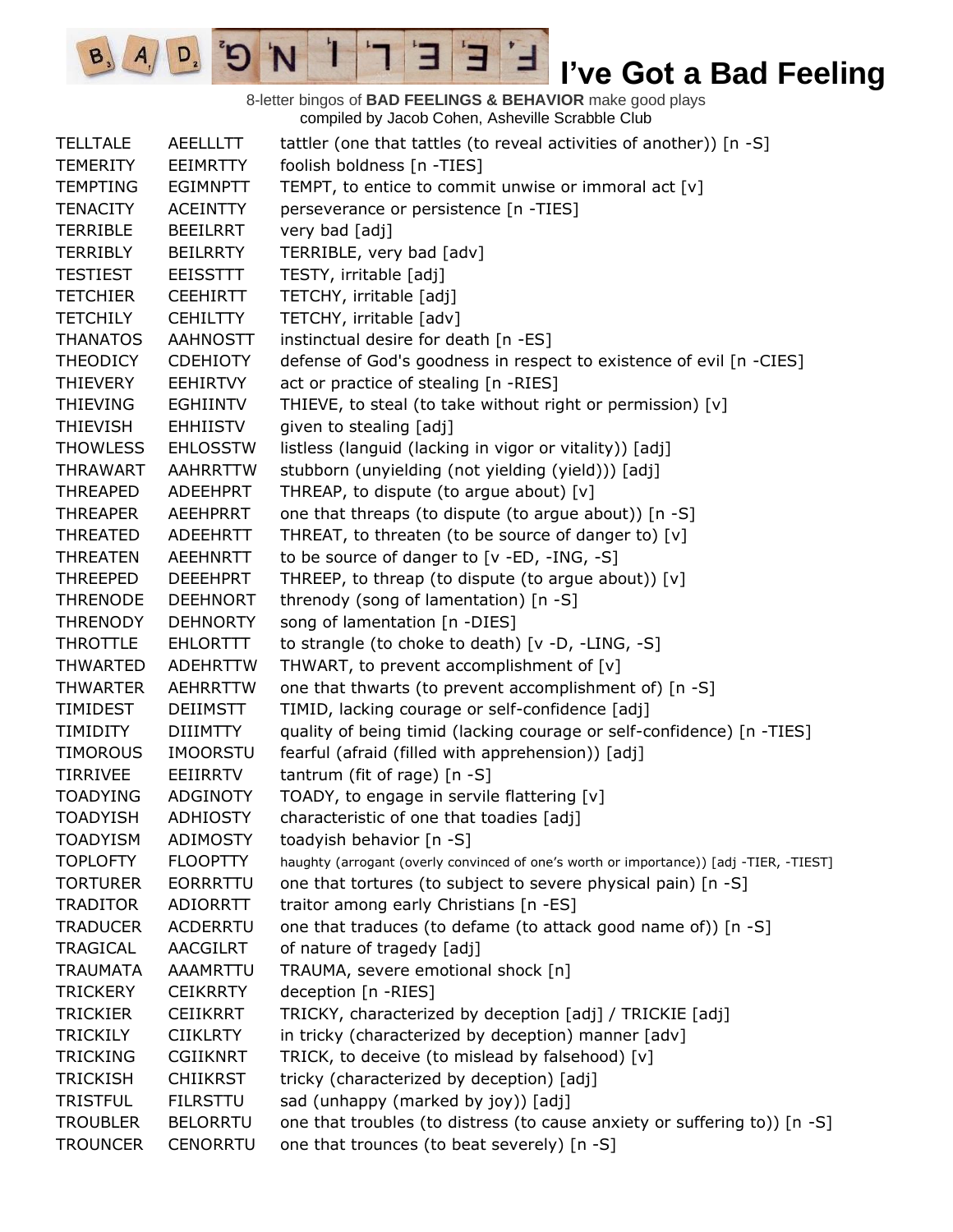8-letter bingos of **BAD FEELINGS & BEHAVIOR** make good plays compiled by Jacob Cohen, Asheville Scrabble Club TRUANTED ADENRTTU TRUANT, to stay out of school without permission [v] TRUANTLY ALNRTTUY in manner of one who shirks duty [adv] TRUANTRY ANRRTTUY truancy (act of truanting) [n -RIES] TRUCKLER CEKLRRTU one that truckles (to yield weakly) [n -S] TRYINGLY GILNRTYY in distressing manner [adv] TSKTSKED DEKKSSTT TSKTSK, to tsk (to utter exclamation of annoyance) [v] TSORRISS IORRSSST tsuris (series of misfortunes) [n TSORRISS] TSURISES EIRSSSTU TSURIS, series of misfortunes [n] TUCKERED CDEEKRTU TUCKER, to weary (to make or become weary) [v] TURNCOAT ACNORTTU traitor (one who betrays another) [n -S] TURNDOWN DNNORTUW rejection [n -S] TURNOVER ENORRTUV upset or overthrow [n -S] TWEAKIER AEEIKRTW TWEAKY, twitchy (fidgety (nervously restless)) [adj] TWISTING GIINSTTW form of trickery used in selling life insurance [n -S] TWITTERY EIRTTTWY nervously agitated [adj] TWITTING GIINTTTW TWIT, to ridicule (to make fun of) [v] TZURISES EIRSSTUZ TZURIS, tsuris (series of misfortunes) [n] **U 8s** ULTRAISM AILMRSTU advocacy of extreme measures [n S] ULTRAIST AILRSTTU advocate of extreme measures [n -S] UNARTFUL AFLNRTUU not artful (crafty (skillful in deceiving)) [adj] UNATONED ADENNOTU not atoned (to make amends or reparation) [adj] UNBENIGN BEGINNNU BENIGN, kind (having gentle, giving nature) [adj] UNCANDID ACDDINNU not candid (frank and sincere) [adj] UNCARING ACGINNRU CARING, work of looking after someone [adj] UNCHANCY ACCHNNUY unlucky (not lucky (having good fortune)) [adj] UNCURSED CDENRSUU CURSED, wicked (evil (morally bad)) [adj] UNFAIRER AEFINRRU UNFAIR, FAIR, free from bias, dishonesty, or injustice [adj] UNFAIRLY AFILNRUY not fairly (in fair (free from bias, dishonesty, or injustice) manner) [adv] UNFOLLOW FLLNOOUW to stop following online [v] UNFONDLY DFLNNOUY not fondly (in fond (having affection (fond attachment, devotion, or love)) manner) [adv] UNGENIAL AEGILNNU GENIAL, having pleasant or friendly manner [adj] UNGENTLE EEGLNNTU GENTLE, mild (not harsh or rough) [adj] UNGENTLY EGLNNTUY GENTLE, mild (not harsh or rough) [adv] UNHAILED ADEHILNU not hailed (to welcome (to greet cordially)) [adj] UNHALLOW AHLLNOUW to profane (to treat with irreverence or abuse) [v -ED, -ING, -S] UNHEALTH AEHHLNTU state of ill health [n -S] UNHEEDED DDEEEHNU not heeded (to pay attention to) [adj] UNHELPED DEEHLNPU not helped (to give assistance to) [adj] UNHEROIC CEHINORU not heroic [adj] UNJOYFUL FJLNOUUY JOYFUL, happy (marked by joy) [adj] UNKINDER DEIKNNRU UNKIND, KIND, having gentle, giving nature [adj] UNKINDLY DIKLNNUY KINDLY, kind (having gentle, giving nature) [adv -LIER, -LIEST] UNLOVELY ELLNOUVY LOVELY, beautiful [adj -LIER, -LIEST] UNLOVING GILNNOUV LOVING, act of expressing love [adj] UNMANFUL AFLMNNUU not manful (courageous) [adj] UNMANNED ADEMNNNU UNMAN, to deprive of courage [v]

E

 $D$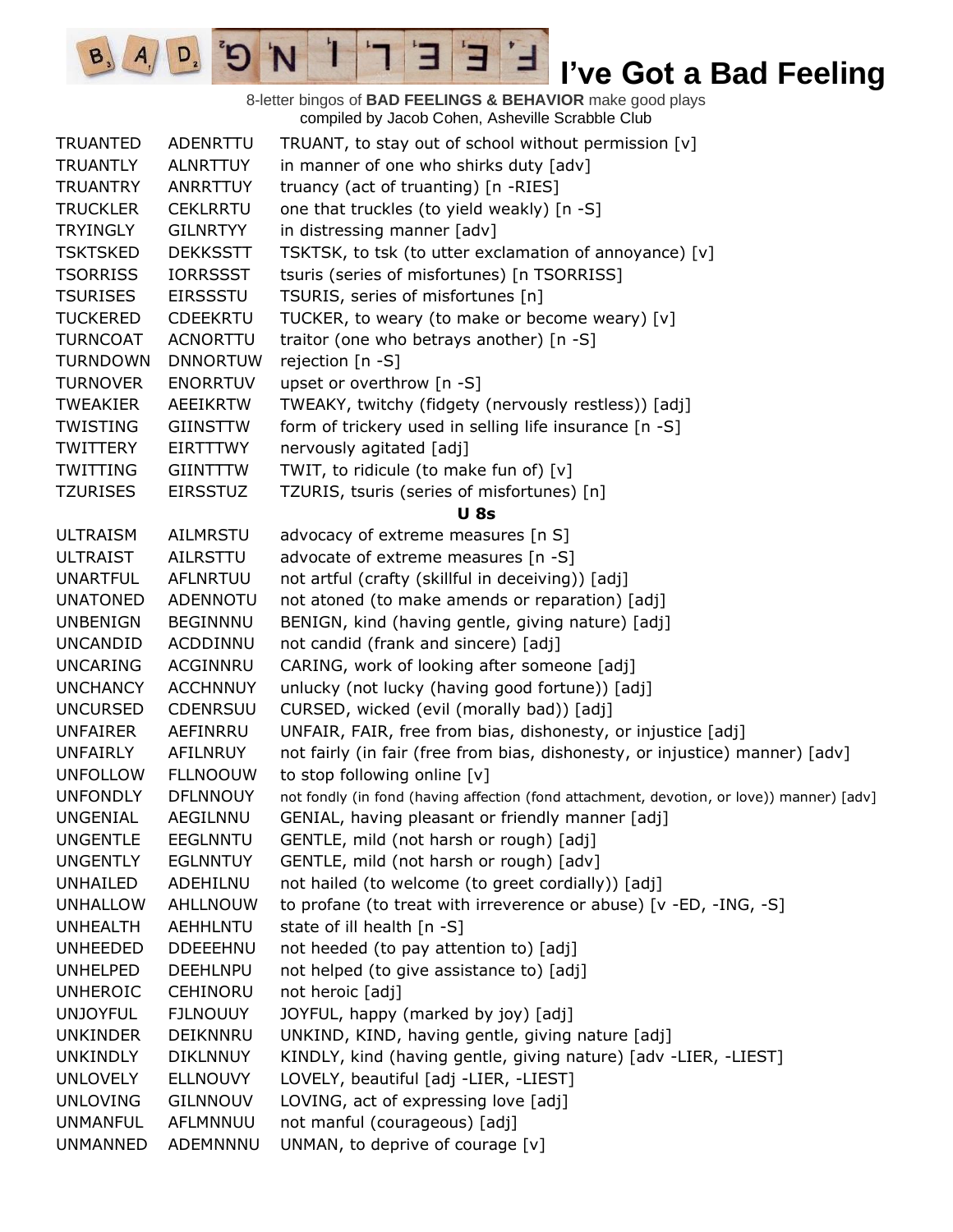8-letter bingos of **BAD FEELINGS & BEHAVIOR** make good plays compiled by Jacob Cohen, Asheville Scrabble Club

E

3

 $\mathbf{I}$ 

'N

 $B_3$ 

 $A_{1}$ 

 $D_{2}$ 

| <b>UNMEETLY</b> | <b>EELMNTUY</b> | UNMEET, improper (not proper (suitable (appropriate))) [adv]                       |
|-----------------|-----------------|------------------------------------------------------------------------------------|
| <b>UNPITIED</b> | <b>DEIINPTU</b> | not pitied (to feel pity (sorrow aroused by another's misfortune)) [adj]           |
| <b>UNPOLITE</b> | <b>EILNOPTU</b> | not polite (showing consideration for others) [adj]                                |
| <b>UNRULIER</b> | EILNRRUU        | UNRULY, difficult to control [adj]                                                 |
| <b>UNSAFELY</b> | <b>AEFLNSUY</b> | not safely (free from danger) [adv]                                                |
| <b>UNSAFEST</b> | <b>AEFNSSTU</b> | UNSAFE, SAFE, free from danger [adj]                                               |
| <b>UNSAFETY</b> | <b>AEFNSTUY</b> | lack of safety [n -S]                                                              |
| <b>UNSAVORY</b> | <b>ANORSUVY</b> | SAVORY, pleasant to taste or smell [adj]                                           |
| <b>UNSEEMLY</b> | <b>EELMNSUY</b> | not seemly (of pleasing appearance) [adj -LIER, -LIEST]                            |
| <b>UNSEXILY</b> | <b>EILNSUXY</b> | not sexily (in sexy (arousing sexual desire) manner) [adj]                         |
| <b>UNSHAMED</b> | <b>ADEHMNSU</b> | not shamed (to cause to feel painful sense of guilt or degradation) [adj]          |
| <b>UNSICKER</b> | <b>CEIKNRSU</b> | unreliable (not reliable) [adj]                                                    |
| <b>UNSOCIAL</b> | <b>ACILNOSU</b> | not social [adj]                                                                   |
| <b>UNSONSIE</b> | EINNOSSU        | unlucky (not lucky (having good fortune)) [adj]                                    |
| <b>UNSURELY</b> | <b>ELNRSUUY</b> | not surely (certainly (in certain (absolutely confident) manner)) [adv]            |
| <b>UNTENDED</b> | <b>DDEENNTU</b> | not tended (to be disposed or inclined) [adj]                                      |
| <b>UNTOWARD</b> | <b>ADNORTUW</b> | unruly (difficult to control) [adj]                                                |
| <b>UNTRUEST</b> | <b>ENRSTTUU</b> | UNTRUE, TRUE, consistent with fact or reality [adj]                                |
| <b>UNTRUSTY</b> | <b>NRSTTUUY</b> | not trusty (worthy of trust) [adj]                                                 |
| <b>UNWARIER</b> | AEINRRUW        | UNWARY, WARY, watchful (closely observant or alert) [adj]                          |
| UNWARILY        | AILNRUWY        | not warily (in wary (watchful (closely observant or alert)) manner) [adv]          |
| <b>UNWARNED</b> | <b>ADENNRUW</b> | not warned (to make aware of impending or possible danger) [adj]                   |
| <b>UNWORTHY</b> | <b>HNORTUWY</b> | not worthy (having value or merit) [adj -HIER, -HIEST] / unworthy person [n -HIES] |
| <b>UPPISHLY</b> | <b>HILPPSUY</b> | UPPISH, uppity (tending to be snobbish and arrogant) [adv]                         |
| <b>UPSETTER</b> | <b>EEPRSTTU</b> | one that upsets (to overturn (to turn over)) [n -S]                                |
| <b>USURPING</b> | <b>GINPRSUU</b> | USURP, to seize and hold without legal authority [v]                               |
| <b>UXORIOUS</b> | <b>IOORSUUX</b> | excessively submissive or devoted to one's wife [adj]                              |
|                 |                 | V <sub>8s</sub>                                                                    |
| <b>VAINNESS</b> | <b>AEINNSSV</b> | quality or state of being vain [n -ES]                                             |
| VANITIED        | ADEIINTV        | VANITY, inflated pride in oneself [adj]                                            |
| VANITIES        | <b>AEIINSTV</b> | VANITY, inflated pride in oneself [n]                                              |
| VAPIDITY        | <b>ADIIPTVY</b> | quality or state of being vapid [n -TIES]                                          |
| VAPORING        | <b>AGINOPRV</b> | boastful talk [n -S]                                                               |
| <b>VAUNTFUL</b> | <b>AFLNTUUV</b> | boastful (given to boasting) [adj]                                                 |
| VAUNTING        | AGINNTUV        | VAUNT, to brag (to speak vainly of one's deeds) [v]                                |
| <b>VEHEMENT</b> | <b>EEEHMNTV</b> | ardent (characterized by intense emotion) [adj]                                    |
| <b>VELLEITY</b> | <b>EEILLTVY</b> | very low degree of desire [n -TIES]                                                |
| <b>VENALITY</b> | AEILNTVY        | quality or state of being venal [n -TIES]                                          |
| <b>VENDETTA</b> | <b>ADEENTTV</b> | feud between two families [n -S]                                                   |
| <b>VENGEFUL</b> | <b>EEFGLNUV</b> | seeking to avenge [adj]                                                            |
| <b>VERECUND</b> | <b>CDEENRUV</b> | shy (timid (lacking courage or self-confidence)) [adj]                             |
| <b>VEXATION</b> | AEINOTVX        | cause of trouble [n -S]                                                            |
| <b>VEXINGLY</b> | <b>EGILNVXY</b> | in vexing manner [adv]                                                             |
| <b>VILENESS</b> | <b>EEILNSSV</b> | state of being vile (morally despicable or physically repulsive) [n -ES]           |
| VILIFIED        | DEFIIILV        | VILIFY, to defame (to attack good name of) [v]                                     |
| <b>VILIFIER</b> | EFIIILRV        | one that vilifies (to defame (to attack good name of)) [n -S]                      |
| <b>VILIFIES</b> | <b>EFIIILSV</b> | VILIFY, to defame (to attack good name of) [v]                                     |
|                 |                 |                                                                                    |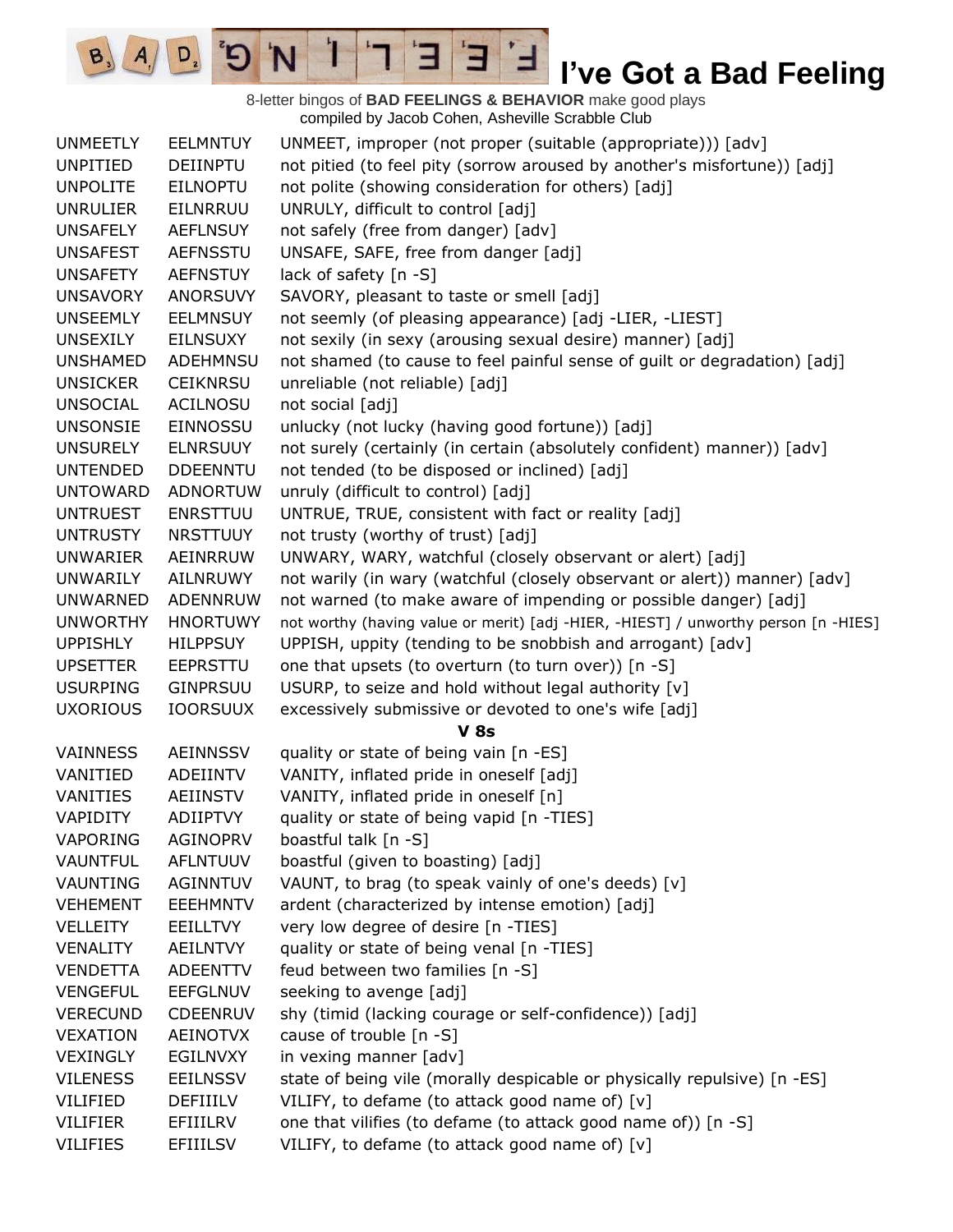8-letter bingos of **BAD FEELINGS & BEHAVIOR** make good plays compiled by Jacob Cohen, Asheville Scrabble Club VILIPEND DEIILNPV to vilify (to defame (to attack good name of)) [v -ED, -ING, -S] VILLAINY AIILLNVY conduct characteristic of villain [n -NIES] VIOLABLE ABEILLOV capable of being violated [adj] VIOLABLY ABILLOVY VIOLABLE, capable of being violated [adv] VIOLATER AEILORTV violator (one that violates (to break or disregard terms or requirements of)) [n -S] VIOLATOR AILOORTV one that violates (to break or disregard terms or requirements of) [n -S] VIOLENCE CEEILNOV violent action [n -S] VIRULENT EILNRTUV extremely poisonous [adj] VITIATOR AIIORTTV one that vitiates (to impair value or quality of) [n -S] VIXENISH EHIINSVX VIXEN, shrewish woman [adj] VOODOOED DDEOOOOV VOODOO, to hex (to cast evil spell upon) [v] VULGARER AEGLRRUV VULGAR, crude (unrefined (to free from impurities)) [adj] VULGARLY AGLLRUVY VULGAR, crude (unrefined (to free from impurities)) [adv] **W 8s** WACKIEST ACEIKSTW WACKY, very irrational [adj] WAESUCKS ACEKSSUW used to express pity [interj] WAFFLIER AEFFILRW WAFFLY, indecisive [adj] WAFFLING AFFGILNW WAFFLE, to talk vaguely or indecisively [v] WAILSOME AEILMOSW wailful (mournful (expressing grief or sorrow)) [adj] WANTONER AENNORTW one that wantons (to behave immorally) [n -S] WANTONLY ALNNOTWY immorally (in immoral (contrary to established morality) manner) [adv] WASTABLE AABELSTW capable of being wasted [adj] WASTEFUL AEFLSTUW tending to waste [adj] WASTERIE AEEIRSTW wastry (reckless extravagance) [n -RIES] WAYLAYER AAELRWYY one that waylays (to ambush (to attack from concealed place)) [n -S] WEARIEST AEEIRSTW WEARY, tired (sapped of strength) [adj] WEARYING AEGINRWY WEARY, to make or become weary [v] WEASELED ADEEELSW WEASEL, to act evasively [v] WEEPIEST EEEIPSTW WEEPY, tending to weep [adj] WEIRDING DEGIINRW WEIRD, to cause to experience strange sensation [v] WELCHING CEHGILNW WELCH, to welsh (to fail to pay debt) [v] WELLADAY AADELLWY wellaway (expression of sorrow) [n -S] WELLAWAY AAELLWWY expression of sorrow [n -S] WHACKIER ACEHIKRW WHACKY, wacky (very irrational) [adj] WHACKOES ACEHKOSW WHACKO, crazy or insane person [n] WHAMMIES AEHIMMSW WHAMMY, supernatural spell bringing bad luck [n] WHIFFIER EFFHIIRW WHIFFY, having unpleasant smell [adj] WICKEDER CDEEIKRW WICKED, evil (morally bad) [adj] WICKEDLY CDEIKLWY WICKED, evil (morally bad) [adv] WIGGIEST EGGIISTW WIGGY, crazy (insane (mentally unsound)) [adj] WILFULLY FILLLUWY WILFUL, willful (bent on having one's own way) [adv] WILINESS EIILNSSW quality of being wily (crafty (skillful in deceiving)) [n -ES] WILLYARD ADILLRWY willful (bent on having one's own way) [adj] WILLYART AILLRTWY willyard (willful (bent on having one's own way)) [adj] WIMPIEST EIIMPSTW WIMPY, weak, ineffectual [adj] WISEACRE ACEEIRSW pretentiously wise person [n -S] WITCHIER CEHIIRTW WITCHY, malicious [adj]

E

 $A/\sqrt{D}$  5